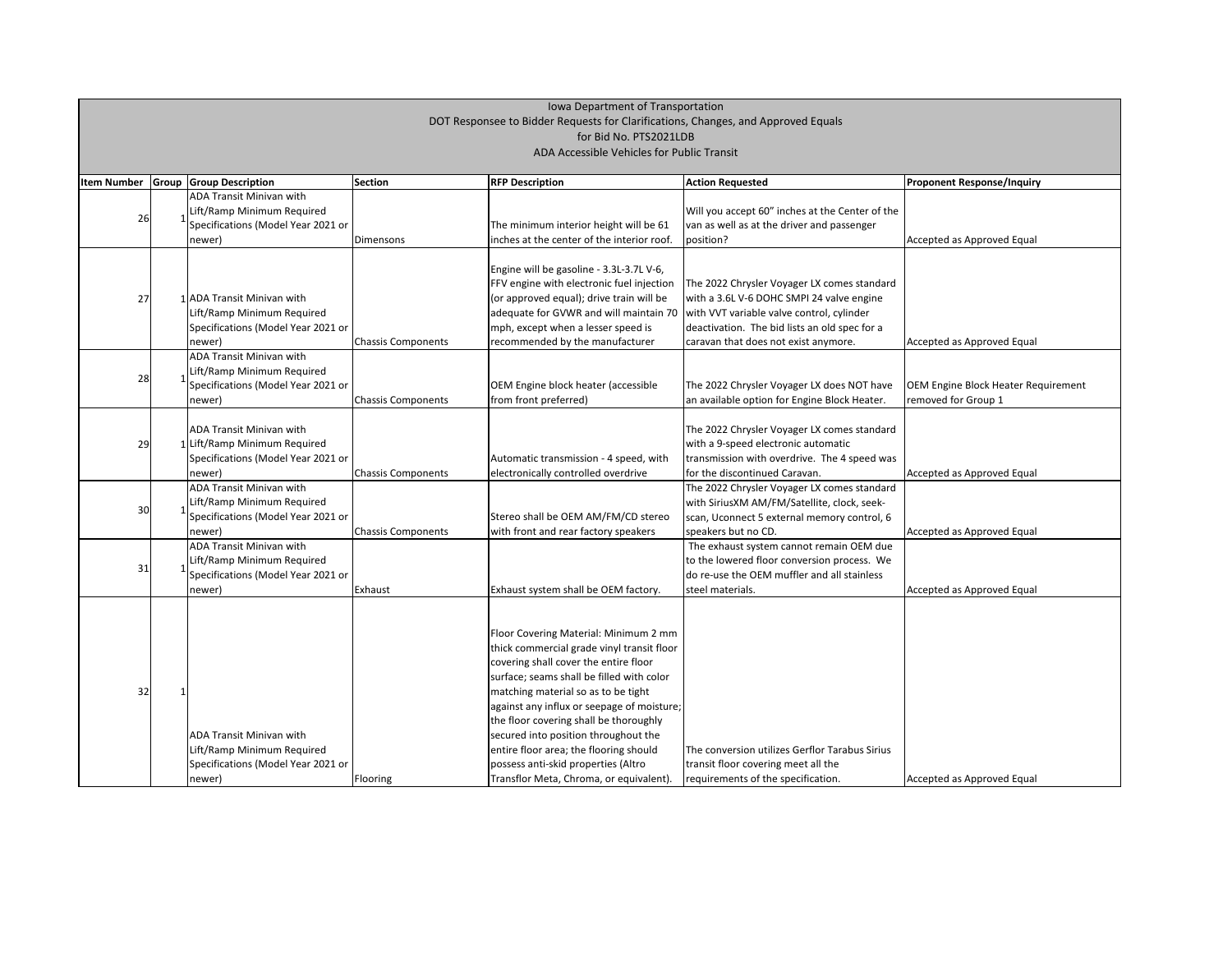| <b>Proponent Response/Inquiry</b> |
|-----------------------------------|
|                                   |
|                                   |
|                                   |
|                                   |
|                                   |
|                                   |
|                                   |
|                                   |
|                                   |
|                                   |
|                                   |
| Accepted as Approved Equal        |
|                                   |
|                                   |
|                                   |
|                                   |
|                                   |
|                                   |
|                                   |
|                                   |
|                                   |
|                                   |
|                                   |
|                                   |
| Accepted as Approved Equal        |
|                                   |
|                                   |
|                                   |
|                                   |
|                                   |
|                                   |
|                                   |
|                                   |
|                                   |
|                                   |
|                                   |
|                                   |
|                                   |
| Accepted as Approved Equal        |
|                                   |
|                                   |
|                                   |
|                                   |
|                                   |
|                                   |
|                                   |
|                                   |
|                                   |
|                                   |
|                                   |
|                                   |
|                                   |
| Accepted as Approved Equal        |

| <b>Item Number</b> | Group | <b>Group Description</b>                                                                                                               | Section                            | <b>RFP Description</b>                                                                                                                                                                                                                                                                                                                                                                                                                  | <b>Action Requested</b>                                                                                                                                                                                                                                                                                                                                                                                                                                                   | <b>Proponent Response/Inquiry</b> |
|--------------------|-------|----------------------------------------------------------------------------------------------------------------------------------------|------------------------------------|-----------------------------------------------------------------------------------------------------------------------------------------------------------------------------------------------------------------------------------------------------------------------------------------------------------------------------------------------------------------------------------------------------------------------------------------|---------------------------------------------------------------------------------------------------------------------------------------------------------------------------------------------------------------------------------------------------------------------------------------------------------------------------------------------------------------------------------------------------------------------------------------------------------------------------|-----------------------------------|
| 33                 |       | <b>ADA Transit Minivan with</b><br>Lift/Ramp Minimum Required<br>Specifications (Model Year 2021 or<br>newer)                          | Doors and Exits                    | Right side door (mobility aid user<br>accessible entry door) shall be OEM and<br>extended from floor level up to provide a<br>minimum entry height of 56 inches;<br>30 inches, and floor-to-ground height<br>shall be no more than 12 inches; if<br>required, door extensions shall be<br>constructed of aluminized steel or<br>stainless steel.                                                                                        | usable ramp width shall be a minimum of The floor to ground height of the conversion is<br>12.5" inches.                                                                                                                                                                                                                                                                                                                                                                  | Accepted as Approved Equal        |
| 34                 |       | <b>ADA Transit Minivan with</b><br>Lift/Ramp Minimum Required<br>Specifications (Model Year 2021 or Ramp and Related Access<br>newer)  | Features                           | Ramp shall be curb side mounted (also<br>can be folding) with a width minimum of<br>30 inches and hinged at rear of sliding<br>passenger entry door to swing outward<br>using manual actuation from a stowed<br>vertical position parallel to the curbside,<br>sliding passenger door entry; ramp<br>incline shall comply with ADA slope<br>maximum with vehicle kneeling actuated<br>and using a flat parking surface with a<br> curb. | I just want to clarify that the conversion does<br>NOT have a suspension kneeling system. The<br>conversion and ramp slope is ADA compliant<br>without the use of a suspension kneeling<br>system.                                                                                                                                                                                                                                                                        | Accepted as Approved Equal        |
| 35                 |       | <b>ADA Transit Minivan with</b><br>Lift/Ramp Minimum Required<br>Specifications (Model Year 2021 or Passengers and Restraint<br>newer) | Seating for Ambulatory<br>Features | Passenger Restraint: restraints shall be<br>furnished for all passengers (including<br>ambulatory passengers, driver, and<br>mobility aid users) consisting of shoulder<br>seatbelts and/or lap belts; each belt or<br>any restraining system shall be equipped<br>with an automatic retractor; securement<br>devices, both for ambulatory and<br>mobility aid passengers shall meet all<br>state and federal standards.                |                                                                                                                                                                                                                                                                                                                                                                                                                                                                           | Accepted as Approved Equal        |
| 36                 |       | <b>ADA Transit Minivan with</b><br>Lift/Ramp Minimum Required<br>Specifications (Model Year 2021 or<br>newer)                          | <b>Wheels &amp; Tires</b>          | The full-size spare tire shall mount<br>underneath the vehicle and be secured<br>with an easily accessible carrier; tire<br>changing equipment, as provided by the<br>OEM, shall include a jack of sufficient<br>strength/capacity and other tools<br>necessary for changing the mounted<br>tires, stored in OEM compartment.                                                                                                           | The conversion does NOT offer a mounting<br>location underneath the vehicle. The full size<br>spare tire can be mounted on a rack in the rear<br>hatch area or the OEM inflatable spare tire can<br>be provided in the OEM location. The OEM<br>location is tucked behind a panel in the hatch<br>area completely out of the way of rear hatch<br>storage. Please note the inflatable spare tire is<br>part of the OEM standard equipment for a<br>2022 Chrysler Voyager. | Accepted as Approved Equal        |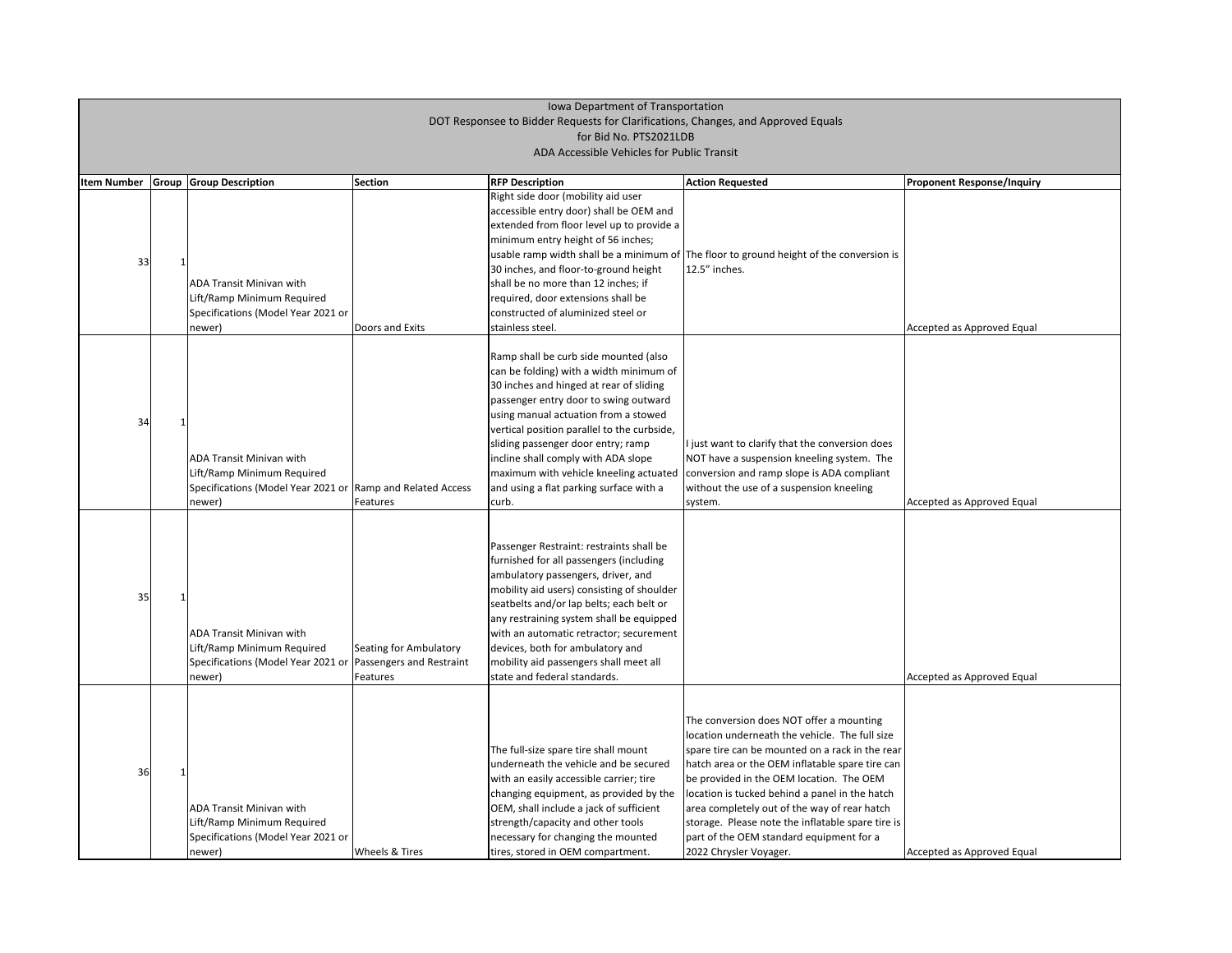| <b>Item Number</b> | Group | <b>Group Description</b>                                                                                      | <b>Section</b>            | <b>RFP Description</b>                                                                                                                                                                                                                                                                                                                                                                                                                                                                                                                                                                                                      | <b>Action Requested</b>                                                                                | <b>Proponent Response/Inquiry</b>                                                         |
|--------------------|-------|---------------------------------------------------------------------------------------------------------------|---------------------------|-----------------------------------------------------------------------------------------------------------------------------------------------------------------------------------------------------------------------------------------------------------------------------------------------------------------------------------------------------------------------------------------------------------------------------------------------------------------------------------------------------------------------------------------------------------------------------------------------------------------------------|--------------------------------------------------------------------------------------------------------|-------------------------------------------------------------------------------------------|
| 37                 |       | ADA Transit Minivan with<br>Lift/Ramp Minimum Required<br>Specifications (Model Year 2021 or<br>newer)        | <b>Floor Modification</b> | The lowered floor skin shall be<br>constructed of 16 gauge or thicker<br>aluminized steel; the frame rails shall be<br>made of 14 gauge formed channels; the<br>floor shall be reinforced with 16 gauge or<br>thicker formed channel cross ribs or 1.5<br>inch tubular frame members; the floor<br>shall be lowered from the front firewall<br>to just before the rear axle; the width of<br>the floor shall extend from side doorsill<br>to side doorsill; mobility aid restraint<br>tracks and seat locks shall be beveled,<br>with no sharp edges and will protrude no<br>more than 1/4 inch above the floor<br>surface. | The minvanvan conversion utilizes 20 gauge<br>Aluminized steel to construct the lowered floor<br>skin. | Accepted as Approved Equal                                                                |
| 80                 |       | ADA Transit Minivan with<br>Lift/Ramp Minimum Required<br>Specifications (Model Year 2021 or<br>newer)        | <b>Chassis Components</b> | Stereo shall be OEM AM/FM/CD stereo<br>with front and rear factory speakers                                                                                                                                                                                                                                                                                                                                                                                                                                                                                                                                                 | O.E.M Radio don't have CD option. Is<br>Bluetooth acceptable equal?                                    | Accepted as Approved Equal.<br>Number 13.                                                 |
| 81                 |       | ADA Transit Minivan with<br>Lift/Ramp Minimum Required<br>Specifications (Model Year 2021 or<br>newer)        | Wheels & Tires            | The full-size spare tire shall mount<br>underneath the vehicle and be secured<br>with an easily accessible carrier; tire<br>changing equipment, as provided by the<br>OEM, shall include a jack of sufficient<br>strength/capacity and other tools<br>necessary for changing the mounted<br>tires, stored in OEM compartment.                                                                                                                                                                                                                                                                                               | Conversion will not allow full size spare<br>mounted under vehicle.                                    | Accept option provided of sm<br>mounted behind third seat of<br><b>Compact Spare Tire</b> |
| 90                 |       | <b>ADA Transit Minivan with</b><br>Lift/Ramp Minimum Required<br>Specifications (Model Year 2021 or<br>newer) | Dimensions                | The minimum interior height will be 61<br>inches at the center of the interior roof.                                                                                                                                                                                                                                                                                                                                                                                                                                                                                                                                        | Please accept a minimum interior height of<br>59.75".                                                  | Accepted as Approved Equal                                                                |

| <b>Proponent Response/Inquiry</b>                                                       |
|-----------------------------------------------------------------------------------------|
|                                                                                         |
|                                                                                         |
|                                                                                         |
|                                                                                         |
|                                                                                         |
|                                                                                         |
|                                                                                         |
| Accepted as Approved Equal                                                              |
|                                                                                         |
| Accepted as Approved Equal. Also see Item<br>Number 13.                                 |
|                                                                                         |
|                                                                                         |
|                                                                                         |
| Accept option provided of smaller spare tire<br>mounted behind third seat or Inflatable |
| <b>Compact Spare Tire</b>                                                               |
|                                                                                         |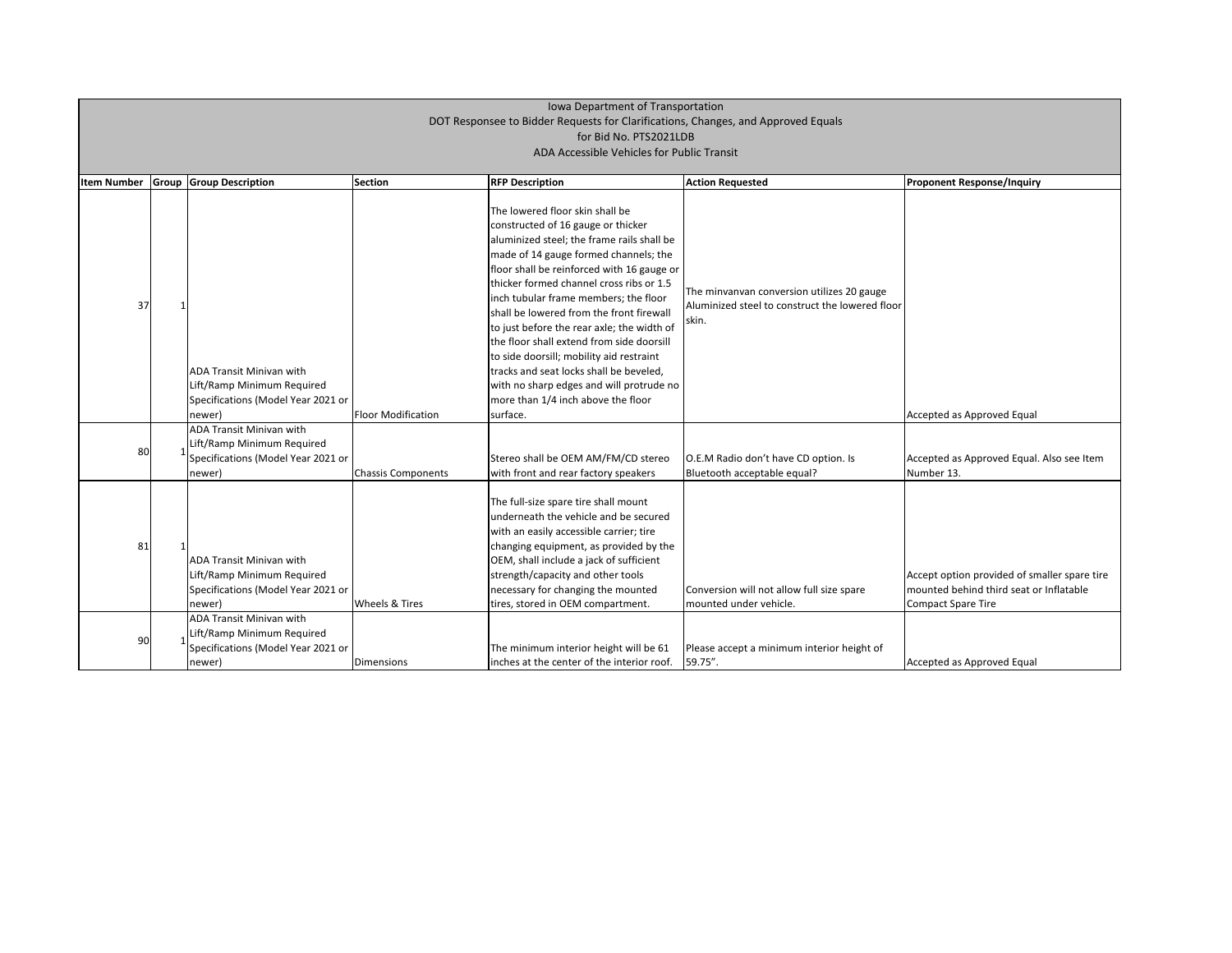| <b>Item Number</b> | <b>Group Group Description</b>                                                                                                        | <b>Section</b>  | <b>RFP Description</b>                                                                                                                                                                                                                                                                                                                                                                                                                                                                                                      | <b>Action Requested</b>                                                                                                                                                                                                                                                | <b>Proponent Response/Inquiry</b> |
|--------------------|---------------------------------------------------------------------------------------------------------------------------------------|-----------------|-----------------------------------------------------------------------------------------------------------------------------------------------------------------------------------------------------------------------------------------------------------------------------------------------------------------------------------------------------------------------------------------------------------------------------------------------------------------------------------------------------------------------------|------------------------------------------------------------------------------------------------------------------------------------------------------------------------------------------------------------------------------------------------------------------------|-----------------------------------|
| 91                 | <b>ADA Transit Minivan with</b><br>Lift/Ramp Minimum Required<br>Specifications (Model Year 2021 or Ramp and Related Access<br>newer) | Features        | The vehicle shall be equipped with a<br>manually operated mobility access ramp<br>that is operated through the right-side<br>door. Ramp shall be curb side mounted<br>(also can be folding) with a width<br>minimum of 30 inches and<br>hinged at rear of sliding passenger entry<br>door to swing outward using manual<br>actuation from a stowed vertical position<br>parallel to the curbside, sliding passenger<br>door entry; ramp incline shall comply<br>with ADA slope maximum with vehicle<br>surface with a curb. | We ask that this swing out requirement be<br>kneeling actuated and using a flat parking waived and request approval for a Manual, 30"<br>wide, Bi-Fold Out Ramp with 1,000# rating.                                                                                    | Accepted as Approved Equal        |
| 92                 | <b>ADA Transit Minivan with</b><br>Lift/Ramp Minimum Required<br>Specifications (Model Year 2021 or Ramp and Related Access<br>newer) | <b>Features</b> | Ramp shall be curb side mounted (also<br>can be folding) with a width minimum of<br>30 inches and hinged at rear of sliding<br>passenger entry door to swing outward<br>using manual actuation from a stowed<br>vertical position parallel to the curbside,<br>sliding passenger door entry; ramp<br>incline shall comply with ADA slope<br>maximum with vehicle kneeling actuated<br>and using a flat parking surface with a<br>lcurb.                                                                                     | We request that the kneeling feature be<br>waived/eliminated as a requirement for ADA<br>compliance. We meet the ADA requirement<br>for the ramp angle without the kneeling<br>feature.                                                                                | Accepted as Approved Equal        |
| 93                 | <b>ADA Transit Minivan with</b><br>1 Lift/Ramp Minimum Required<br>Specifications (Model Year 2021 or<br>newer)                       | Doors and Exits | Minivan shall have OEM driver and<br>passenger front doors; rear side doors<br>may be modified (extended to floor level) We request approval of Aluminum Door<br>ramp door.                                                                                                                                                                                                                                                                                                                                                 | with the right side being the mobility aid Extensions that are mechanically fastened to<br>OEM doors as approved equal.                                                                                                                                                | Accepted as Approved Equal        |
| 94                 | 1 ADA Transit Minivan with<br>Lift/Ramp Minimum Required<br>Specifications (Model Year 2021 or<br>newer)                              | Doors and Exits | If side doors slide, they must be equipped<br>with an interlock system so that the door<br>cannot be opened from the inside or<br>outside when the fuel door is open.                                                                                                                                                                                                                                                                                                                                                       | If side doors slide, they must be equipped with<br>an interlock system so that the STREETSIDE<br>door cannot be opened from the inside or<br>outside when the fuel door is open. Please<br>acknowledge and insert the word Streetside,<br>for the fuel door operation. | Accepted as Approved Equal        |

| <b>Proponent Response/Inquiry</b> |
|-----------------------------------|
|                                   |
|                                   |
|                                   |
|                                   |
|                                   |
|                                   |
|                                   |
|                                   |
|                                   |
| Accepted as Approved Equal        |
|                                   |
|                                   |
|                                   |
|                                   |
|                                   |
|                                   |
| Accepted as Approved Equal        |
|                                   |
|                                   |
| Accepted as Approved Equal        |
|                                   |
|                                   |
|                                   |
| Accepted as Approved Equal        |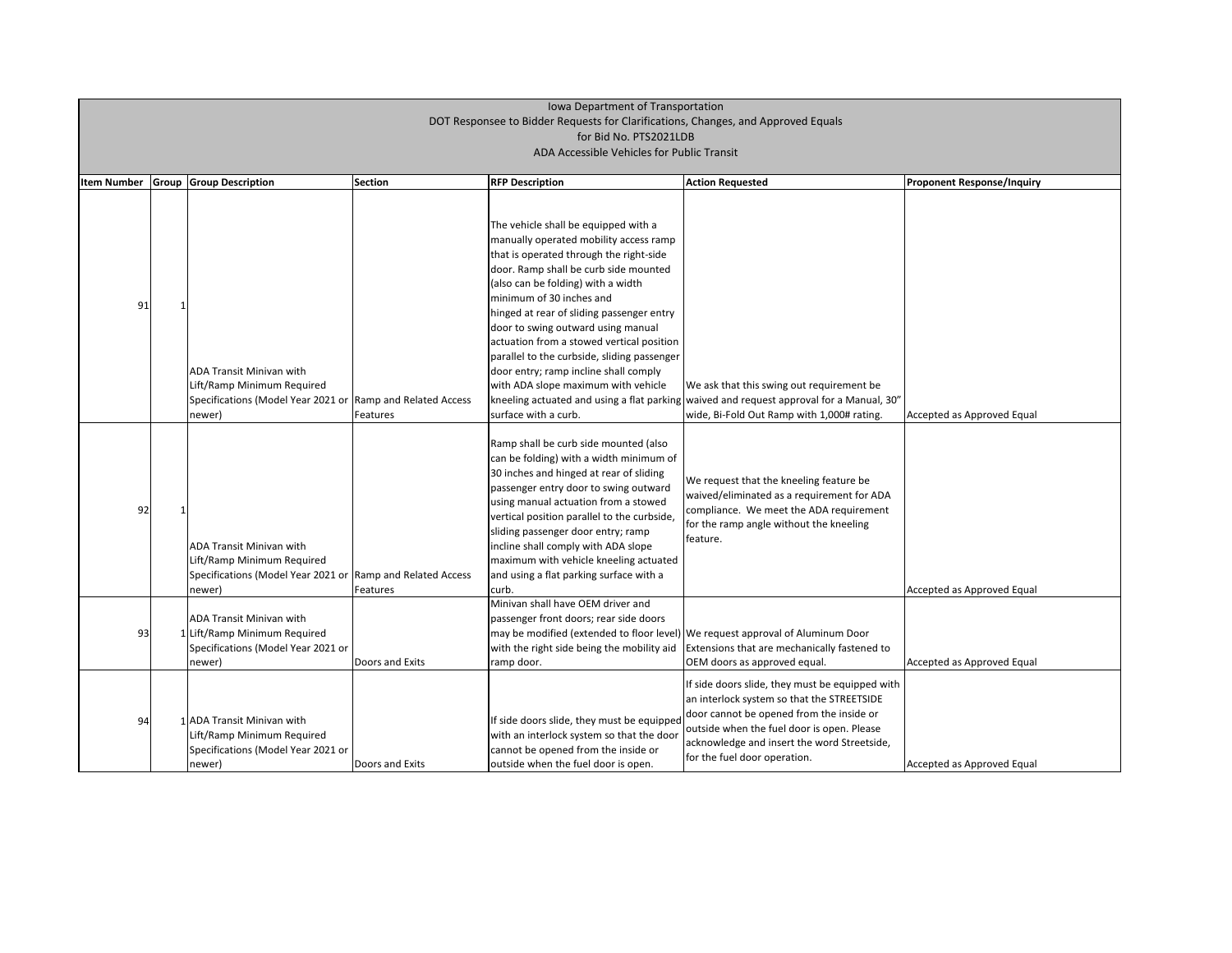| <b>Item Number</b> | Group | <b>Group Description</b>                                                                                       | <b>Section</b>                                                 | <b>RFP Description</b>                                                                                                                                                                                                                                                                                                                                                                                                              | <b>Action Requested</b>                                                                                                               | <b>Proponent Response/Inquiry</b>                                      |
|--------------------|-------|----------------------------------------------------------------------------------------------------------------|----------------------------------------------------------------|-------------------------------------------------------------------------------------------------------------------------------------------------------------------------------------------------------------------------------------------------------------------------------------------------------------------------------------------------------------------------------------------------------------------------------------|---------------------------------------------------------------------------------------------------------------------------------------|------------------------------------------------------------------------|
| 95                 |       | ADA Transit Minivan with<br>Lift/Ramp Minimum Required<br>Specifications (Model Year 2021 or<br>newer)         | Doors and Exits                                                | Rear door shall be provided with a quick<br>release, manual override for opening the<br>door from inside the vehicle, capable of<br>opening the door even if the door is<br>locked; the vehicle override device shall<br>be spring loaded and mounted on the<br>inside of the rear door to prevent<br>accidental release; a decal shall be<br>provided showing operating instructions.                                              | Why does this device have to be spring<br>loaded?                                                                                     | Quick release manual override for c<br>door accepted as approved equal |
| 96                 |       | ADA Transit Minivan with<br>ift/Ramp Minimum Required<br>Specifications (Model Year 2021 or<br>newer)          | Exhaust                                                        | Exhaust system shall be OEM factory.                                                                                                                                                                                                                                                                                                                                                                                                | Please accept modified Exhaust pipe from FSM<br>as the requested is not possible due to the<br>lowered floor.                         | Accepted as Approved Equal                                             |
| 97                 |       | <b>ADA Transit Minivan with</b><br>LLift/Ramp Minimum Required<br>Specifications (Model Year 2021 or<br>newer) | <b>Chassis Components</b>                                      | There must be a minimum of five (5)<br>inches clearance between the break-over<br>angle position of the vehicle exhaust pipe<br>and level ground when loaded with 1,100<br>lbs. maximum.                                                                                                                                                                                                                                            | Please accept 4.75" for minimum clearance for<br>this requirement.                                                                    | Accepted as Approved Equal                                             |
| 98                 |       | <b>ADA Transit Minivan with</b><br>Lift/Ramp Minimum Required<br>Specifications (Model Year 2021 or<br>newer)  | <b>Chassis Components</b>                                      | OEM Engine block heater (accessible<br>from front preferred)                                                                                                                                                                                                                                                                                                                                                                        | <b>Requesst Removal</b>                                                                                                               | Approved; See also Iten Number 28                                      |
| 99                 |       | ADA Transit Minivan with<br>Lift/Ramp Minimum Required<br>Specifications (Model Year 2021 or<br>newer)         | <b>Chassis Components</b>                                      | Automatic transmission - 4 speed, with<br>electronically controlled overdrive                                                                                                                                                                                                                                                                                                                                                       | Please accept 9 speed OEM transmission as a 4<br>speed is not available from OEM.                                                     | Accepted as Approved Equal                                             |
| 100                |       | ADA Transit Minivan with<br>Lift/Ramp Minimum Required<br>Specifications (Model Year 2021 or<br>newer)         | <b>Chassis Components</b>                                      | Stereo shall be OEM AM/FM/CD stereo<br>with front and rear factory speakers                                                                                                                                                                                                                                                                                                                                                         | This Stereo is not available from the OEM,<br>please accept OEM MEDIA HUB-2 USB, FULL<br>FUNCTION, AUX (RSF) AM/FM/SXM/6<br>SPEAKERS. | Accepted as Approved Equal. Also s<br>Number 13.                       |
| 101                |       | <b>ADA Transit Minivan with</b><br>Lift/Ramp Minimum Required<br>Specifications (Model Year 2021 or<br>newer)  | Seating for Ambulatory<br>Passengers and Restraint<br>Features | Rear Seat: the rearmost passenger seat<br>shall be the OEM rear bench seat,<br>capable of comfortably accommodating<br>two adult passengers, and is to be<br>covered with OEM upholstery to match<br>the driver and front passenger seats; if<br>modified, the OEM seat base is to be at a<br>height that will permit seated passengers<br>to have nearly the same knee to floor<br>distance as with OEM standard body and<br>seat. | Please accept a "Fold Down Footrest" to<br>accomplish knee to floor distance as OEM.                                                  | Accepted as Approved Equal                                             |

| <b>Proponent Response/Inquiry</b>         |
|-------------------------------------------|
|                                           |
|                                           |
|                                           |
|                                           |
|                                           |
| Quick release manual override for opening |
| door accepted as approved equal           |
|                                           |
| Accepted as Approved Equal                |
|                                           |
|                                           |
| Accepted as Approved Equal                |
|                                           |
|                                           |
| Approved; See also Iten Number 28         |
|                                           |
| Accepted as Approved Equal                |
|                                           |
| Accepted as Approved Equal. Also see Item |
| Number 13.                                |
|                                           |
|                                           |
|                                           |
|                                           |
|                                           |
|                                           |
| Accepted as Approved Equal                |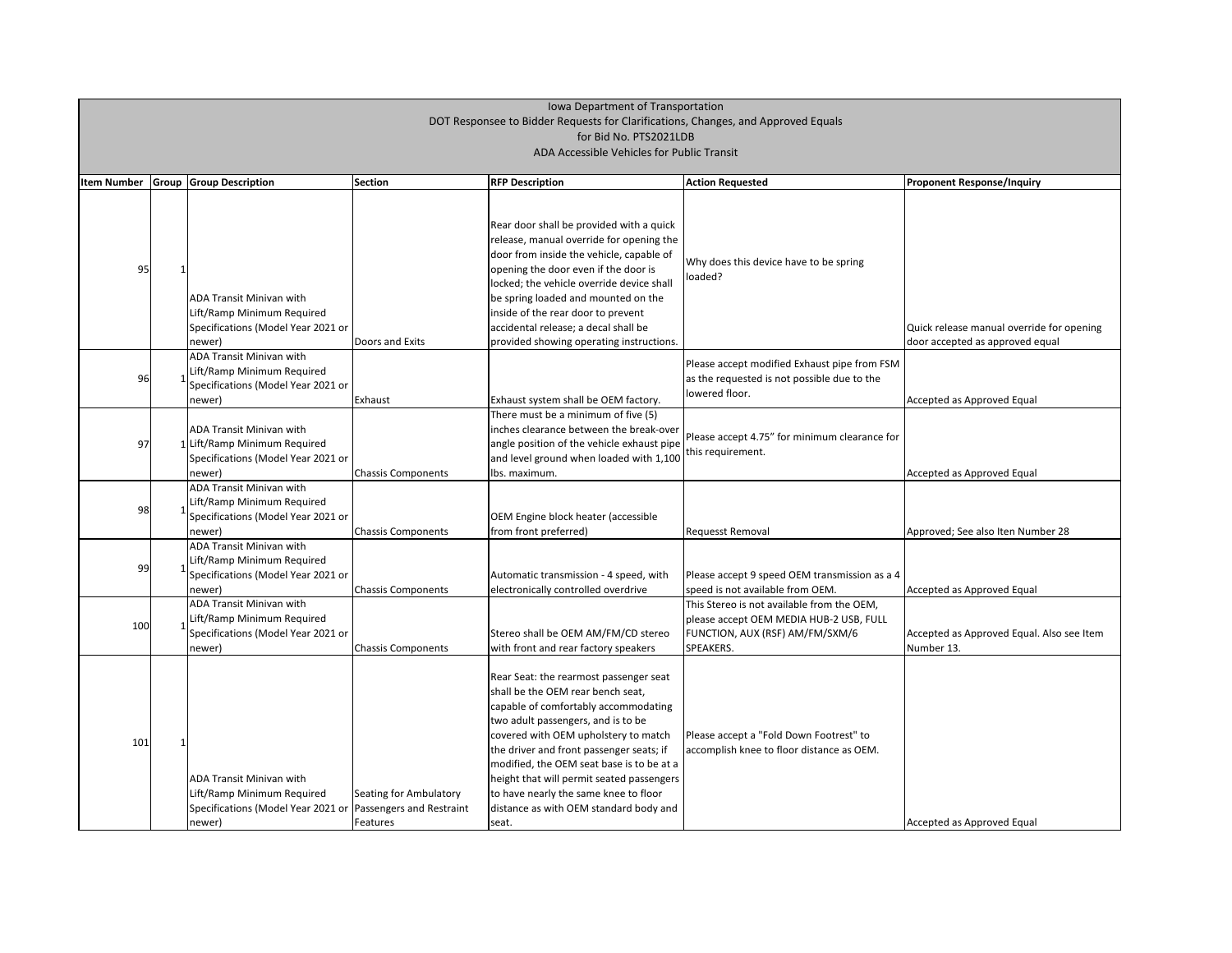| <b>Item Number</b> | Group | <b>Group Description</b>                                                                                                                  | <b>Section</b>            | <b>RFP Description</b>                                                                                                                                                                                                                                                                                                                                                                                                                                                                                                                                                                                                      | <b>Action Requested</b>                                                                         | <b>Proponent Response/Inquiry</b> |
|--------------------|-------|-------------------------------------------------------------------------------------------------------------------------------------------|---------------------------|-----------------------------------------------------------------------------------------------------------------------------------------------------------------------------------------------------------------------------------------------------------------------------------------------------------------------------------------------------------------------------------------------------------------------------------------------------------------------------------------------------------------------------------------------------------------------------------------------------------------------------|-------------------------------------------------------------------------------------------------|-----------------------------------|
| 102                |       | <b>ADA Transit Minivan with</b><br>Lift/Ramp Minimum Required<br>Specifications (Model Year 2021 or<br>newer)                             | <b>Body Modifications</b> | OEM minivan can be modified to permit<br>ramp accessibility compliant with ADA<br>requirements through alterations to the<br>existing sidewalls and floor in a manner<br>that maintains OEM structural<br>equivalence; all metal components that<br>are added shall be welded by certified<br>technicians and made corrosion resistant<br>through a commercial primer application<br>or the use of stainless steel material.                                                                                                                                                                                                | Please accept complete Powder Coating<br>Process to satisfy this requirement, please<br>accept. | Accepted as Approved Equal        |
| 103                |       | <b>ADA Transit Minivan with</b><br>Lift/Ramp Minimum Required<br>Specifications (Model Year 2021 or Sealing, Rust proofing, and<br>newer) | Undercoating              | All exposed floor seams shall be sealed<br>with an industrial grade butyl sealant or<br>equivalent which conforms to ASTM<br>C920; the entire surface of exterior floor<br>shall have a rust inhibiting coating, such<br>as an epoxy primer base, applied to cover<br>all welded areas (if any), and a fresh<br>application of undercoating over the<br>entire surface; undercoating material will<br>be non-hardening and non-chipping and<br>shall comply with current Federal and<br>State flammability standards; no<br>warranties will be reduced or limited by<br>the application of undercoating.                    | Please accept complete Powder Coating<br>Process to satisfy this requirement, please<br>accept. | Accepted as Approved Equal        |
| 104                |       | <b>ADA Transit Minivan with</b><br>Lift/Ramp Minimum Required<br>Specifications (Model Year 2021 or<br>newer)                             | <b>Floor Modification</b> | The lowered floor skin shall be<br>constructed of 16 gauge or thicker<br>aluminized steel; the frame rails shall be<br>made of 14 gauge formed channels; the<br>floor shall be reinforced with 16 gauge or<br>thicker formed channel cross ribs or 1.5<br>inch tubular frame members; the floor<br>shall be lowered from the front firewall<br>to just before the rear axle; the width of<br>the floor shall extend from side doorsill<br>to side doorsill; mobility aid restraint<br>tracks and seat locks shall be beveled,<br>with no sharp edges and will protrude no<br>more than 1/4 inch above the floor<br>surface. | Please accept complete Powder Coating<br>Process to satisfy this requirement, please<br>accept. | Accepted as Approved Equal        |

| <b>Proponent Response/Inquiry</b> |
|-----------------------------------|
|                                   |
| Accepted as Approved Equal        |
|                                   |
|                                   |
| Accepted as Approved Equal        |
|                                   |
|                                   |
| Accepted as Approved Equal        |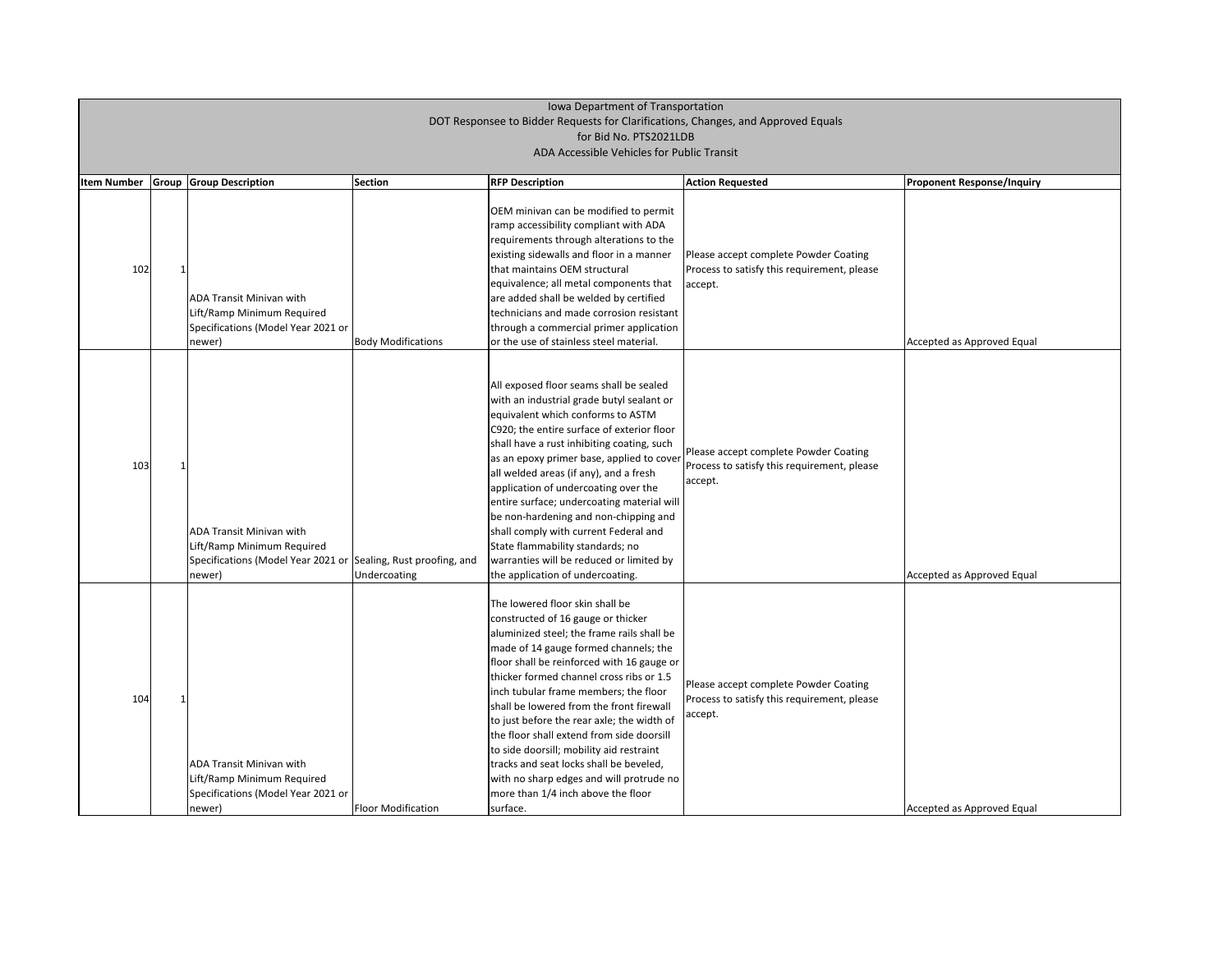| <b>Item Number</b> | <b>Group Group Description</b>                                                                                | Section                    | <b>RFP Description</b>                                                                                                                                                                                                                                                                                                                            | <b>Action Requested</b>                                                                                                                                                                                                                    | <b>Proponent Response/Inquiry</b>                                 |
|--------------------|---------------------------------------------------------------------------------------------------------------|----------------------------|---------------------------------------------------------------------------------------------------------------------------------------------------------------------------------------------------------------------------------------------------------------------------------------------------------------------------------------------------|--------------------------------------------------------------------------------------------------------------------------------------------------------------------------------------------------------------------------------------------|-------------------------------------------------------------------|
| 105                | <b>ADA Transit Minivan with</b><br>Lift/Ramp Minimum Required<br>Specifications (Model Year 2021 or<br>newer) | <b>Wheels &amp; Tires</b>  | The full-size spare tire shall mount<br>underneath the vehicle and be secured<br>with an easily accessible carrier; tire<br>changing equipment, as provided by the<br>OEM, shall include a jack of sufficient<br>strength/capacity and other tools<br>necessary for changing the mounted<br>tires, stored in OEM compartment.                     | A Full-Size Spare Tire is not available from<br>OEM. Please accept an Inflatable Compact<br>Spare Tire included and stowed inside the rear<br>interior quarter panel, streetside.                                                          | Accepted as Approved Equal                                        |
| 106                | <b>ADA Transit Minivan with</b><br>ift/Ramp Minimum Required<br>Specifications (Model Year 2021 or<br>newer)  | <b>Warranty</b>            | Bumper-to-bumper warranty shall apply<br>for three years or 36,000 miles after<br>delivery, whichever comes first.                                                                                                                                                                                                                                | To clarify, this does not include wearable parts,<br>please accept.                                                                                                                                                                        | Warranty is bumper to bump                                        |
| 107                | <b>ADA Transit Minivan with</b><br>Lift/Ramp Minimum Required<br>Specifications (Model Year 2021 or<br>newer) | <b>Floor Modification</b>  | The FSM modification to the unibody<br>shall be OEM approved and suitably<br>reinforced to prevent undue body flexing<br>throughout the vehicle life; a copy of this<br>approval and details about the<br>modifications entailed in the ADA<br>conversion process shall be provided<br>prior to award of contract and preferably<br>with the bid. | We will submit complete Altoona Test<br>Certification and MGA Crash Test Data with<br>Bid, please accept.                                                                                                                                  | Accepted as Approved Equal                                        |
|                    | ADA Transit Conversion Van per<br>2 specification, M.Y. 2021 or newer<br>(must indicate)                      | Body/Body Modifications:   | Van shall have a full frame (not a<br>unibody), which has been unaltered.                                                                                                                                                                                                                                                                         | Request changing spec to include a Unibody<br><b>I</b> van                                                                                                                                                                                 | Accepted as Approved Equal                                        |
|                    | ADA Transit Conversion Van per<br>2 specification, M.Y. 2021 or newer<br>(must indicate)                      | <b>Chassis Components:</b> | Fuel system will have largest available<br>fuel tank by OEM.                                                                                                                                                                                                                                                                                      | Please clarify Do you want the largest<br>standard OEM fuel tank on the Ford Transit<br>which is 25 gallons. Or is the state requesting<br>the optional 31 gallon tank which is available<br>as an option from Ford at an additional cost? | The largest available fuel tanl<br>example that is a 31 gallon ta |
|                    | <b>ADA Transit Conversion Van per</b><br>2 specification, M.Y. 2021 or newer<br>(must indicate)               | Chassis Components:        | Stereo shall be OEM AM/FM/CD stereo<br>with front and rear factory speakers.                                                                                                                                                                                                                                                                      | Please delete the CD on the radio. This is<br>longer available from Ford                                                                                                                                                                   | Noted. Also See Item Numbe                                        |
|                    | ADA Transit Conversion Van per<br>2 specification, M.Y. 2021 or newer<br>(must indicate)                      | <b>Chassis Components:</b> | Power driver's seat.                                                                                                                                                                                                                                                                                                                              | When ordering the power driver seat Ford now<br>includes a power front passenger seat. Is this<br>acceptable                                                                                                                               | Accepted as Approved Equal                                        |
|                    | ADA Transit Conversion Van per<br>2 specification, M.Y. 2021 or newer<br>(must indicate)                      | Chassis Components:        | Operable passenger side windows.                                                                                                                                                                                                                                                                                                                  | Please clarify, the specs are asking for<br>Operable passenger side windows. Is the state<br>referring to the side window on the front<br>passenger seat? Ford Transit OEM windows in<br>the rear passenger area are not operable.         | Yes                                                               |
|                    | ADA Transit Conversion Van per<br>2 specification, M.Y. 2021 or newer<br>(must indicate)                      | Electrical                 | Battery will be minimum 600 CCA (cold<br>cranking amperes.)                                                                                                                                                                                                                                                                                       | We are requesting the state change the specs<br>to include dual batteries.                                                                                                                                                                 | Accepted but not required                                         |

| <b>Proponent Response/Inquiry</b>                                                   |
|-------------------------------------------------------------------------------------|
|                                                                                     |
|                                                                                     |
|                                                                                     |
|                                                                                     |
|                                                                                     |
| Accepted as Approved Equal                                                          |
|                                                                                     |
| Warranty is bumper to bumper                                                        |
|                                                                                     |
|                                                                                     |
|                                                                                     |
|                                                                                     |
|                                                                                     |
| Accepted as Approved Equal                                                          |
|                                                                                     |
| Accepted as Approved Equal                                                          |
|                                                                                     |
| The largest available fuel tank by OEM. In the<br>example that is a 31 gallon tank. |
|                                                                                     |
| Noted. Also See Item Number 13.                                                     |
|                                                                                     |
|                                                                                     |
| Accepted as Approved Equal                                                          |
|                                                                                     |
| Yes                                                                                 |
|                                                                                     |
|                                                                                     |
| Accepted but not required                                                           |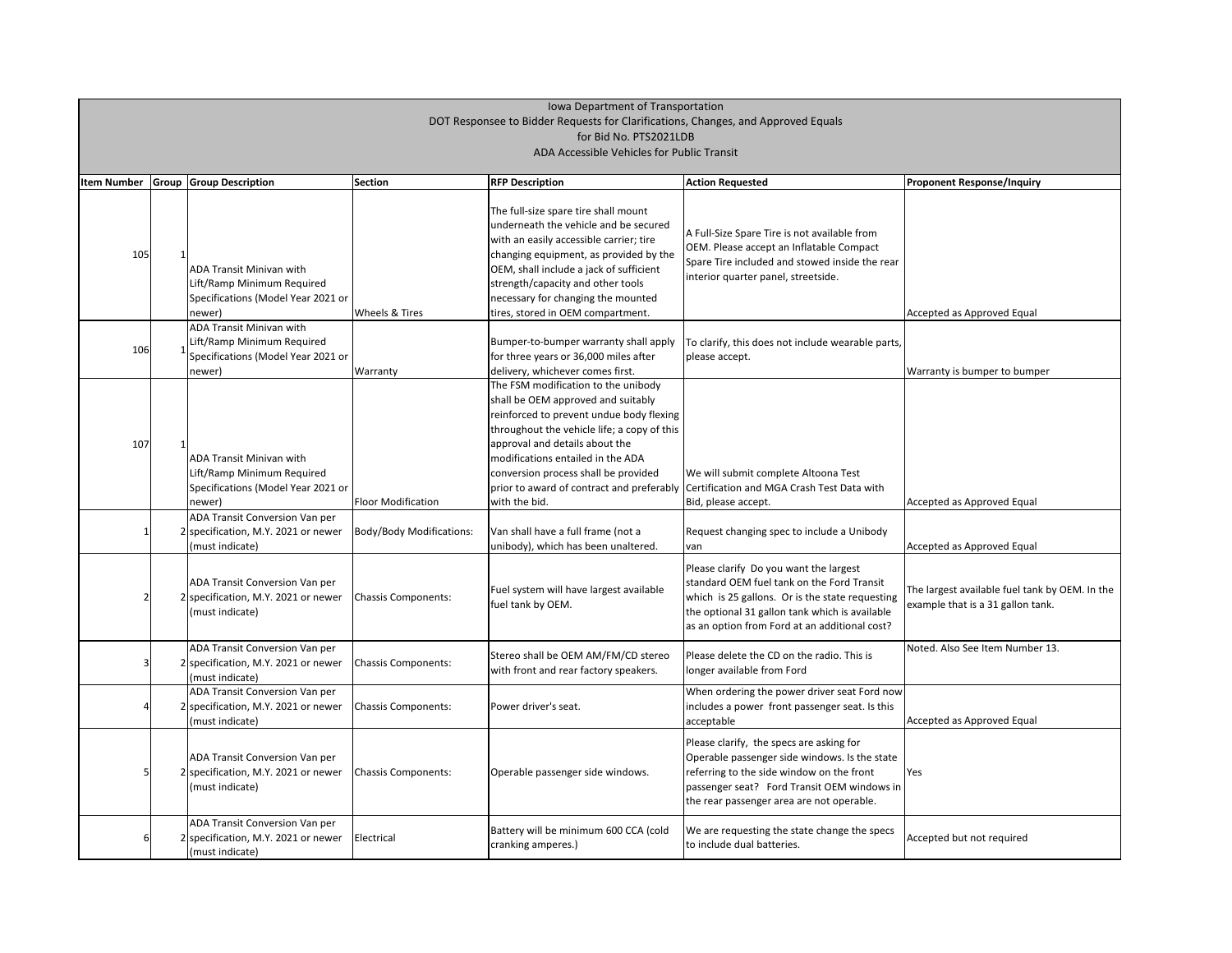| <b>Proponent Response/Inquiry</b>         |
|-------------------------------------------|
|                                           |
|                                           |
| Refer to Item Number 1                    |
|                                           |
|                                           |
|                                           |
|                                           |
|                                           |
|                                           |
|                                           |
| Accepted as Approved Equal                |
|                                           |
|                                           |
| Accepted as Approved Equal. Also see Item |
| Number 3.                                 |
|                                           |
|                                           |
|                                           |
|                                           |
|                                           |
|                                           |
|                                           |
| Accepted as Approved Equal                |
|                                           |
|                                           |
|                                           |
|                                           |
|                                           |
|                                           |
|                                           |

| <b>Item Number</b> | <b>Group Group Description</b>        | <b>Section</b>                 | <b>RFP Description</b>                                                               | <b>Action Requested</b>                            | <b>Proponent Response/Inquiry</b> |
|--------------------|---------------------------------------|--------------------------------|--------------------------------------------------------------------------------------|----------------------------------------------------|-----------------------------------|
|                    |                                       |                                |                                                                                      | In the solicitation, it requests the van to have a |                                   |
|                    |                                       |                                |                                                                                      | full frame (not unibody). The new model full       |                                   |
|                    | ADA Transit Conversion Van per        |                                |                                                                                      | size Transit                                       |                                   |
| 11                 | 2 specification, M.Y. 2021 or newer   | <b>Body/Body Modifications</b> |                                                                                      | vans are now built as a unibody frame unlike       | Refer to Item Number 1            |
|                    | (must indicate)                       |                                |                                                                                      | the older E-series vans. Please accept the OEM     |                                   |
|                    |                                       |                                | Van shall have a full frame (not a                                                   | unibody                                            |                                   |
|                    |                                       |                                | unibody), which has been unaltered.                                                  | frame.                                             |                                   |
|                    |                                       |                                |                                                                                      |                                                    |                                   |
|                    |                                       |                                | All interior panels shall be OEM or OEM                                              |                                                    |                                   |
|                    | <b>ADA Transit Conversion Van per</b> |                                | equivalent; the interior shall be without                                            | In the solicitation, it requires the interior &    |                                   |
| 12                 | 2 specification, M.Y. 2021 or newer   | <b>Body/Body Modifications</b> | any unprotected sharp edges; all interior                                            | exterior panels to meet FMVSS 302. Please          |                                   |
|                    | (must indicate)                       |                                | panels shall meet FMVSS 302; all interior                                            | accept the OEM panels instead of aftermarket       |                                   |
|                    |                                       |                                | panels shall provide sound absorption                                                | fiberglass panels.                                 |                                   |
|                    |                                       |                                | and provide a thermal barrier.                                                       |                                                    | Accepted as Approved Equal        |
|                    |                                       |                                |                                                                                      | In the solicitation, it requires the OEM           |                                   |
|                    |                                       |                                |                                                                                      | AM/FM/CD stereo, whereas most OEM stereos          |                                   |
|                    | ADA Transit Conversion Van per        |                                | Stereo shall be OEM AM/FM/CD stereo                                                  | no longer come                                     |                                   |
| 13                 | 2 specification, M.Y. 2021 or newer   | Chasis Components              | with front and rear factory speakers.                                                | with a CD player and now have an auxiliary         |                                   |
|                    | (must indicate)                       |                                |                                                                                      | input. Please accept the OEM AM/FM/AUX             | Accepted as Approved Equal.       |
|                    |                                       |                                |                                                                                      | stereo.                                            | Number 3.                         |
|                    |                                       |                                |                                                                                      | In the solicitation, it requires 3/4' marine grade |                                   |
|                    |                                       |                                |                                                                                      | plywood or equivalent. Please accept the           |                                   |
|                    |                                       |                                |                                                                                      | equivalent of a                                    |                                   |
|                    |                                       |                                |                                                                                      | floor base material as a minimal thickness of      |                                   |
|                    | <b>ADA Transit Conversion Van per</b> |                                |                                                                                      | 3/4" thick composite, water resistant substrate    |                                   |
| 14                 | 2 specification, M.Y. 2021 or newer   | Flooring                       |                                                                                      | fully                                              |                                   |
|                    | (must indicate)                       |                                |                                                                                      | encapsulated with an FMVSS 302 compliant           |                                   |
|                    |                                       |                                | In the cargo/wheelchair position area,                                               | polyuria finish to provide a slip resistant        |                                   |
|                    |                                       |                                | pressure treated 3/4" marine grade                                                   | surface while                                      |                                   |
|                    |                                       |                                | plywood (or equivalent) shall be installed creating a barrier which is impervious to |                                                    |                                   |
|                    |                                       |                                | lover the OEM metal floor.                                                           | environmental elements.                            | Accepted as Approved Equal        |
|                    |                                       |                                |                                                                                      | In the solicitation, it requests recessed anchor   |                                   |
|                    |                                       |                                |                                                                                      | points installed length-wise. Please accept the    |                                   |
|                    |                                       |                                |                                                                                      | same                                               |                                   |
|                    | ADA Transit Conversion Van per        |                                |                                                                                      | recessed track that allows for 4 securement        |                                   |
| 15                 | 2 specification, M.Y. 2021 or newer   |                                |                                                                                      | points, 2 in front of the wheelchair and 2         |                                   |
|                    | (must indicate)                       |                                |                                                                                      | behind the                                         |                                   |
|                    |                                       |                                |                                                                                      | wheelchair, installed side to side meeting the     |                                   |
|                    |                                       | Securements and Restraint      |                                                                                      | requirement for 2 wheelchair positions and         |                                   |
|                    |                                       | Systems for Mobility Aid       |                                                                                      | exceeding the                                      |                                   |
|                    |                                       | Users (MAU)                    |                                                                                      | minimum ADA spacing requirements.                  | Accepted as Approved Equal        |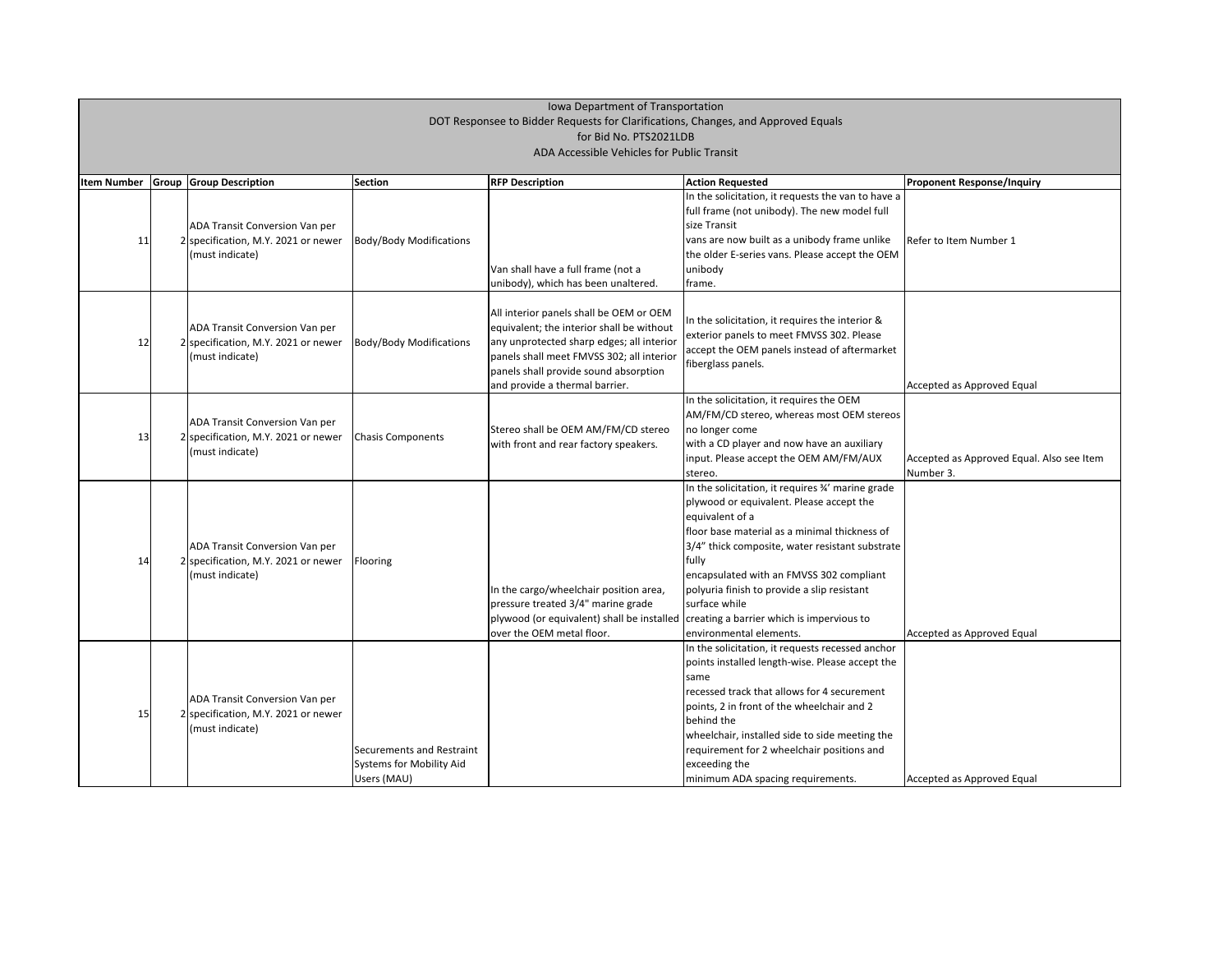#### Accepted as Approved Equal; See also Iten Number 17

| <b>Item Number</b> | Group | <b>Group Description</b>            | <b>Section</b>     | <b>RFP Description</b>                                                     | <b>Action Requested</b>                                                                       |
|--------------------|-------|-------------------------------------|--------------------|----------------------------------------------------------------------------|-----------------------------------------------------------------------------------------------|
|                    |       |                                     |                    |                                                                            | In the solicitation, it requires that vehicle                                                 |
|                    |       |                                     |                    |                                                                            | driven for delivery must have the warranty                                                    |
|                    |       |                                     |                    |                                                                            | start at the mileage                                                                          |
|                    |       |                                     |                    |                                                                            | (under 750) at the time of delivery when                                                      |
|                    |       |                                     |                    |                                                                            | submitting the delay warranty form. With full                                                 |
|                    |       | ADA Transit Conversion Van per      |                    |                                                                            | size vans, the                                                                                |
| 16                 |       | 2 specification, M.Y. 2021 or newer |                    |                                                                            | vehicle does not have a delay warranty as they                                                |
|                    |       | (must indicate)                     |                    |                                                                            | are considered a completed vehicle and the                                                    |
|                    |       |                                     |                    | Vehicles may be driven up to 750 miles                                     | warranty                                                                                      |
|                    |       |                                     |                    | (not to exceed 750 miles on the new                                        | expires at 36000 miles. Please accept the OEM                                                 |
|                    |       |                                     |                    | vehicle's odometer) from the factory or                                    | warranty requirements of 36000 vehicle miles                                                  |
|                    |       |                                     |                    | dealership to the final delivery point                                     | and 3                                                                                         |
|                    |       |                                     | Delivery           | detailed in the purchase order.                                            | years from the delivery date.                                                                 |
|                    |       |                                     |                    |                                                                            | In the solicitation, it requires that vehicle                                                 |
|                    |       |                                     |                    |                                                                            | driven for delivery must have the warranty                                                    |
|                    |       |                                     |                    |                                                                            | start at the mileage                                                                          |
|                    |       |                                     |                    |                                                                            | (under 750) at the time of delivery when                                                      |
|                    |       | ADA Transit Conversion Van per      |                    |                                                                            | submitting the delay warranty form. With full                                                 |
|                    |       |                                     |                    |                                                                            | size vans, the                                                                                |
| 17                 |       | 2 specification, M.Y. 2021 or newer |                    |                                                                            | vehicle does not have a delay warranty as they                                                |
|                    |       | (must indicate)                     |                    |                                                                            | are considered a completed vehicle and the                                                    |
|                    |       |                                     |                    |                                                                            | warranty                                                                                      |
|                    |       |                                     |                    |                                                                            | expires at 36000 miles. Please accept the OEM                                                 |
|                    |       |                                     |                    | Bumper-to-bumper warranty shall apply                                      | warranty requirements of 36000 vehicle miles                                                  |
|                    |       |                                     |                    | for three (3) years or 36,000 miles after                                  | and 3                                                                                         |
|                    |       |                                     | Warranty           | delivery, whichever comes first.                                           | years from the delivery date.                                                                 |
|                    |       |                                     |                    |                                                                            |                                                                                               |
|                    |       |                                     |                    |                                                                            |                                                                                               |
|                    |       |                                     |                    | Manufacturer and Model Offered -                                           |                                                                                               |
|                    |       |                                     |                    | Responders must include detailed<br>Information on the manufacturer's make |                                                                                               |
|                    |       |                                     |                    | and model that is being offered to the                                     |                                                                                               |
|                    |       | ADA Transit Conversion Van per      |                    | State. The manufacturer of the vehicle                                     | Our conversion will be on an OEM Ford Transit.                                                |
| 18                 |       | 2 specification, M.Y. 2021 or newer |                    | identified in response to these                                            |                                                                                               |
|                    |       | (must indicate)                     |                    |                                                                            | Ford Transit vans are exempt from testing per<br>the FTA. We classify as 4year/ 100,000 mile. |
|                    |       |                                     |                    | specifications will submit with the                                        |                                                                                               |
|                    |       |                                     |                    | proposal document a certification issued                                   | Since the conversion is not Body on chassis,<br>and is a Ford OEM design with minimal         |
|                    |       |                                     |                    | by the Altoona testing facility, unless an                                 |                                                                                               |
|                    |       |                                     |                    | exception is granted in writing prior to<br>the proposal opening based on  | changes, Altoona testing is not required.                                                     |
|                    |       |                                     |                    |                                                                            | Request to remove this requirement from this                                                  |
|                    |       |                                     | <b>Bus Testing</b> | previously submitted documents.                                            | group.                                                                                        |

#### **Proponent Response/Inquiry**

Accepted as Approved Equal; See also Iten Number 16

Accepted as Approved Equal; See also Item Number 10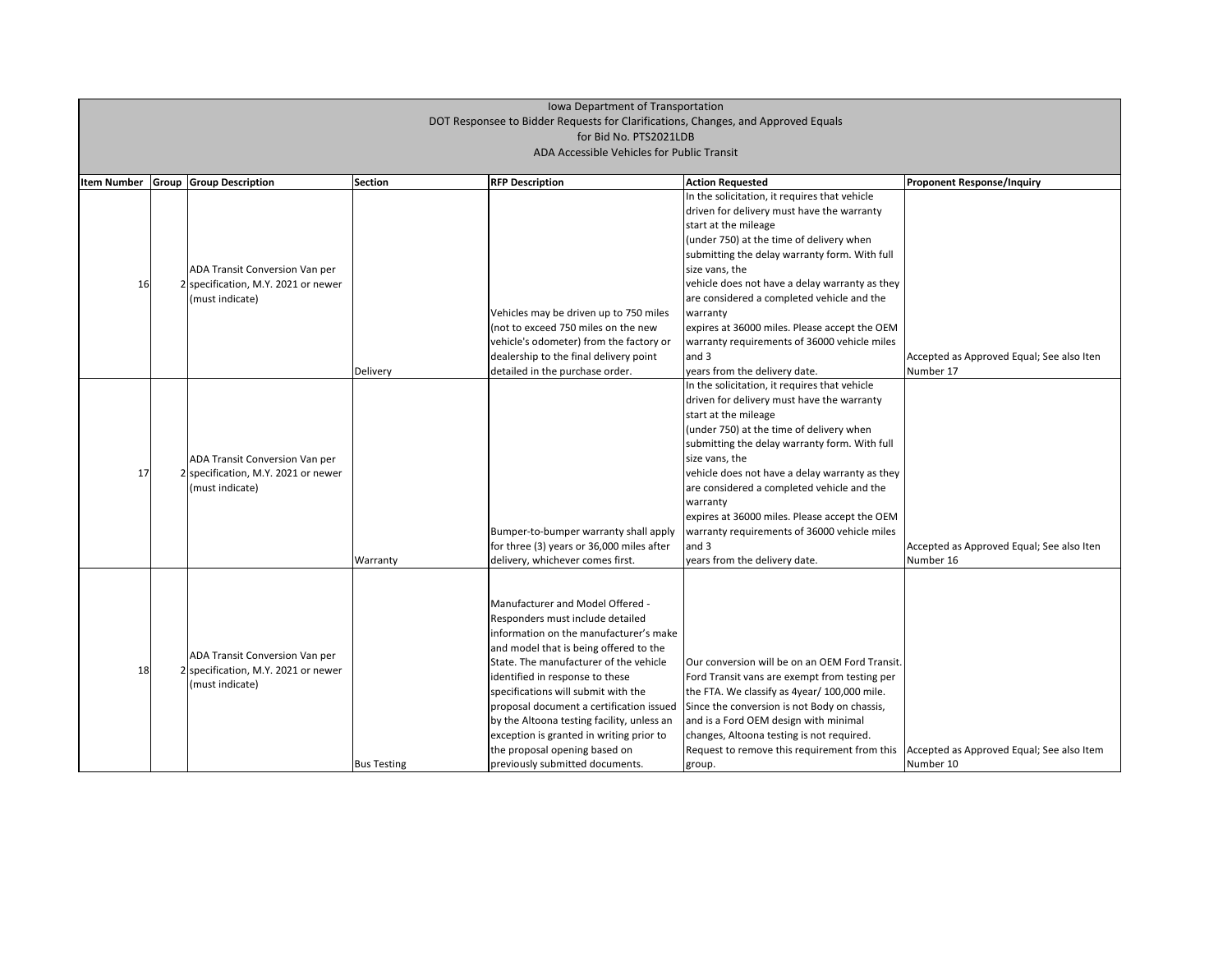| <b>Item Number</b> | Group | <b>Group Description</b>                                                                                  | <b>Section</b>                                 | <b>RFP Description</b>                                                                                                                                                                                                                                                                       | <b>Action Requested</b>                                                                                                                                                                                                                                                                                                                                                                                                                                                                                                                                                                                | <b>Proponent Response/Inquiry</b>                        |
|--------------------|-------|-----------------------------------------------------------------------------------------------------------|------------------------------------------------|----------------------------------------------------------------------------------------------------------------------------------------------------------------------------------------------------------------------------------------------------------------------------------------------|--------------------------------------------------------------------------------------------------------------------------------------------------------------------------------------------------------------------------------------------------------------------------------------------------------------------------------------------------------------------------------------------------------------------------------------------------------------------------------------------------------------------------------------------------------------------------------------------------------|----------------------------------------------------------|
| 19                 |       | ADA Transit Conversion Van per<br>2 specification, M.Y. 2021 or newer<br>(must indicate)                  | <b>Body / Body Modifications</b>               | FMVSS #220 Rollover Protection and<br>FMVSS #221 Joint Strength must be met;<br>the body shall be designed to standards,<br>as required by Federal and State<br>standards for shear static load on the<br>roof and side panel impact protection.                                             | We will be doing on our conversion on the<br>Ford OEM Transit Wagon with a complete<br>interior from the ford factory, as well as to<br>body structure. Since we do not modify the<br>original structural design and or interior and<br>Federal and State requirements including these being school bus requirements, we do<br>not test or certify for FMVSS 220 or 221. While<br>these requirements are common on Cutaways,<br>and Buses, they are not typical in a conversion<br>that does not modify body structure or interior<br>paneling. Request to remove this requirement<br>from this group. | Accepted as Approved Equal                               |
| 108                |       | <b>ADA Transit Conversion Van per</b><br>2 specification, M.Y. 2021 or newer                              |                                                |                                                                                                                                                                                                                                                                                              |                                                                                                                                                                                                                                                                                                                                                                                                                                                                                                                                                                                                        |                                                          |
| 109                |       | (must indicate)<br>ADA Transit Conversion Van per<br>specification, M.Y. 2021 or newer<br>(must indicate) | Dimensions<br><b>Body / Body Modifications</b> | Flat wall design on side walls.<br>Van shall have a full frame (not a<br>unibody), which has been unaltered.                                                                                                                                                                                 | Please accept OEM Ford Interior sidewalls.<br>Please allow a Ford Transit Unibody in addition<br>to the full frame specification. Unibody was<br>approved in 2018 bid.                                                                                                                                                                                                                                                                                                                                                                                                                                 | Accepted as Approved Equal<br>Accepted as Approved Equal |
| 110                |       | <b>ADA Transit Conversion Van per</b><br>2 specification, M.Y. 2021 or newer<br>(must indicate)           | <b>Body / Body Modifications</b>               | Federal and State requirements including<br>FMVSS #220 Rollover Protection and<br>FMVSS #221 Joint Strength must be met;<br>the body shall be designed to standards,<br>as required by Federal and State<br>standards for shear static load on the<br>roof and side panel impact protection. | Request that Group 2 be exempt from FMVSS<br>220 & 221 Testing if bidding a Transit Unibody.<br>NHTSA does not regulate these tests on transit<br>unibodies. This was approved in the 2018 bid.                                                                                                                                                                                                                                                                                                                                                                                                        | Accepted as Approved Equal                               |
| 111                |       | ADA Transit Conversion Van per<br>2 specification, M.Y. 2021 or newer<br>(must indicate)                  | <b>Body / Body Modifications</b>               | [Full Section]                                                                                                                                                                                                                                                                               | Please accept OEM Ford interior and exterior<br>components.                                                                                                                                                                                                                                                                                                                                                                                                                                                                                                                                            | Accepted as Approved Equal                               |
| 112                |       | ADA Transit Conversion Van per<br>2 specification, M.Y. 2021 or newer<br>(must indicate)                  | Glass                                          | Windshield shall be OEM deep tinted<br>from the upper frame to minimum four<br>$(4)$ inches down as measured from the<br>outside of the vehicle.                                                                                                                                             | Please accept Ford OEM Standard Windshield.                                                                                                                                                                                                                                                                                                                                                                                                                                                                                                                                                            | Accepted as Approved Equal                               |
| 113                |       | <b>ADA Transit Conversion Van per</b><br>2 specification, M.Y. 2021 or newer<br>(must indicate)           | Heating & Cooling                              | The OEM dual front and rear<br>heating/defrosting and air conditioning<br>system shall be provided.                                                                                                                                                                                          | Please accept Ford OEM standard front and<br>rear AC/Heat or, provide clarification if an<br>auxiliary system needs to be installed in the<br>rear of the van. This was approved in 2018 bid. Accepted as Approved Equal                                                                                                                                                                                                                                                                                                                                                                               |                                                          |
| 114                |       | ADA Transit Conversion Van per<br>2 specification, M.Y. 2021 or newer<br>(must indicate)                  | Lighting                                       | Rear lift entrance shall have outside<br>illumination.                                                                                                                                                                                                                                       | Please accept the standard platform lights that<br>come on the lift for the rear lift outside<br>illumination. Lift brochure attached.                                                                                                                                                                                                                                                                                                                                                                                                                                                                 | Accepted as Approved Equal                               |

| <b>Proponent Response/Inquiry</b> |
|-----------------------------------|
|                                   |
|                                   |
|                                   |
|                                   |
|                                   |
| Accepted as Approved Equal        |
| Accepted as Approved Equal        |
| Accepted as Approved Equal        |
|                                   |
|                                   |
|                                   |
| Accepted as Approved Equal        |
|                                   |
| Accepted as Approved Equal        |
| Accepted as Approved Equal        |
|                                   |
| Accepted as Approved Equal        |
|                                   |
| Accepted as Approved Equal        |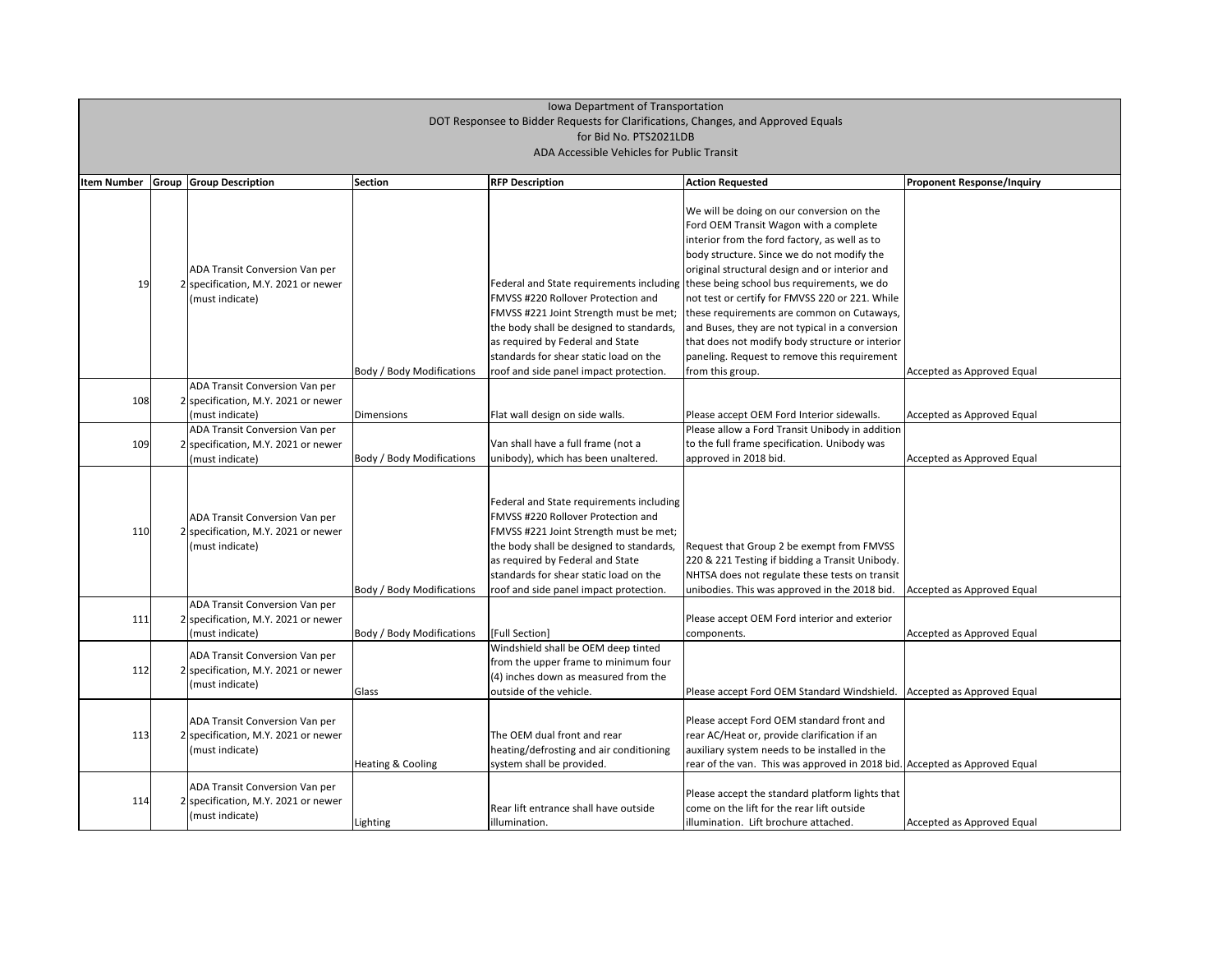| <b>Proponent Response/Inquiry</b>                             |
|---------------------------------------------------------------|
|                                                               |
|                                                               |
| Denied                                                        |
|                                                               |
|                                                               |
| Accepted as Approved Equal                                    |
|                                                               |
| Switch must be easily accessible to driver                    |
| while in driver seat.                                         |
|                                                               |
| The largest available alternator by OEM is<br>required.       |
|                                                               |
|                                                               |
|                                                               |
|                                                               |
|                                                               |
|                                                               |
|                                                               |
|                                                               |
|                                                               |
|                                                               |
|                                                               |
|                                                               |
|                                                               |
| Accepted as Approved Equal<br>Noted. Also See Item Number 13. |
|                                                               |
|                                                               |
|                                                               |
|                                                               |
|                                                               |
|                                                               |
|                                                               |
| Accepted as Approved Equal                                    |

| <b>Item Number</b> | <b>Group Group Description</b>                 | <b>Section</b>                                        | <b>RFP Description</b>                     | <b>Action Requested</b>                                                                                                  | <b>Proponent Response/Inquiry</b> |
|--------------------|------------------------------------------------|-------------------------------------------------------|--------------------------------------------|--------------------------------------------------------------------------------------------------------------------------|-----------------------------------|
|                    | <b>ADA Transit Conversion Van per</b>          |                                                       | Wheelchair placement and seating           |                                                                                                                          |                                   |
| 115                | 2 specification, M.Y. 2021 or newer            |                                                       | arrangements (to scale and labeled);       | Please accept unscaled floor plans that have                                                                             |                                   |
|                    | (must indicate)                                | Support Bid Documentation provide floor plan for both |                                            | measurements added for reference.                                                                                        | Denied                            |
|                    | ADA Transit Conversion Van per                 |                                                       |                                            |                                                                                                                          |                                   |
| 119                | 2 specification, M.Y. 2021 or newer            |                                                       | Non-skid (R.C.A Rubber, Altro              |                                                                                                                          |                                   |
|                    | (must indicate)                                |                                                       | Commercial Flooring, or equivalent) shall  | Please accept Gerflor as an AE. It is an upgrade                                                                         |                                   |
|                    |                                                | Flooring                                              | be installed over the plywood sub-floor.   | from RCA rubber and equivalate to Altro.                                                                                 | Accepted as Approved Equal        |
|                    | Light Duty ADA Accessible Bus                  |                                                       |                                            |                                                                                                                          |                                   |
| 20                 | (138", 158"-170", and 176" wheel               |                                                       |                                            | Request to have the switch for the passenger                                                                             |                                   |
|                    | bases, with lift (Model Year 2021              |                                                       | Powered passenger entrance door            | door to be located on the engine cover / lower Switch must be easily accessi                                             |                                   |
|                    | or Newer)                                      | Dimensions                                            | controlled by driver with switch on dash.  | dash                                                                                                                     | while in driver seat.             |
|                    | Light Duty ADA Accessible Bus                  |                                                       |                                            |                                                                                                                          |                                   |
| 21                 | (138", 158"-170", and 176" wheel               |                                                       |                                            | The Ford chassis comes with a 210-amp                                                                                    |                                   |
|                    | bases, with lift (Model Year 2021              |                                                       |                                            | Alternator will be largest O.E.M. available alternator. Do we need to upgrade to the Ford The largest available alternat |                                   |
|                    | or Newer)                                      | Electrical                                            | minimum of 130 amps rating.                | 240-amp alternator?                                                                                                      | required.                         |
|                    |                                                |                                                       |                                            |                                                                                                                          |                                   |
|                    |                                                |                                                       | Floor - The floor will be marine grade     |                                                                                                                          |                                   |
|                    |                                                |                                                       | plywood, 3/4" thick minimum or             |                                                                                                                          |                                   |
|                    |                                                |                                                       | equivalent performance composite. Floor    |                                                                                                                          |                                   |
|                    |                                                |                                                       | Covering Material: Minimum 2 mm thick      |                                                                                                                          |                                   |
|                    |                                                |                                                       | commercial grade vinyl transit floor       |                                                                                                                          |                                   |
|                    |                                                |                                                       | covering shall cover the entire floor      |                                                                                                                          |                                   |
|                    |                                                |                                                       | surface; seams shall be filled with color  |                                                                                                                          |                                   |
| 22                 |                                                |                                                       | matching material so as to be tight        |                                                                                                                          |                                   |
|                    |                                                |                                                       | against any influx or seepage of moisture; |                                                                                                                          |                                   |
|                    |                                                |                                                       | the floor covering shall be thoroughly     |                                                                                                                          |                                   |
|                    |                                                |                                                       | secured into position throughout the       |                                                                                                                          |                                   |
|                    |                                                |                                                       | entire floor area; the flooring should     |                                                                                                                          |                                   |
|                    | Light Duty ADA Accessible Bus                  |                                                       | possess anti-skid properties (Altro        |                                                                                                                          |                                   |
|                    | (138", 158"-170", and 176" wheel               |                                                       | Transflor Meta, Chroma, or equivalent).    |                                                                                                                          |                                   |
|                    | bases, with lift (Model Year 2021              |                                                       |                                            | Floor covering must meet FMVSS 302 and Request 2.25mm Gerflor Tarabus floor as an                                        |                                   |
|                    | or Newer)                                      | <b>Body Construction</b>                              | ADA requirements.                          | equal to Altro                                                                                                           | Accepted as Approved Equal        |
|                    | Light Duty ADA Accessible Bus                  |                                                       |                                            |                                                                                                                          | Noted. Also See Item Numbe        |
|                    | $\frac{1}{3}$ (138", 158"-170", and 176" wheel |                                                       |                                            | Ford OEM radio is now AM/FM/Bluetooth and                                                                                |                                   |
| 23                 | bases, with lift (Model Year 2021              |                                                       | Stereo shall be OEM AM/FM/CD stereo        | is not offered with a CD player. Request                                                                                 |                                   |
|                    | or Newer)                                      | <b>Vehicle Features</b>                               | with front and rear factory speakers.      | approval.                                                                                                                |                                   |
|                    |                                                |                                                       |                                            |                                                                                                                          |                                   |
|                    |                                                |                                                       | Engine will be gasoline - 3.3L-3.7L V-6,   |                                                                                                                          |                                   |
|                    |                                                |                                                       | FFV engine with electronic fuel injection  |                                                                                                                          |                                   |
| 38                 | 3 Light Duty ADA Accessible Bus                |                                                       | (or approved equal); drive train will be   |                                                                                                                          |                                   |
|                    | (138", 158"-170", and 176" wheel               |                                                       | adequate for GVWR and will maintain 70     |                                                                                                                          |                                   |
|                    | bases, with lift (Model Year 2021              |                                                       | mph, except when a lesser speed is         | Request engine to be 7.3L Gas (E series) or 3.6L                                                                         |                                   |
|                    | or Newer)                                      | <b>Chassis Components</b>                             | recommended by the manufacturer.           | Gas (Transit). 6.8L no longer available                                                                                  | Accepted as Approved Equal        |
|                    |                                                |                                                       |                                            |                                                                                                                          |                                   |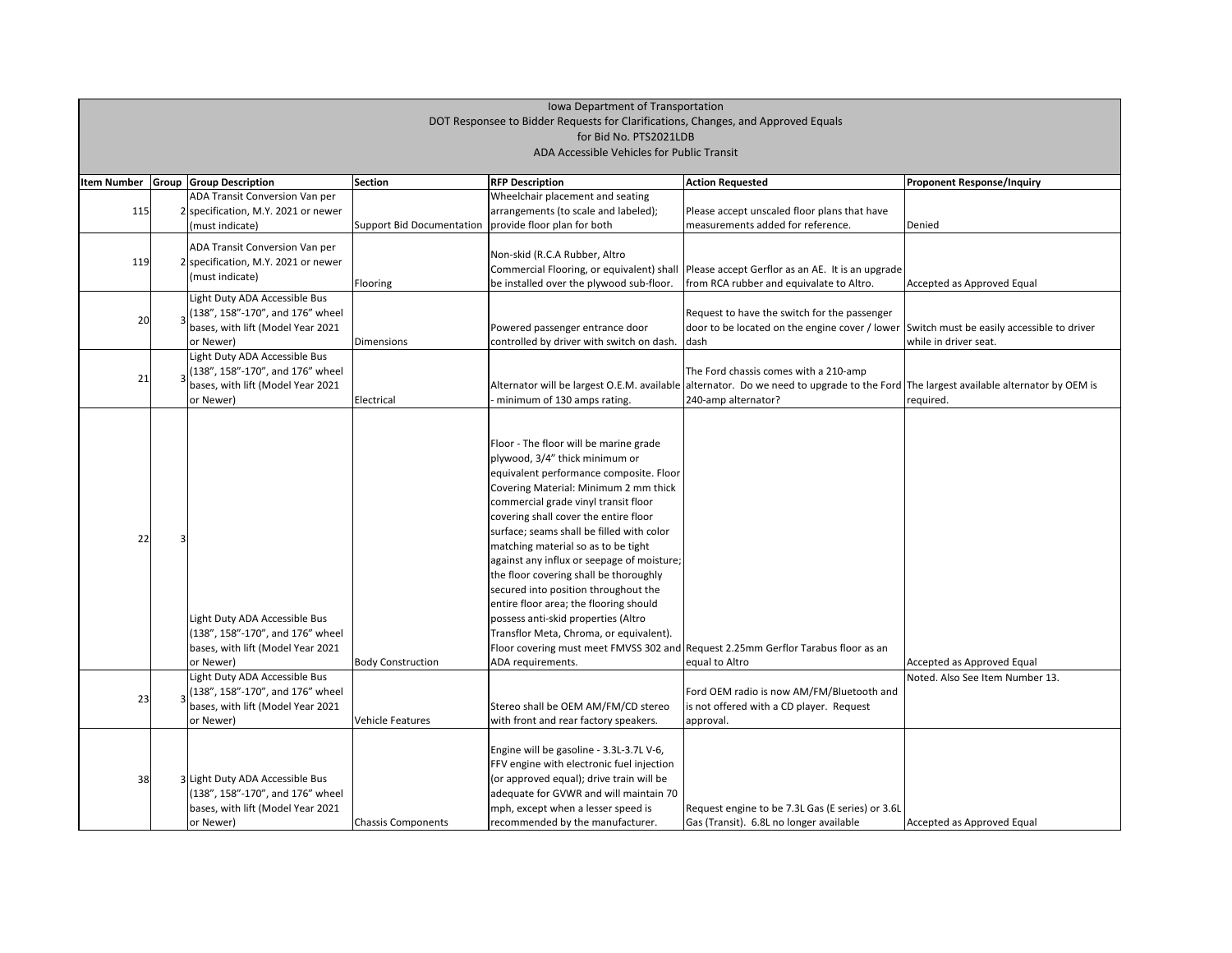| <b>Item Number</b> | <b>Group Group Description</b>                                                                                                    | <b>Section</b>            | <b>RFP Description</b>                                                                                                                                                                                                                                                                                                                                                                                                                                                                                                                                                                                             | <b>Action Requested</b>                                                                                                                                                                                                                        | <b>Proponent Response/Inquiry</b> |
|--------------------|-----------------------------------------------------------------------------------------------------------------------------------|---------------------------|--------------------------------------------------------------------------------------------------------------------------------------------------------------------------------------------------------------------------------------------------------------------------------------------------------------------------------------------------------------------------------------------------------------------------------------------------------------------------------------------------------------------------------------------------------------------------------------------------------------------|------------------------------------------------------------------------------------------------------------------------------------------------------------------------------------------------------------------------------------------------|-----------------------------------|
| 39                 | Light Duty ADA Accessible Bus<br>(138", 158"-170", and 176" wheel<br>bases, with lift (Model Year 2021<br>or Newer)               | Flooring                  | In the cargo/wheelchair position area,<br>pressure treated 3/4" marine grade<br>plywood (or equivalent) shall be installed<br>lover the OEM metal floor.                                                                                                                                                                                                                                                                                                                                                                                                                                                           | Will you accept Coosa composite floor Panels<br>BW20 34" in lieu of 34 Marine Plywood. This<br>long lasting composite non-wood Flooring is<br>an upgrade for most manufactures and will not<br>rot like even marine plywood eventually does.   | Accepted as Approved Equal        |
| 40                 | Light Duty ADA Accessible Bus<br>(138", 158"-170", and 176" wheel<br>bases, with lift (Model Year 2021<br>or Newer)               | Flooring                  | Non-skid (R.C.A Rubber, Altro<br>Commercial Flooring, or equivalent) shall<br>be installed over the plywood sub-floor.                                                                                                                                                                                                                                                                                                                                                                                                                                                                                             | Please accept standard Gerfloor in lieu of Altro.<br>I will have Altro available as an option.<br>Gerfloor and Altro are direct competitors for<br>the bus market offering similar no skid transit<br>flooring with multiple styles and colors | Accepted as Approved Equal        |
| 82                 | Light Duty ADA Accessible Bus<br>(138", 158"-170", and 176" wheel<br>bases, with lift (Model Year 2021<br>or Newer)               | <b>Vehicle Features</b>   | O.E.M. or equivalent, AM/FM/CD Digital<br>Clock Radio with 4 speakers mounted in<br>the passenger compartment.                                                                                                                                                                                                                                                                                                                                                                                                                                                                                                     | FORD O.E.M RADIO DON'T HAVE CD OPTION. IS Accepted as Approved Equal.<br><b>BLUETOOTH ACCEPTALBE EQUAL?</b>                                                                                                                                    | Number 13.                        |
| 116                | 3 Light Duty ADA Accessible Bus<br>(138", 158"-170", and 176" wheel<br>bases, with lift (Model Year 2021<br>or Newer)             | <b>Chassis Components</b> | Engine will be gasoline - 6.0-6.8L (or<br>approved equal). Drive train will be<br>adequate for GVWR and will maintain 70<br>mph, except when a lesser speed is<br>recommended by the manufacturer. Will<br>be equipped with fast (high) idle.                                                                                                                                                                                                                                                                                                                                                                      | Please accept the 7.3L gasoline engine.                                                                                                                                                                                                        | Accepted as Approved Equal        |
| 117                | Light Duty ADA Accessible Bus<br>$\frac{1}{2}$ (138", 158"-170", and 176" wheel<br>bases, with lift (Model Year 2021<br>or Newer) | <b>Vehicle Features</b>   | O.E.M. or equivalent, AM/FM/CD Digital<br>Clock Radio with 4 speakers mounted in<br>the passenger compartment.                                                                                                                                                                                                                                                                                                                                                                                                                                                                                                     | Please accept aftermarket Jensen JBR550<br>AM/FM/CD W/built-in clock.                                                                                                                                                                          | Accepted as Approved Equal        |
| 120                | Light Duty ADA Accessible Bus<br>(138", 158"-170", and 176" wheel<br>bases, with lift (Model Year 2021<br>or Newer)               | <b>Body Construction</b>  | Floor - The floor will be marine grade<br>plywood, 3/4" thick minimum or<br>equivalent performance composite. Floor<br>Covering Material: Minimum 2 mm thick<br>commercial grade vinyl transit floor<br>covering shall cover the entire floor<br>surface; seams shall be filled with color<br>matching material so as to be tight<br>against any influx or seepage of moisture;<br>the floor covering shall be thoroughly<br>secured into position throughout the<br>entire floor area; the flooring should<br>possess anti-skid properties (Altro<br>Transflor Meta, Chroma, or equivalent).<br>ADA requirements. | Floor covering must meet FMVSS 302 and Please accept Gerflor as an AE. It is an upgrade<br>from RCA rubber and equivalate to Altro.                                                                                                            | Accepted as Approved Equal        |

| <b>Proponent Response/Inquiry</b>         |
|-------------------------------------------|
|                                           |
|                                           |
|                                           |
|                                           |
|                                           |
| Accepted as Approved Equal                |
|                                           |
|                                           |
|                                           |
|                                           |
|                                           |
| Accepted as Approved Equal                |
|                                           |
|                                           |
| Accepted as Approved Equal. Also see Item |
| Number 13.                                |
|                                           |
|                                           |
|                                           |
|                                           |
|                                           |
| Accepted as Approved Equal                |
|                                           |
|                                           |
|                                           |
| Accepted as Approved Equal                |
|                                           |
|                                           |
|                                           |
|                                           |
|                                           |
|                                           |
|                                           |
|                                           |
|                                           |
|                                           |
|                                           |
|                                           |
|                                           |
|                                           |
|                                           |
|                                           |
|                                           |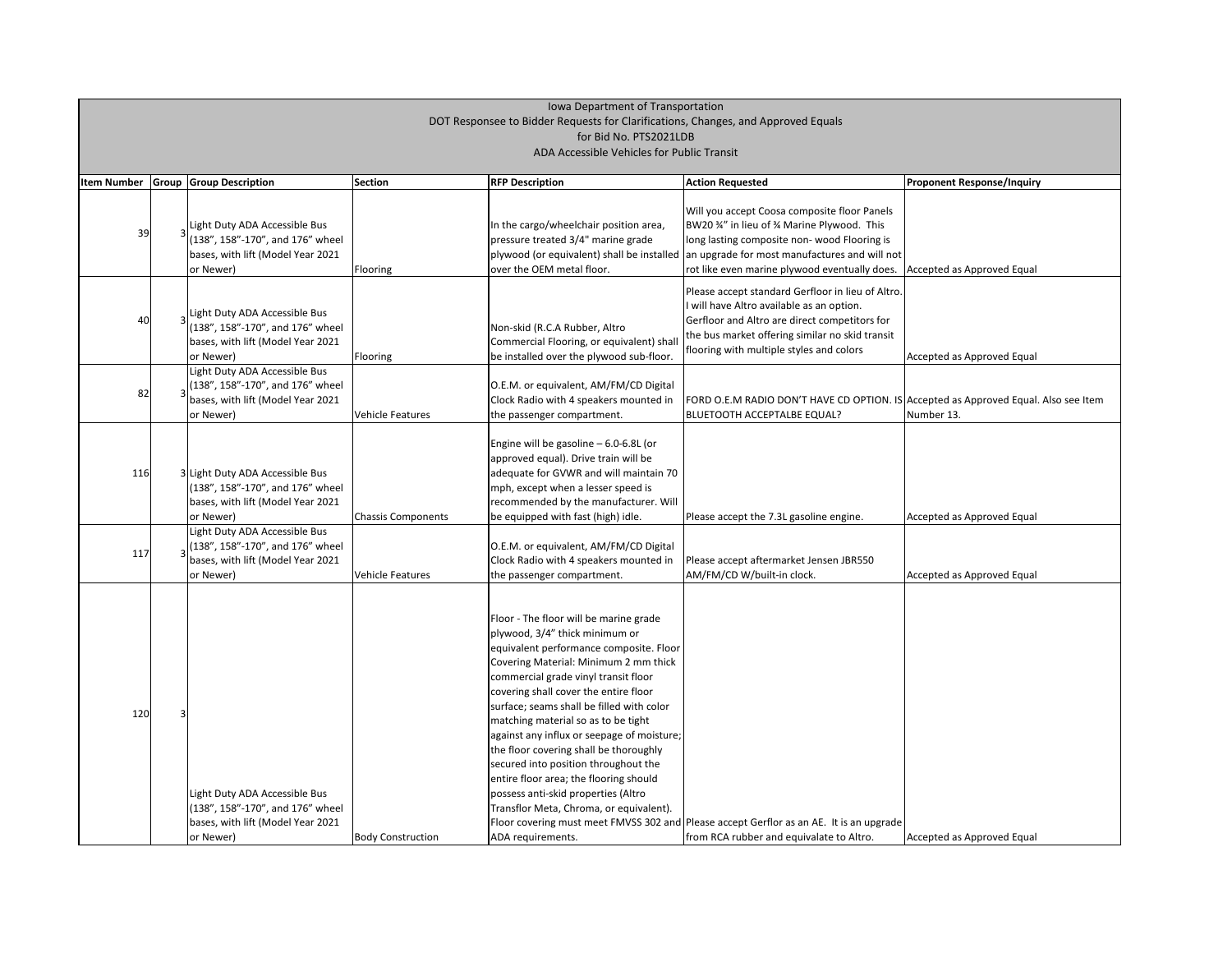| <b>Item Number</b> | <b>Group Group Description</b>                                                                  | Section                   | <b>RFP Description</b>                                                                                                                                                                                                                                                                                        | <b>Action Requested</b>                                                                                                                                                                                                                                                                                                                                                                                                                                                                                                                                                                                                                                                                                                                                                                                                                              | <b>Proponent Response/Inquiry</b> |
|--------------------|-------------------------------------------------------------------------------------------------|---------------------------|---------------------------------------------------------------------------------------------------------------------------------------------------------------------------------------------------------------------------------------------------------------------------------------------------------------|------------------------------------------------------------------------------------------------------------------------------------------------------------------------------------------------------------------------------------------------------------------------------------------------------------------------------------------------------------------------------------------------------------------------------------------------------------------------------------------------------------------------------------------------------------------------------------------------------------------------------------------------------------------------------------------------------------------------------------------------------------------------------------------------------------------------------------------------------|-----------------------------------|
| 41                 | ADA Low Floor type Light Duty<br>ADA Accessible Bus (138", 158"-                                |                           | Bus (138", 158"-170", and 176" wheel                                                                                                                                                                                                                                                                          | We request approval of a wheel base of<br>179.8". We do not utilize the OEM chassis<br>frame rails. We remove them and utilize our<br>own, purpose-built, low-floor chassis frame<br>using high alloy, high strength steel. We also<br>push the location of the tires out 6" on each<br>side so that our turning radius is the tightest in<br>its class at only 22' 5". Please see video<br>Low Floor type Light Duty ADA Accessible  "Frontrunner in the Snow" on our website:<br>https://www.newenglandwheels.com/useful-                                                                                                                                                                                                                                                                                                                          |                                   |
|                    | 170", and 176" wheel bases)                                                                     |                           | bases)                                                                                                                                                                                                                                                                                                        | videos                                                                                                                                                                                                                                                                                                                                                                                                                                                                                                                                                                                                                                                                                                                                                                                                                                               | Accepted as Approved Equal        |
| 42                 | ADA Low Floor type Light Duty<br>ADA Accessible Bus (138", 158"-<br>170", and 176" wheel bases) | <b>Chassis Components</b> | Rear suspension - The chassis O.E.M. rear centered restoring the vehicle to its<br>leaf spring type suspension system of<br>each vehicle shall be modified by the<br>addition of a supplemental rubber<br>suspension system, i.e. MOR/ryde RL, E-Z   height of 10.75" when kneeled.<br>Ride or approved equal | Because we make our own purpose-built, low-<br>floor chassis frame we do not utilize the OEM<br>suspension system. We request approval of<br>our rear air suspension which incorporates an<br>automated air management system with<br>electronic height sensor (EHS) mounted to the<br>vehicle frame. When load is added to the<br>vehicle, the magnet will rise above the EHS<br>centerline and after 15-20 seconds will add air<br>to the air bags to maintain the programmed<br>height. When weight load is removed from the<br>vehicle, the magnet will fall below the EHS<br>centerline and will energize the exhaust<br>solenoid after 15-20 seconds allow air to<br>escape the air bags until the magnet is re-<br>programmed height. Rear air suspension<br>incorporates a kneeling feature which<br>accomplishes a maximum first step entry | Accepted as Approved Equal        |
| 43                 | ADA Low Floor type Light Duty<br>4 ADA Accessible Bus (138", 158"-                              |                           | Power steering, tilt steering wheel and                                                                                                                                                                                                                                                                       | We request approval of power steering with<br>telescoping wheel and cruise control. Ram                                                                                                                                                                                                                                                                                                                                                                                                                                                                                                                                                                                                                                                                                                                                                              |                                   |
|                    | 170", and 176" wheel bases)                                                                     | <b>Chassis Components</b> | cruise (speed) control.                                                                                                                                                                                                                                                                                       | Promaster 3500 does not offer tilt.                                                                                                                                                                                                                                                                                                                                                                                                                                                                                                                                                                                                                                                                                                                                                                                                                  | Accepted as Approved Equal        |

| <b>Proponent Response/Inquiry</b> |
|-----------------------------------|
|                                   |
|                                   |
|                                   |
|                                   |
|                                   |
|                                   |
| Accepted as Approved Equal        |
|                                   |
|                                   |
|                                   |
|                                   |
|                                   |
|                                   |
|                                   |
|                                   |
|                                   |
|                                   |
|                                   |
|                                   |
|                                   |
| Accepted as Approved Equal        |
|                                   |
| Accepted as Approved Equal        |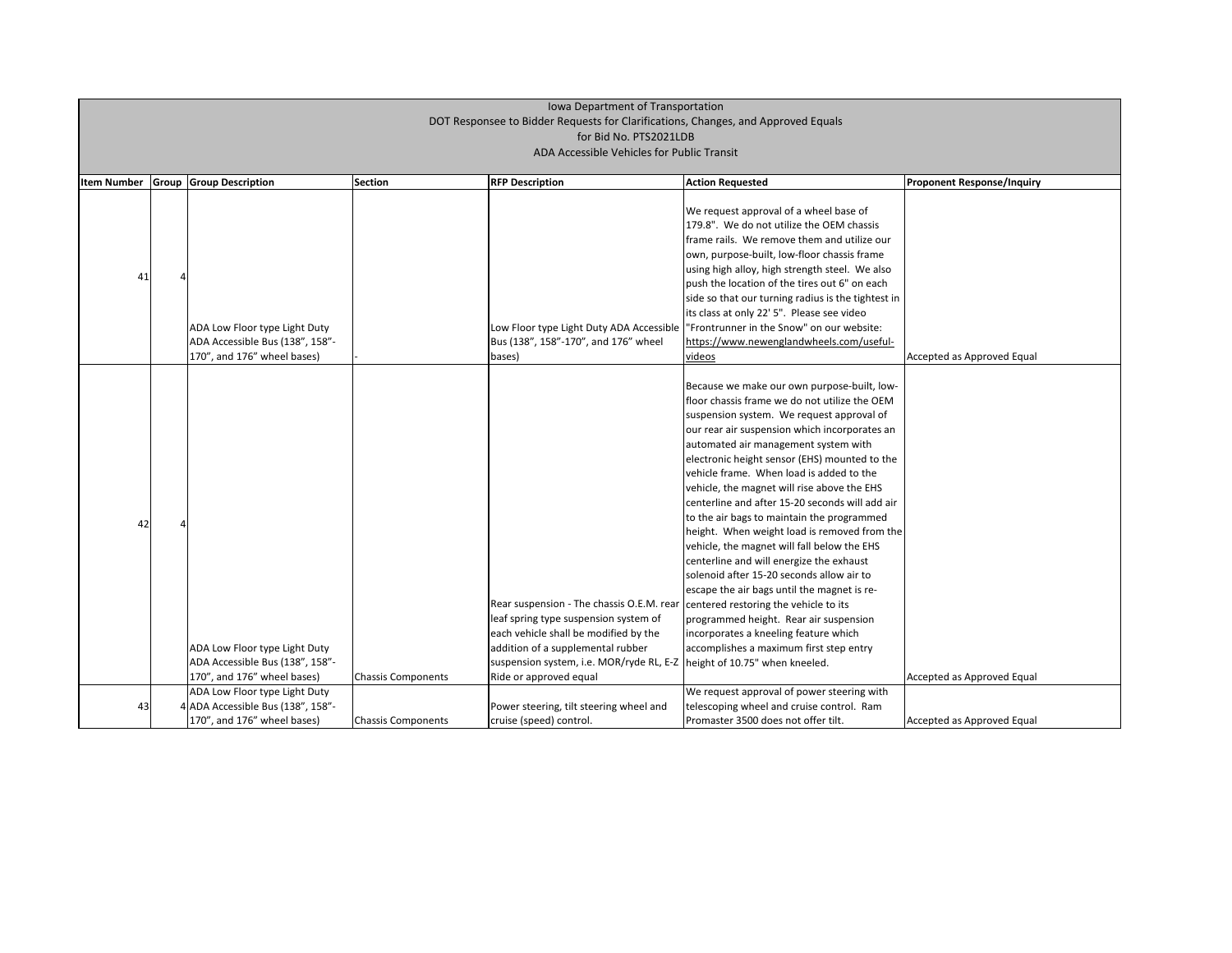| <b>Item Number</b> | Group | <b>Group Description</b>                                                                        | <b>Section</b>            | <b>RFP Description</b>                                                                                                                                                                                                                                                                                                      |                                                                                                                                                                                                                                                                                                                                                                                                                                                                                                                                                                                                                                                                                                                                                                                                                                                                                                                         | <b>Proponent Response/Inquiry</b> |
|--------------------|-------|-------------------------------------------------------------------------------------------------|---------------------------|-----------------------------------------------------------------------------------------------------------------------------------------------------------------------------------------------------------------------------------------------------------------------------------------------------------------------------|-------------------------------------------------------------------------------------------------------------------------------------------------------------------------------------------------------------------------------------------------------------------------------------------------------------------------------------------------------------------------------------------------------------------------------------------------------------------------------------------------------------------------------------------------------------------------------------------------------------------------------------------------------------------------------------------------------------------------------------------------------------------------------------------------------------------------------------------------------------------------------------------------------------------------|-----------------------------------|
| 44                 |       | ADA Low Floor type Light Duty<br>ADA Accessible Bus (138", 158"-<br>170", and 176" wheel bases) | <b>Chassis Components</b> | 12 Volt system minimum, dual batteries<br>with minimum 1100 CCA's total at 0<br>degrees (F).                                                                                                                                                                                                                                | <b>Action Requested</b><br>We request approval of a single, AGM battery<br>with a total of 800 CCA. Due to advancements<br>in technology including the use of LED lighting<br>and more efficient climate systems that<br>dramatically reduce amperage draw and our<br>vision of developing the Frontrunner with the<br>latest, most efficient components, it is not<br>necessary to utilize two batteries. Additionally,<br>being a lowered-floor design, there is no space<br>in the skirt where a second battery has<br>historically been installed. The battery is<br>located in an easily-accessible, weather-tight<br>compartment on the floor in front of the<br>driver's seat. We will provide as part of our<br>technical package the amperage draw report<br>of the Frontrunner per Iowa DOT specifications<br>showing that the battery provided is more<br>than adequate in running all vehicle<br>equipment. | Accepted as Approved Equal        |
| 45                 |       | ADA Low Floor type Light Duty<br>ADA Accessible Bus (138", 158"-<br>170", and 176" wheel bases) | <b>Body Construction</b>  | The floor will be marine grade plywood,<br>be slip- resistant transit-floor rubber<br>(minimum 20% SBR), color other than<br>section in aisle and a two (2) inch wide<br>band of contrasting color on step edges<br>and aisle threshold directly behind driver. resistant to contamination and extreme<br>ADA requirements. | %" thick minimum. The floor covering will Please accept that the flooring used in the bus<br>will be a composite flooring. Coosa composite<br>structural floor panels. It is a non-absorbent<br>black, with ribbed step treads and ribbed closed cell, lightweight composite. It is rated<br>for extreme durability and dimensionally<br>stable, with sound and thermal insulation,<br>Floor covering must meet FMVSS 302 and temperature range. It is guaranteed for life to<br>never swell, rot or mildew.                                                                                                                                                                                                                                                                                                                                                                                                            | Accepted as Approved Equal        |
| 46                 |       | ADA Low Floor type Light Duty<br>ADA Accessible Bus (138", 158"-<br>170", and 176" wheel bases) | <b>Body Construction</b>  | The floor will be marine grade plywood,<br>%" thick minimum. The floor covering will<br>be slip- resistant transit-floor rubber<br>(minimum 20% SBR), color other than<br>section in aisle and a two (2) inch wide<br>band of contrasting color on step edges<br>ADA requirements.                                          | We request approval of slip-resistant, industry<br>black, with ribbed step treads and ribbed standard Altro floor rubber. The description<br>here is indicative of RCA rubber flooring which<br>used to be widely used but has become<br>and aisle threshold directly behind driver. lincreasingly scarce. Being a low floor vehicle,<br>Floor covering must meet FMVSS 302 and there are no step edges but there is a yellow<br>band of Altro rubber at the passenger entry.                                                                                                                                                                                                                                                                                                                                                                                                                                           | Accepted as Approved Equal        |

| Proponent Response/Inquiry |
|----------------------------|
|                            |
|                            |
|                            |
|                            |
|                            |
|                            |
|                            |
|                            |
|                            |
|                            |
| Accepted as Approved Equal |
|                            |
|                            |
|                            |
|                            |
| Accepted as Approved Equal |
|                            |
|                            |
|                            |
|                            |
|                            |
| Accepted as Approved Equal |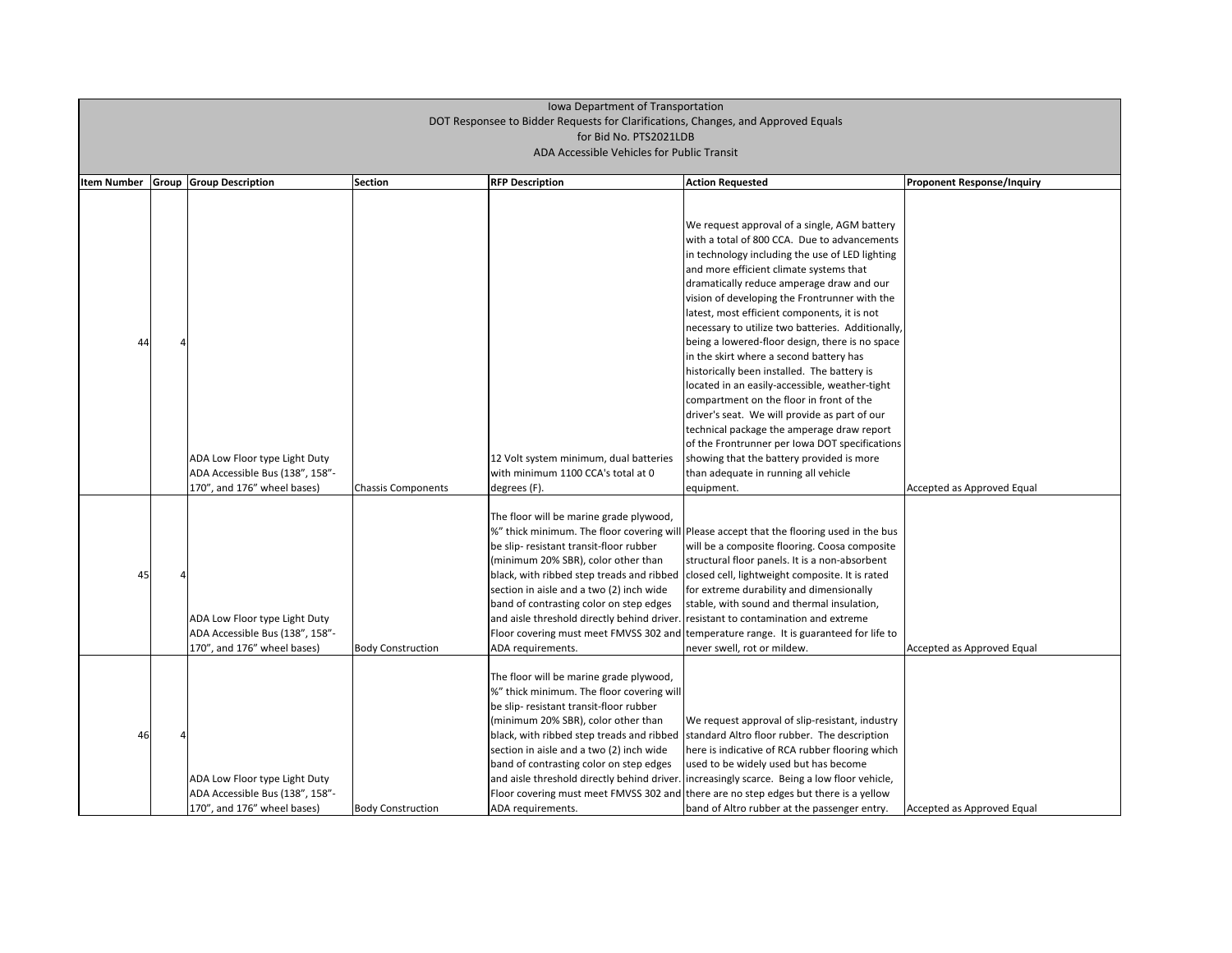| <b>Item Number</b> | <b>Group Group Description</b>                                                                    | <b>Section</b>           | <b>RFP Description</b>                                                                                                                                                                                                                                                                                                                                                                                                                                                                         | <b>Action Requested</b>                                                                                                                                                                                                                                                                                                                                                                                                                                                                                                                                                                                                                       | <b>Proponent Response/Inquiry</b> |
|--------------------|---------------------------------------------------------------------------------------------------|--------------------------|------------------------------------------------------------------------------------------------------------------------------------------------------------------------------------------------------------------------------------------------------------------------------------------------------------------------------------------------------------------------------------------------------------------------------------------------------------------------------------------------|-----------------------------------------------------------------------------------------------------------------------------------------------------------------------------------------------------------------------------------------------------------------------------------------------------------------------------------------------------------------------------------------------------------------------------------------------------------------------------------------------------------------------------------------------------------------------------------------------------------------------------------------------|-----------------------------------|
| 47                 | ADA Low Floor type Light Duty<br>ADA Accessible Bus (138", 158"-<br>170", and 176" wheel bases)   | <b>Body Construction</b> | Windows will be transit type passenger<br>windows on each side.                                                                                                                                                                                                                                                                                                                                                                                                                                | We request approval of our solid pane,<br>polycarbonate windows offering superior<br>impact resistance over tempered glass. The<br>large windows feature the technology from<br>"Optic Armour" and offer 200X the impact<br>resistance over tempered glass. Windows will<br>be I35 Dark Grey @ .118" thickness. Light<br>transmission for the passenger windows is<br>18%. Two (2) egress windows measure 54" x<br>34". Three (3) solid-pane windows measure<br>41" x 46". Rear window is 19" x 62"                                                                                                                                           | Accepted as Approved Equal        |
| 48                 | ADA Low Floor type Light Duty<br>ADA Accessible Bus (138", 158"-<br>170", and 176" wheel bases)   | <b>Body Construction</b> | Undercoating - Entire body will be<br>undercoated with a non-hardening and<br>non-chipping material. Chassis will be<br>rust-proofed to O.E.M standard. No<br>warranties will be reduced or limited by<br>the application of undercoating.                                                                                                                                                                                                                                                     | The Frontrunner is the only vehicle on the<br>market whose complete purpose-built lowered-<br>floor chassis undergoes a "hot dip<br>galvanization" process. This is the most<br>superior form of corrosion resistance available<br>for protecting steel from potential corrosion.<br>The hot bath alters the molecular structure of<br>the steel creating self-healing properties.<br>When the surface of the frame is nicked, zinc<br>interacts with oxygen in the air to heal the<br>damaged area. Undercoating is not only<br>unnecessary but is detrimental to the<br>protection provided by our hot-dip process.<br>Please see attached. | Accepted as Approved Equal        |
| 49                 | 4 ADA Low Floor type Light Duty<br>ADA Accessible Bus (138", 158"-<br>170", and 176" wheel bases) | <b>Body Construction</b> | Mud flaps will be installed on front and<br>rear (large enough to cover duals).                                                                                                                                                                                                                                                                                                                                                                                                                | FCA OEM mud flaps are contained on the front<br>wheels while the rear wheel construction and<br>design serves the purpose of a traditional mud<br>flap while being integrated into the wheel well. Accepted as Approved Equal                                                                                                                                                                                                                                                                                                                                                                                                                 |                                   |
| 50                 | ADA Low Floor type Light Duty<br>ADA Accessible Bus (138", 158"-<br>170", and 176" wheel bases)   | <b>Vehicle Features</b>  | Passenger Seats - Forward facing medium-<br>back (21-26" from top of seat cushion to<br>top of seat back) double seats secured to<br>the vehicle floor in accordance with<br>FMVSS #207. Single seats may be used on<br>narrow bodied vehicles and where<br>dictated by standard floor plans. Seats<br>will have a minimum of 17-inch cushion<br>width and depth per person. All buses to<br>have track type seat anchorages, to allow<br>users to easily rearrange seating<br>configurations. | We request approval of the seats being bolted<br>to the floor frame for added durability and<br>safety. Seat tracks are not available on our<br>vehicle.                                                                                                                                                                                                                                                                                                                                                                                                                                                                                      | Accepted as Approved Equal        |

| <b>Proponent Response/Inquiry</b> |
|-----------------------------------|
|                                   |
|                                   |
|                                   |
|                                   |
|                                   |
|                                   |
|                                   |
| Accepted as Approved Equal        |
|                                   |
|                                   |
|                                   |
|                                   |
|                                   |
|                                   |
|                                   |
|                                   |
| Accepted as Approved Equal        |
|                                   |
|                                   |
|                                   |
| Accepted as Approved Equal        |
|                                   |
|                                   |
|                                   |
|                                   |
|                                   |
|                                   |
|                                   |
| Accepted as Approved Equal        |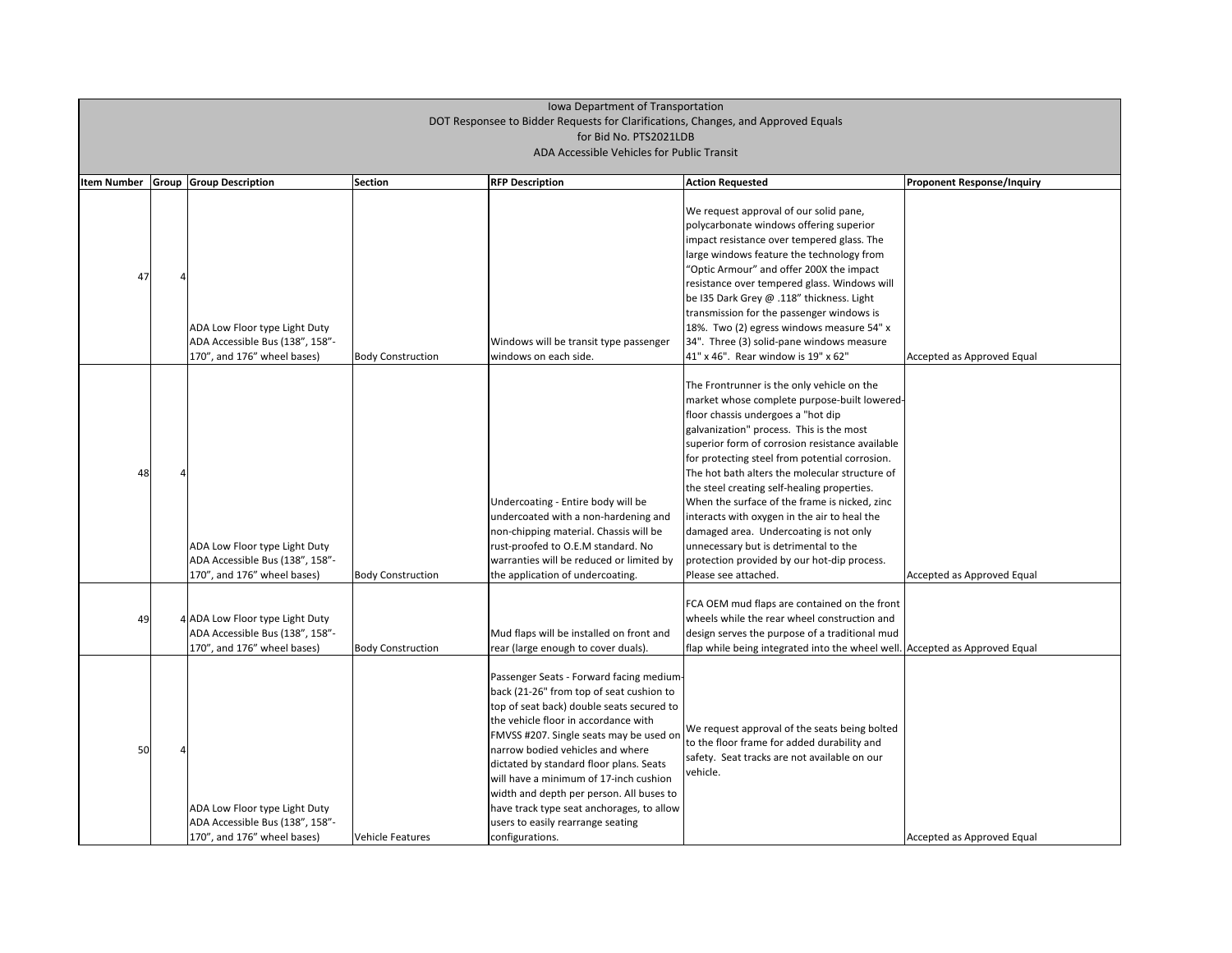| <b>Item Number</b> | Group | <b>Group Description</b>                                                                                                                                            | <b>Section</b>                              | <b>RFP Description</b>                                                                                                                                                                                                                                                                                                                                                                                                                                                                                                                                                                                                                                                                                                                                | <b>Action Requested</b>                                                                                                                                                                                                                                                                                                                                                                                                                                                                                                                                                                                                                                            | <b>Proponent Response/Inquiry</b>                        |
|--------------------|-------|---------------------------------------------------------------------------------------------------------------------------------------------------------------------|---------------------------------------------|-------------------------------------------------------------------------------------------------------------------------------------------------------------------------------------------------------------------------------------------------------------------------------------------------------------------------------------------------------------------------------------------------------------------------------------------------------------------------------------------------------------------------------------------------------------------------------------------------------------------------------------------------------------------------------------------------------------------------------------------------------|--------------------------------------------------------------------------------------------------------------------------------------------------------------------------------------------------------------------------------------------------------------------------------------------------------------------------------------------------------------------------------------------------------------------------------------------------------------------------------------------------------------------------------------------------------------------------------------------------------------------------------------------------------------------|----------------------------------------------------------|
| 51<br>52           |       | ADA Low Floor type Light Duty<br>ADA Accessible Bus (138", 158"-<br>170", and 176" wheel bases)<br>ADA Low Floor type Light Duty<br>ADA Accessible Bus (138", 158"- | <b>Vehicle Features</b>                     | Seat Belts - Must meet FMVSS #209 and<br>#210. The driver's seat will be equipped<br>with a retracting seat belt. All standard<br>passenger seats will be equipped with<br>belts, except seats against rear of bus,<br>which will have non-retracting seat belts. the seat itself.<br>All flip seats and fold-away seats are to<br>be double (two-passenger) forward                                                                                                                                                                                                                                                                                                                                                                                  | The seats utilized in the Frontrunner are the<br>under seat mounted retracting adult seat   Freedman Go-ES passenger, 3 point passenger<br>seat with 3-point seat belts incorporated into<br>We request approval of the side-facing<br>Freedman Wall Seat in lieu of forward-facing<br>folding seats. Our vehicle will not<br>accommodate the forward-facing seat. Please<br>see attached. All Wall Seats are equipped with<br>retractable seatbelts and arm rests on each                                                                                                                                                                                         | Accepted as Approved Equal                               |
| 53                 |       | 170", and 176" wheel bases)<br>ADA Low Floor type Light Duty<br>ADA Accessible Bus (138", 158"-<br>170", and 176" wheel bases)                                      | <b>Vehicle Features</b><br>Vehicle Features | facing seats unless otherwise specified.<br>Heating Systems - Dual; one (1) in front<br>which will be the standard heater<br>supplied in the chassis and one (1) rear<br>heater. Rear heater will be rated at<br>65,000 BTU's minimum, controlled at<br>driver's console. Each heater will be<br>fused and switched separately. Air<br>Conditioning System - will have chassis<br>factory air conditioning plus a rear air<br>conditioner unit to obtain 52,000 BTU<br>minimum, with a minimum of three (3)<br>blower speed settings, controlled at<br>driver's console. Air Conditioning System<br>will use non-corrosive, positive seal hose<br>system to avoid leakage. If skirt mounted,<br>condenser will have a cover for winter<br>protection. | side of seat.<br>Vehicle equipped with OEM front AC and Heat.<br>HEAT/ AC Prep Package: RT6595 Roof Mounted<br>Evaporator / Combo Cool 65K BTUs/ Heat 95K<br><b>BTUs Max Dual Compressor Ducted A/C</b><br>System. Both A/C and Heating systems are<br>controllable by switches in the driver's dash<br>and overhead control panel. Pro Air RT6595<br>roof mounted evaporator/condenser dual A/C<br>and Heat Max Dual A/C compressor system.<br>High pressure protection 'O' ring connection.<br>Two sealed high capacity 11" fans. Two 78"<br>interior ducts with 5 adjustable louvers per<br>side. Air flow rate of 1150 CFM (cubic feet per<br>minute) minimum. | Accepted as Approved Equal<br>Accepted as Approved Equal |
| 54                 |       | 4 ADA Low Floor type Light Duty<br>ADA Accessible Bus (138", 158"-<br>170", and 176" wheel bases)                                                                   | Vehicle Features                            | Defroster fan - mounted on right side of<br>dashboard or above windshield and<br>controlled at driver's console.                                                                                                                                                                                                                                                                                                                                                                                                                                                                                                                                                                                                                                      | We request removal of this requirement on<br>our vehicle. The OEM defrosting capabilities<br>are more than efficient to defrost the area<br>unlike larger, less efficient vehicles.                                                                                                                                                                                                                                                                                                                                                                                                                                                                                | Accepted as Approved Equal                               |
| 55                 |       | 4 ADA Low Floor type Light Duty<br>ADA Accessible Bus (138", 158"-<br>170", and 176" wheel bases)                                                                   | Other                                       | Extra vision window(s) in transition panel<br>between chassis fender and front right-<br>side passenger loading area.                                                                                                                                                                                                                                                                                                                                                                                                                                                                                                                                                                                                                                 | This is a spec for a larger sized cutaway bus.<br>Our vehicle is designed differently, so there is<br>not a large transition panel that would require<br>extra glass for visibility - visibility is not<br>impeded by our design.                                                                                                                                                                                                                                                                                                                                                                                                                                  | Accepted as Approved Equal                               |

| <b>Proponent Response/Inquiry</b> |
|-----------------------------------|
|                                   |
|                                   |
|                                   |
|                                   |
|                                   |
|                                   |
| Accepted as Approved Equal        |
|                                   |
|                                   |
|                                   |
|                                   |
|                                   |
| Accepted as Approved Equal        |
|                                   |
|                                   |
|                                   |
|                                   |
|                                   |
|                                   |
|                                   |
|                                   |
|                                   |
|                                   |
|                                   |
|                                   |
|                                   |
|                                   |
| Accepted as Approved Equal        |
|                                   |
|                                   |
|                                   |
| Accepted as Approved Equal        |
|                                   |
|                                   |
|                                   |
| <b>Accepted as Approved Equal</b> |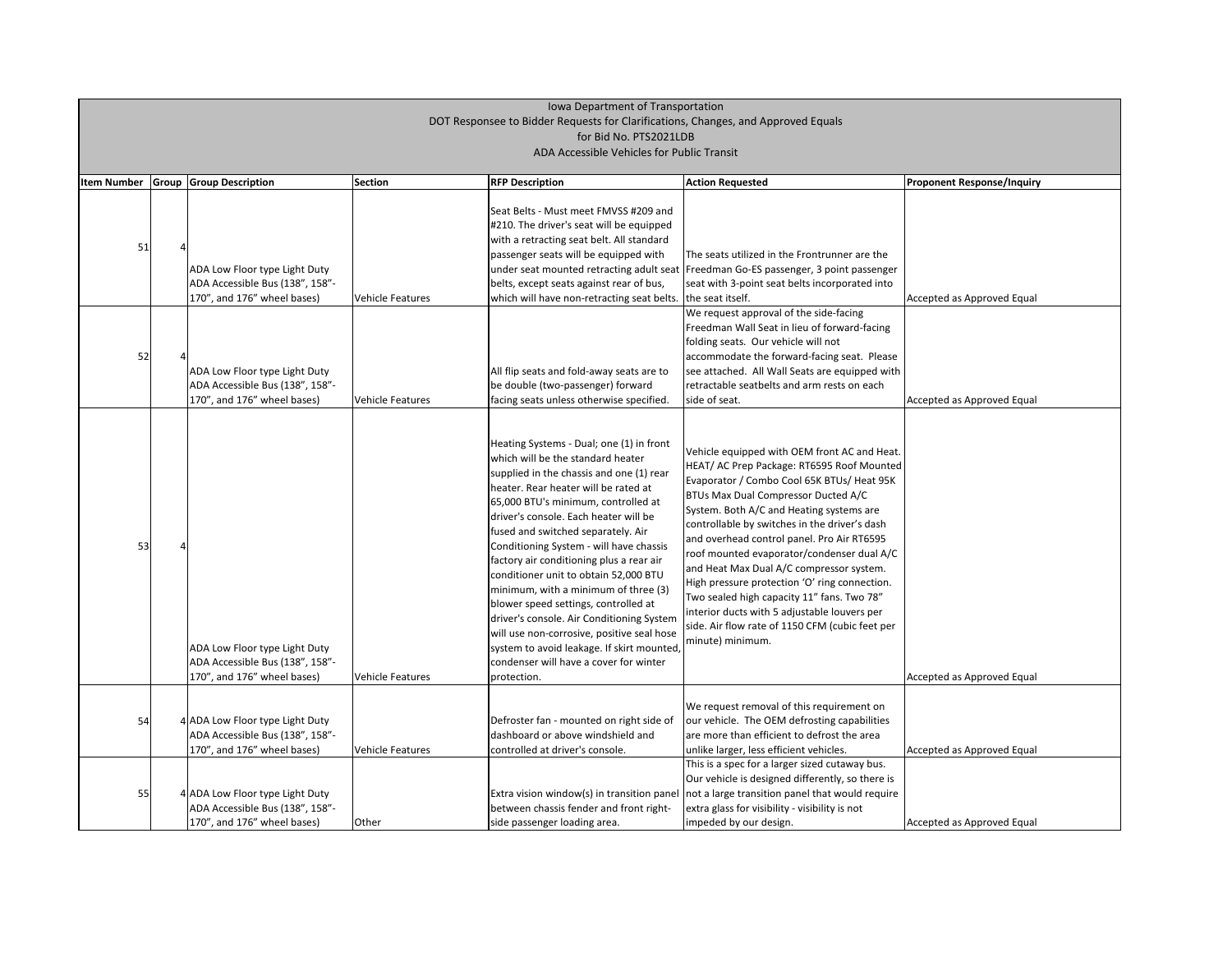# Iowa Department of Transportation DOT Responsee to Bidder Requests for Clarifications, Changes, and Approved Equals for Bid No. PTS2021LDB

|                                            |  |                                   |                           | Iowa Department of Transportation                                                   |                                                 |                                   |  |  |  |
|--------------------------------------------|--|-----------------------------------|---------------------------|-------------------------------------------------------------------------------------|-------------------------------------------------|-----------------------------------|--|--|--|
|                                            |  |                                   |                           | DOT Responsee to Bidder Requests for Clarifications, Changes, and Approved Equals   |                                                 |                                   |  |  |  |
|                                            |  |                                   |                           | for Bid No. PTS2021LDB                                                              |                                                 |                                   |  |  |  |
| ADA Accessible Vehicles for Public Transit |  |                                   |                           |                                                                                     |                                                 |                                   |  |  |  |
| <b>Item Number</b>                         |  | <b>Group Group Description</b>    | Section                   | <b>RFP Description</b>                                                              | <b>Action Requested</b>                         | <b>Proponent Response/Inquiry</b> |  |  |  |
|                                            |  | ADA Low Floor type Light Duty     |                           | Vertical stanchion and cross rail, with                                             | Please accept our design of two vertical        |                                   |  |  |  |
| 56                                         |  | 4 ADA Accessible Bus (138", 158"- |                           | modesty panel, between entry door and                                               | stanchions and full height panel behind driver. |                                   |  |  |  |
|                                            |  | 170", and 176" wheel bases)       | <b>Other</b>              | front row of seats.                                                                 | Please see attached.                            | Accepted as Approved Equal        |  |  |  |
|                                            |  |                                   |                           |                                                                                     | We request approval of the two (2) OEM          |                                   |  |  |  |
|                                            |  |                                   |                           |                                                                                     | speakers with two (2) additional speakers in    |                                   |  |  |  |
| 57                                         |  | ADA Low Floor type Light Duty     |                           | O.E.M. or equivalent, AM/FM/CD Digital                                              | the passenger compartment. Due to the size,     |                                   |  |  |  |
|                                            |  | ADA Accessible Bus (138", 158"-   |                           | Clock Radio with 4 speakers mounted in                                              | design and quiet ride of our vehicle, two (2)   |                                   |  |  |  |
|                                            |  | 170", and 176" wheel bases)       | <b>Other</b>              | the passenger compartment.                                                          | speakers is all that is necessary.              | Accepted as Approved Equal        |  |  |  |
|                                            |  |                                   |                           |                                                                                     |                                                 |                                   |  |  |  |
|                                            |  |                                   |                           | Engine block heater, minimum 600 watts,                                             |                                                 |                                   |  |  |  |
| 58                                         |  | 4 ADA Low Floor type Light Duty   |                           | installed with a cord and electric plug                                             | not available and not needed on smaller         |                                   |  |  |  |
|                                            |  | ADA Accessible Bus (138", 158"-   |                           | accessible from the front of the vehicle                                            | Promaster chassis.                              |                                   |  |  |  |
|                                            |  | 170", and 176" wheel bases)       | <b>Chassis Components</b> | with the hood closed.                                                               |                                                 | Accepted as Approved Equal        |  |  |  |
|                                            |  |                                   |                           |                                                                                     |                                                 |                                   |  |  |  |
|                                            |  | ADA Low Floor type Light Duty     |                           | Gauges - full gauge package including                                               | No OEM volt meter available on the OEM          |                                   |  |  |  |
| 59                                         |  | ADA Accessible Bus (138", 158"-   |                           | fuel, oil pressure, water temperature,                                              | Promaster dash gauges                           |                                   |  |  |  |
|                                            |  | 170", and 176" wheel bases)       | <b>Chassis Components</b> | amp meter, or voltmeter.                                                            |                                                 | Accepted as Approved Equal        |  |  |  |
|                                            |  |                                   |                           |                                                                                     | The MT-1 does not have dual batteries, a        |                                   |  |  |  |
| 60                                         |  | ADA Low Floor type Light Duty     |                           | 12 Volt system minimum, dual batteries                                              | Promaster with a manual Ramp only has           |                                   |  |  |  |
|                                            |  | ADA Accessible Bus (138", 158"-   |                           | with minimum 1100 CCA's total at 0                                                  | one starting battery because that is all that   |                                   |  |  |  |
|                                            |  | 170", and 176" wheel bases)       | Chassis Components        | degrees (F).                                                                        | is needed.                                      | Accepted as Approved Equal        |  |  |  |
|                                            |  | ADA Low Floor type Light Duty     |                           |                                                                                     | Skirt Mounted battery box- with only one        |                                   |  |  |  |
| 61                                         |  | 4 ADA Accessible Bus (138", 158"- |                           | Batteries will be in a skirt-mounted                                                | battery needed it will be left in the OEM       |                                   |  |  |  |
|                                            |  | 170", and 176" wheel bases)       | Chassis Components        | battery box with access door.                                                       | location.                                       | Accepted as Approved Equal        |  |  |  |
|                                            |  |                                   |                           |                                                                                     |                                                 |                                   |  |  |  |
|                                            |  |                                   |                           |                                                                                     | Manufacture will utilize OEM ground on          |                                   |  |  |  |
| 62                                         |  | 4 ADA Low Floor type Light Duty   |                           |                                                                                     | this Unibody chassis and not try and create     |                                   |  |  |  |
|                                            |  | ADA Accessible Bus (138", 158"-   |                           | Redundant ground between chassis and                                                | their own such as would be required on a        |                                   |  |  |  |
|                                            |  | 170", and 176" wheel bases)       | <b>Chassis Components</b> | power unit at two locations.                                                        | cutaway body on frame chassis.                  | Accepted as Approved Equal        |  |  |  |
|                                            |  |                                   |                           |                                                                                     |                                                 |                                   |  |  |  |
|                                            |  |                                   |                           | Floor - The floor will be marine grade                                              |                                                 |                                   |  |  |  |
|                                            |  |                                   |                           | plywood, %" thick minimum. The floor                                                |                                                 |                                   |  |  |  |
|                                            |  |                                   |                           | covering will be slip- resistant transit-                                           |                                                 |                                   |  |  |  |
|                                            |  |                                   |                           | floor rubber (minimum 20% SBR), color                                               |                                                 |                                   |  |  |  |
| 63                                         |  |                                   |                           | other than black, with ribbed step treads                                           |                                                 |                                   |  |  |  |
|                                            |  |                                   |                           | and ribbed section in aisle and a two (2)<br>inch wide band of contrasting color on | Would you accept the standard MT-1 floor        |                                   |  |  |  |
|                                            |  | ADA Low Floor type Light Duty     |                           | step edges and aisle threshold directly                                             | composed of 5/8 marine plywood in lieu of       |                                   |  |  |  |
|                                            |  | ADA Accessible Bus (138", 158"-   |                           | behind driver. Floor covering must meet                                             | 3⁄4 Marine. The 5/8 is used to not exceed       |                                   |  |  |  |
|                                            |  | 170", and 176" wheel bases)       | <b>Body Construction</b>  | FMVSS 302 and ADA requirements.                                                     | weight limits of the smaller chassis.           | Accepted as Approved Equal        |  |  |  |
|                                            |  | ADA Low Floor type Light Duty     |                           |                                                                                     |                                                 |                                   |  |  |  |
| 64                                         |  | 4 ADA Accessible Bus (138", 158"- |                           | Windows will be transit type passenger                                              | Would you accept OEM Promaster                  |                                   |  |  |  |
|                                            |  | 170", and 176" wheel bases)       | <b>Body Construction</b>  | windows on each side.                                                               | passenger windows in lieu of "transit Type"     | Accepted as Approved Equal        |  |  |  |
|                                            |  |                                   |                           |                                                                                     |                                                 |                                   |  |  |  |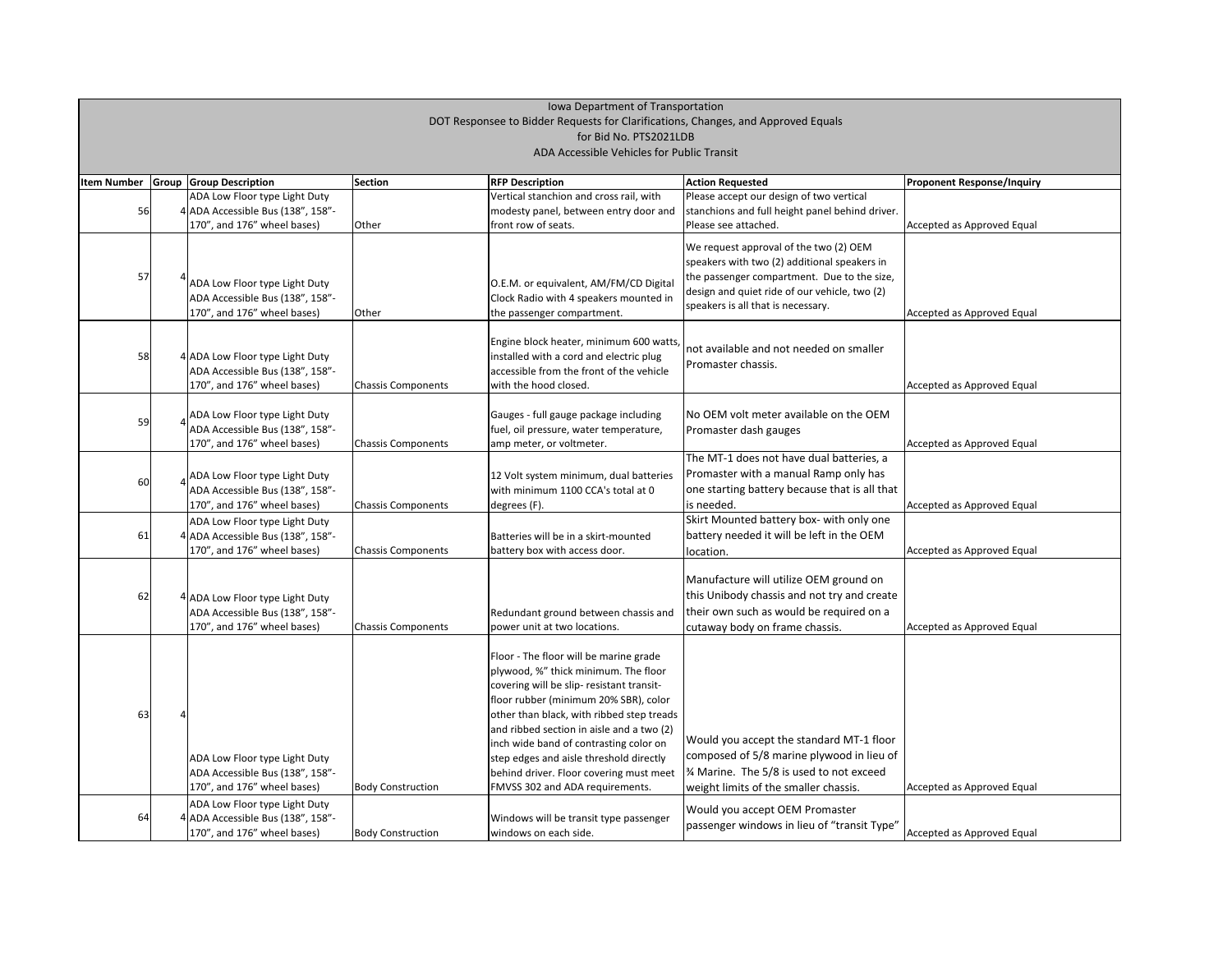| <b>Item Number</b> | Group | <b>Group Description</b>                                                                          | <b>Section</b>           | <b>RFP Description</b>                                                                                                                                                                                                                                                                                                                                                                                                           | <b>Action Requested</b>                                                                                                                                                                                                                                       | <b>Proponent Response/Inquiry</b> |
|--------------------|-------|---------------------------------------------------------------------------------------------------|--------------------------|----------------------------------------------------------------------------------------------------------------------------------------------------------------------------------------------------------------------------------------------------------------------------------------------------------------------------------------------------------------------------------------------------------------------------------|---------------------------------------------------------------------------------------------------------------------------------------------------------------------------------------------------------------------------------------------------------------|-----------------------------------|
|                    |       | ADA Low Floor type Light Duty                                                                     |                          |                                                                                                                                                                                                                                                                                                                                                                                                                                  | Large 3cu/ft storage above driver is not                                                                                                                                                                                                                      |                                   |
| 65                 |       | 4 ADA Accessible Bus (138", 158"-                                                                 |                          | Storage compartments, with door and                                                                                                                                                                                                                                                                                                                                                                                              | possible on the smaller slant roof Ram                                                                                                                                                                                                                        |                                   |
|                    |       | 170", and 176" wheel bases)                                                                       | <b>Body Construction</b> | latch, totaling 3 cubic feet minimum.                                                                                                                                                                                                                                                                                                                                                                                            | Promaster.                                                                                                                                                                                                                                                    | Accepted as Approved Equal        |
|                    |       | ADA Low Floor type Light Duty                                                                     |                          |                                                                                                                                                                                                                                                                                                                                                                                                                                  | No mud flaps are available or required on                                                                                                                                                                                                                     |                                   |
| 66                 |       | 4 ADA Accessible Bus (138", 158"-                                                                 |                          | Mud flaps will be installed on front and                                                                                                                                                                                                                                                                                                                                                                                         | the OEM Promaster. They are equipped                                                                                                                                                                                                                          |                                   |
|                    |       | 170", and 176" wheel bases)                                                                       | <b>Body Construction</b> | rear (large enough to cover duals).                                                                                                                                                                                                                                                                                                                                                                                              | with wheel wells and fenders.                                                                                                                                                                                                                                 | Accepted as Approved Equal        |
| 67                 |       | ADA Low Floor type Light Duty<br>ADA Accessible Bus (138", 158"-<br>170", and 176" wheel bases)   |                          | Passenger Seats - Forward facing medium-<br>back (21-26" from top of seat cushion to<br>top of seat back) double seats secured to<br>the vehicle floor in accordance with<br>narrow bodied vehicles and where<br>dictated by standard floor plans. Seats<br>will have a minimum of 17-inch cushion<br>width and depth per person. All buses to<br>have track type seat anchorages, to allow<br>users to easily rearrange seating | The spec asks for double seats and the MT-<br>FMVSS #207. Single seats may be used on  1 does not have double seats available only<br>single seats that are fixed not moveable<br>due to the low floor wheel chair layout.<br>Please see attached floor plan. |                                   |
|                    |       |                                                                                                   | Vehicle Features         | configurations.                                                                                                                                                                                                                                                                                                                                                                                                                  |                                                                                                                                                                                                                                                               | Accepted as Approved Equal        |
| 68                 |       | 4 ADA Low Floor type Light Duty<br>ADA Accessible Bus (138", 158"-<br>170", and 176" wheel bases) | Vehicle Features         | Seat materials - All seat materials must<br>meet FMVSS #302. Cloth upholstery is<br>standard with color to be selected by<br>patterns.                                                                                                                                                                                                                                                                                           | The bid asks for Cloth seats but the<br>purchaser from several available colors or Promaster OEM driver seat comes in Vinyl.<br>The passenger seats can be cloth.                                                                                             | Accepted as Approved Equal        |
| 69                 |       | ADA Low Floor type Light Duty<br>ADA Accessible Bus (138", 158"-<br>170", and 176" wheel bases)   | Vehicle Features         | Seat Belts - Must meet FMVSS #209 and<br>#210. The driver's seat will be equipped<br>with a retracting seat belt. All standard<br>passenger seats will be equipped with<br>under seat mounted retracting adult seat<br>belts, except seats against rear of bus,<br>which will have non-retracting seat belts.                                                                                                                    | Please accept the MT-1 upgraded 3 point<br>seat belts in lieu of the 2 point under seat<br>retractable.                                                                                                                                                       | Accepted as Approved Equal        |
| 70                 |       | ADA Low Floor type Light Duty<br>ADA Accessible Bus (138", 158"-<br>170", and 176" wheel bases)   | Vehicle Features         | Heating Systems - Dual; one (1) in front<br>which will be the standard heater<br>supplied in the chassis and one (1) rear<br>heater. Rear heater will be rated at<br>65,000 BTU's minimum, controlled at<br>driver's console. Each heater will be<br>fused and switched separately.                                                                                                                                              | The Mt-1 will come with a 35K BTU rear<br>heater in lieu of the 65K BTU heater in the<br>spec. The 35K is an upgrade from the<br>standard MT-1 heater and will be more<br>than enough for this small unit.                                                    | Accepted as Approved Equal        |

| <b>Proponent Response/Inquiry</b> |
|-----------------------------------|
|                                   |
| Accepted as Approved Equal        |
|                                   |
| Accepted as Approved Equal        |
|                                   |
|                                   |
|                                   |
|                                   |
|                                   |
|                                   |
|                                   |
| Accepted as Approved Equal        |
|                                   |
|                                   |
| Accepted as Approved Equal        |
|                                   |
|                                   |
|                                   |
|                                   |
| Accepted as Approved Equal        |
|                                   |
|                                   |
|                                   |
|                                   |
| Accepted as Approved Equal        |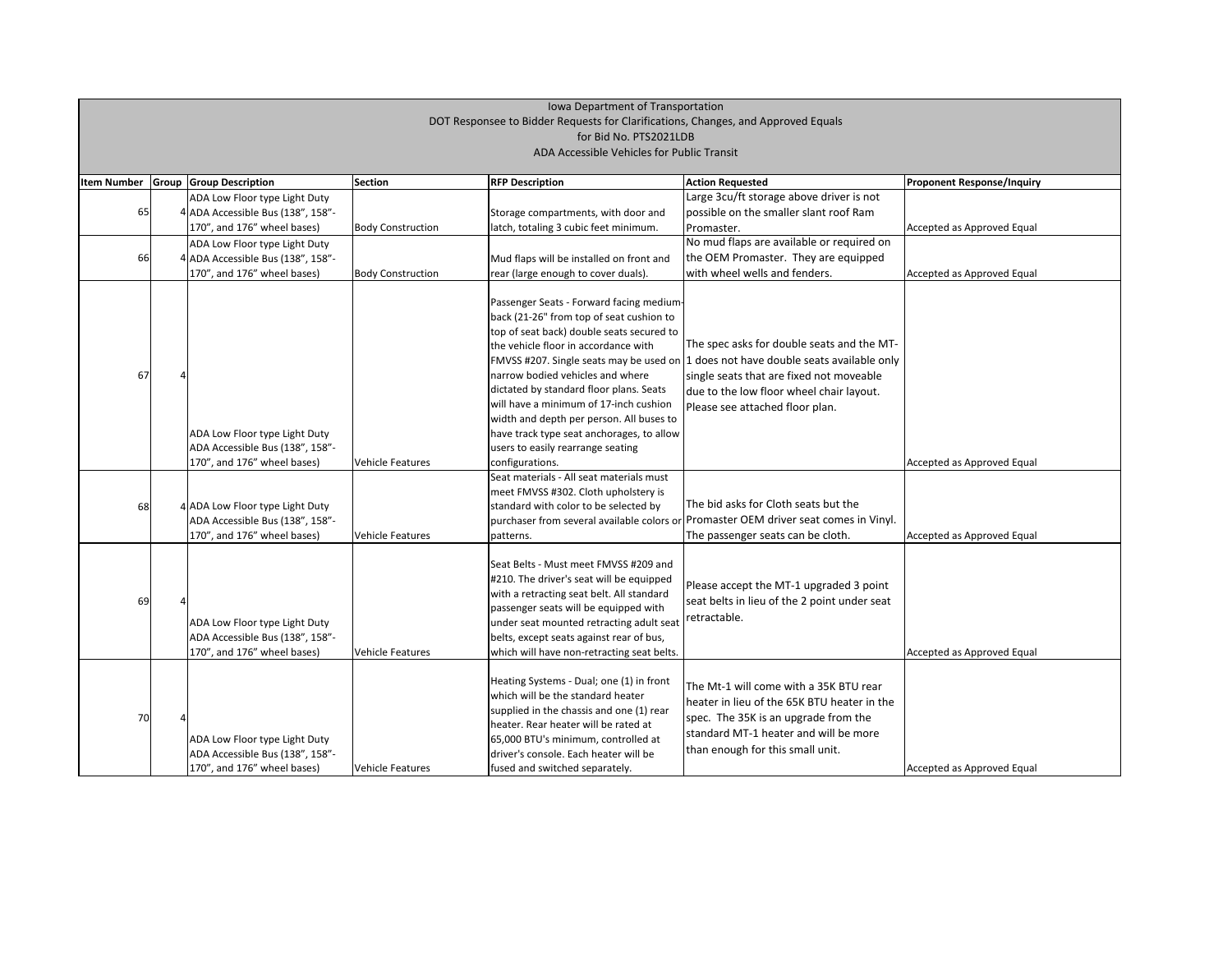| <b>Item Number</b> | <b>Group Group Description</b>                                                                    | <b>Section</b>          | <b>RFP Description</b>                                                                                                                                                                                                                                                                                                                                                                                             | <b>Action Requested</b>                                                                                                                                                                                                                                                               | <b>Proponent Response/Inquiry</b>                       |
|--------------------|---------------------------------------------------------------------------------------------------|-------------------------|--------------------------------------------------------------------------------------------------------------------------------------------------------------------------------------------------------------------------------------------------------------------------------------------------------------------------------------------------------------------------------------------------------------------|---------------------------------------------------------------------------------------------------------------------------------------------------------------------------------------------------------------------------------------------------------------------------------------|---------------------------------------------------------|
| 71                 | ADA Low Floor type Light Duty<br>ADA Accessible Bus (138", 158"-<br>170", and 176" wheel bases)   | Vehicle Features        | Air Conditioning System - will have<br>chassis factory air conditioning plus a<br>rear air conditioner unit to obtain 52,000<br>BTU minimum, with a minimum of three<br>(3) blower speed settings, controlled at<br>driver's console. Air Conditioning System<br>will use non-corrosive, positive seal hose<br>system to avoid leakage. If skirt mounted,<br>condenser will have a cover for winter<br>protection. | In lieu of a 52K BTU A/C that was intended<br>for a full size cutaway bus please accept the<br>35K BTU rear A/C on the MT-1. This is an<br>upgrade in capacity from the standard A/C<br>that is usually provided and should be more<br>than enough on this smaller Promaster<br>body. | Accepted as Approved Equal                              |
| 72                 | ADA Low Floor type Light Duty<br>ADA Accessible Bus (138", 158"-<br>170", and 176" wheel bases)   | <b>Vehicle Features</b> | Defroster fan - mounted on right side of<br>dashboard or above windshield and<br>controlled at driver's console.                                                                                                                                                                                                                                                                                                   | Standard dash defrost is more than enough<br>on this smaller Promaster and there really<br>is not a need or a location for a stand alone<br>defrost fan. The rear windows will also<br>have their own OEM defrost.                                                                    | Accepted as Approved Equal                              |
| 73                 | ADA Low Floor type Light Duty<br>4 ADA Accessible Bus (138", 158"-<br>170", and 176" wheel bases) | <b>Vehicle Features</b> | Daytime Running Lights - module to hook<br>up must be relay type (transistor type not<br>allowed).                                                                                                                                                                                                                                                                                                                 | These are not available on the MT-1<br>Promaster.                                                                                                                                                                                                                                     | Accepted as Approved Equal                              |
| 74                 | ADA Low Floor type Light Duty<br>ADA Accessible Bus (138", 158"-<br>170", and 176" wheel bases)   | <b>Vehicle Features</b> | Fresnel (fish-eye) lens will be provided<br>for the back of the bus to permit the<br>driver to view behind the rear bumper<br>area.                                                                                                                                                                                                                                                                                | The manufacture recommends against this<br>as the rear window has defrost and will<br>cause the lens/sticker to fall off.                                                                                                                                                             | Denied                                                  |
| 75                 | 4 ADA Low Floor type Light Duty<br>ADA Accessible Bus (138", 158"-<br>170", and 176" wheel bases) | <b>Vehicle Features</b> | Extra vision window(s) in transition panel<br>between chassis fender and front right-<br>side passenger loading area (not<br>applicable to flat-front design bus).                                                                                                                                                                                                                                                 | This feature is for a cutaway bus not a<br>unibody dual door Promaster.                                                                                                                                                                                                               | Accepted as Approved Equal                              |
| 76                 | 4 ADA Low Floor type Light Duty<br>ADA Accessible Bus (138", 158"-<br>170", and 176" wheel bases) | <b>Vehicle Features</b> | Vertical stanchion and cross rail, with<br>modesty panel, between entry door and<br>front row of seats; modesty panel not<br>needed if front wheel housing serves the<br>same purpose.                                                                                                                                                                                                                             | we can add it if needed but due to limited<br>space within the Promaster body it is not<br>something that is added. It will only take<br>up leg room.                                                                                                                                 | Accepted as Approved Equal                              |
| 77                 | ADA Low Floor type Light Duty<br>4 ADA Accessible Bus (138", 158"-<br>170", and 176" wheel bases) | Vehicle Features        | Backup alarm will be electric alarm,<br>activated by reverse transmission setting,<br>with 107 minimum decibels.                                                                                                                                                                                                                                                                                                   | The standard on the Mt-1 is a 96 decibel<br>back up alarm in lieu of the 107 in the spec<br>due to its smaller size.                                                                                                                                                                  | Accepted as Approved Equal                              |
| 78                 | ADA Low Floor type Light Duty<br>ADA Accessible Bus (138", 158"-<br>170", and 176" wheel bases)   | <b>Vehicle Features</b> | OEM or equivalent, AM/FM/CD Digital<br>Clock Radio with 4 speakers mounted in<br>the passenger compartment.                                                                                                                                                                                                                                                                                                        | OEM or equivalent AM/FM/CD/digital clock<br>radio - OEM no longer incudes CD                                                                                                                                                                                                          | Accepted as Approved Equal. Also see Item<br>Number 13. |
| 84                 | ADA Low Floor type Light Duty<br>ADA Accessible Bus (138", 158"-<br>170", and 176" wheel bases)   | Schedule of Prices      | Low Floor Light Duty ADA Accessible Bus<br>w/138" wheel base with ramp per<br>specification, M.Y. 2021 or newer (must<br>indicate)                                                                                                                                                                                                                                                                                 | Please accept a 189" WB in place of the 138"<br>WB on the low floor.                                                                                                                                                                                                                  | Denied                                                  |

| <b>Proponent Response/Inquiry</b>         |
|-------------------------------------------|
|                                           |
|                                           |
|                                           |
|                                           |
|                                           |
|                                           |
| Accepted as Approved Equal                |
|                                           |
|                                           |
|                                           |
| Accepted as Approved Equal                |
|                                           |
| Accepted as Approved Equal                |
|                                           |
|                                           |
| Denied                                    |
|                                           |
|                                           |
| Accepted as Approved Equal                |
|                                           |
|                                           |
| Accepted as Approved Equal                |
|                                           |
| Accepted as Approved Equal                |
|                                           |
| Accepted as Approved Equal. Also see Item |
| Number 13.                                |
|                                           |
| Denied                                    |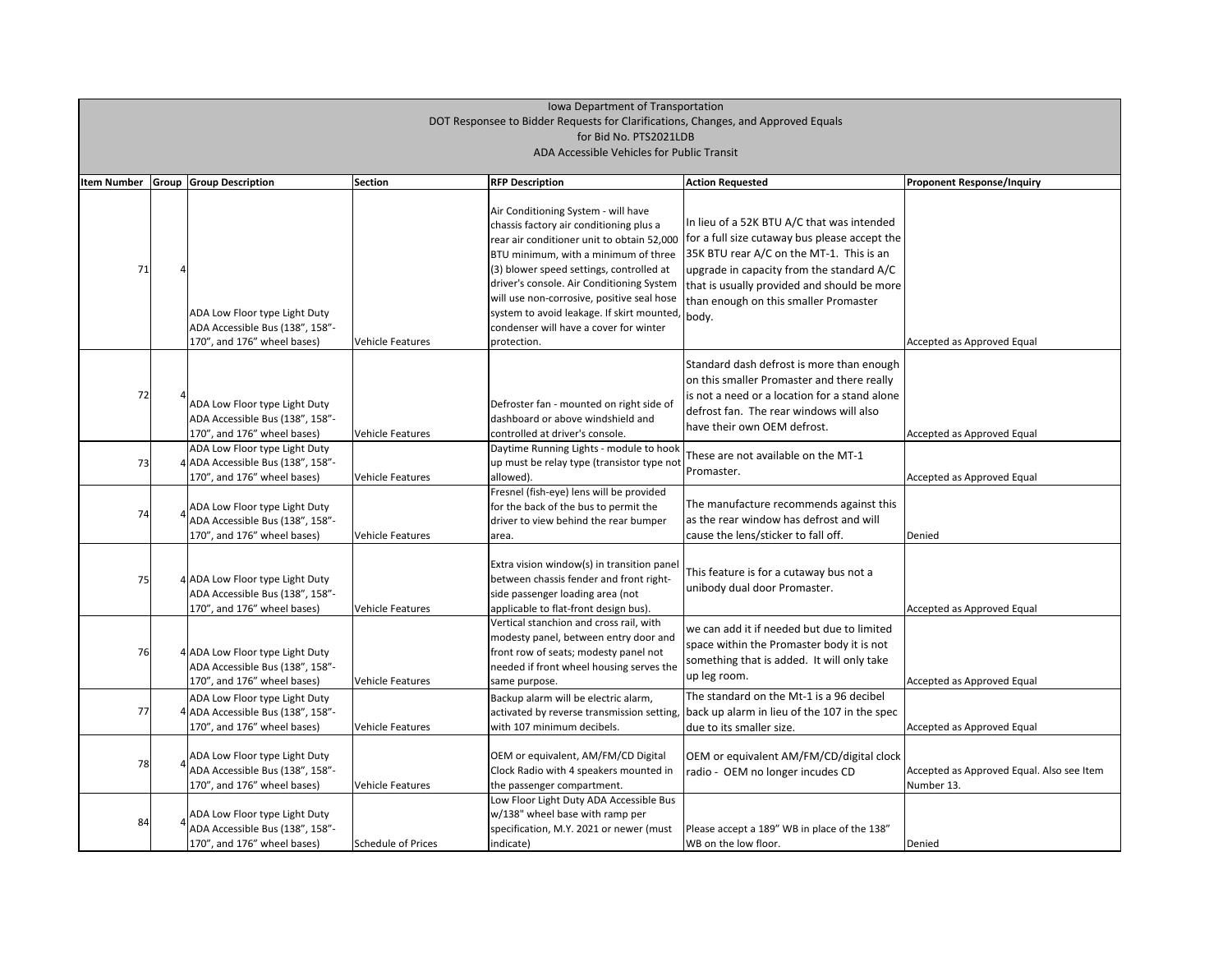# Iowa Department of Transportation DOT Responsee to Bidder Requests for Clarifications, Changes, and Approved Equals for Bid No. PTS2021LDB

| Iowa Department of Transportation                                                 |                                            |                                                                    |                          |                                                   |                                                                                         |                                   |  |  |  |
|-----------------------------------------------------------------------------------|--------------------------------------------|--------------------------------------------------------------------|--------------------------|---------------------------------------------------|-----------------------------------------------------------------------------------------|-----------------------------------|--|--|--|
| DOT Responsee to Bidder Requests for Clarifications, Changes, and Approved Equals |                                            |                                                                    |                          |                                                   |                                                                                         |                                   |  |  |  |
| for Bid No. PTS2021LDB                                                            |                                            |                                                                    |                          |                                                   |                                                                                         |                                   |  |  |  |
|                                                                                   | ADA Accessible Vehicles for Public Transit |                                                                    |                          |                                                   |                                                                                         |                                   |  |  |  |
|                                                                                   |                                            |                                                                    |                          |                                                   |                                                                                         |                                   |  |  |  |
| <b>Item Number</b>                                                                |                                            | <b>Group Group Description</b>                                     | Section                  | <b>RFP Description</b>                            | <b>Action Requested</b>                                                                 | <b>Proponent Response/Inquiry</b> |  |  |  |
|                                                                                   |                                            |                                                                    |                          | Low Floor Light Duty ADA Accessible Bus           |                                                                                         |                                   |  |  |  |
|                                                                                   |                                            | ADA Low Floor type Light Duty                                      |                          | w/158" wheel base with ramp per                   |                                                                                         |                                   |  |  |  |
| 85                                                                                |                                            | ADA Accessible Bus (138", 158"-                                    |                          | specification, M.Y. 2021 or newer (must           | Please accept a 195" WB in place of the 158"                                            |                                   |  |  |  |
|                                                                                   |                                            | 170", and 176" wheel bases)                                        | Schedule of Prices       | indicate)                                         | WB on the low floor.                                                                    | Denied                            |  |  |  |
|                                                                                   |                                            |                                                                    |                          | Low Floor Light Duty ADA Accessible Bus           |                                                                                         |                                   |  |  |  |
|                                                                                   |                                            | ADA Low Floor type Light Duty                                      |                          | w/176" wheel base with ramp per                   |                                                                                         |                                   |  |  |  |
| 86                                                                                |                                            | ADA Accessible Bus (138", 158"-                                    |                          | specification, M.Y. 2021 or newer (must           | Please accept a 208" WB in place of the 176"                                            |                                   |  |  |  |
|                                                                                   |                                            | 170", and 176" wheel bases)                                        | Schedule of Prices       | indicate)                                         | WB on the low floor.                                                                    | Denied                            |  |  |  |
|                                                                                   |                                            |                                                                    |                          |                                                   |                                                                                         |                                   |  |  |  |
| 118                                                                               |                                            | ADA Low Floor type Light Duty                                      |                          | O.E.M. or equivalent, AM/FM/CD Digital            |                                                                                         |                                   |  |  |  |
|                                                                                   |                                            | ADA Accessible Bus (138", 158"-                                    |                          | Clock Radio with 4 speakers mounted in            | Please accept aftermarket Jensen JBR550                                                 |                                   |  |  |  |
|                                                                                   |                                            | 170", and 176" wheel bases)                                        | Vehicle Features         | the passenger compartment.                        | AM/FM/CD W/built-in clock.                                                              | Accepted as Approved Equal        |  |  |  |
|                                                                                   |                                            | ADA Low Floor type Light Duty                                      |                          | The overall length of vehicles, bumper to         |                                                                                         |                                   |  |  |  |
| 122                                                                               |                                            | 4 ADA Accessible Bus (138", 158"-                                  |                          | bumper, will be up to approximate                 |                                                                                         |                                   |  |  |  |
|                                                                                   |                                            | 170", and 176" wheel bases)                                        | Dimensions               | maximum of 24 feet.                               | Please accept overall length up to 27 feet.                                             | Accepted as Approved Equal        |  |  |  |
|                                                                                   |                                            | ADA Low Floor type Light Duty                                      |                          |                                                   |                                                                                         |                                   |  |  |  |
| 123                                                                               |                                            | 4 ADA Accessible Bus (138", 158"-                                  |                          | Maximum height from ground to top                 |                                                                                         |                                   |  |  |  |
|                                                                                   |                                            | 170", and 176" wheel bases)                                        | Dimensions               | surface of first step of 12 inches.               | Please accept overall length up to 27 feet.                                             | Accepted as Approved Equal        |  |  |  |
|                                                                                   |                                            |                                                                    |                          |                                                   |                                                                                         |                                   |  |  |  |
|                                                                                   |                                            |                                                                    |                          | Rear suspension - The chassis O.E.M. rear         |                                                                                         |                                   |  |  |  |
|                                                                                   |                                            |                                                                    |                          | leaf spring type suspension system of             |                                                                                         |                                   |  |  |  |
| 125                                                                               |                                            |                                                                    |                          | each vehicle shall be modified by the             |                                                                                         |                                   |  |  |  |
|                                                                                   |                                            | ADA Low Floor type Light Duty                                      |                          | addition of a supplemental rubber                 | Please accept the suspension outlined within                                            |                                   |  |  |  |
|                                                                                   |                                            | ADA Accessible Bus (138", 158"-                                    |                          |                                                   | suspension system, i.e. MOR/ryde RL, E-Z the provided brochure labeled "Suspension      |                                   |  |  |  |
|                                                                                   |                                            | 170", and 176" wheel bases)                                        | <b>Chasis Components</b> | Ride or approved equal                            | BRSC" as equal.                                                                         | Accepted as Approved Equal        |  |  |  |
|                                                                                   |                                            | ADA Low Floor type Light Duty<br>4 ADA Accessible Bus (138", 158"- |                          | Power steering, tilt steering wheel and           | Tilt Steering wheel-Please accept telescoping                                           |                                   |  |  |  |
| 126                                                                               |                                            | 170", and 176" wheel bases)                                        | <b>Chasis Components</b> | cruise (speed) control.                           | steering column as equal.                                                               | Accepted as Approved Equal        |  |  |  |
|                                                                                   |                                            |                                                                    |                          |                                                   |                                                                                         |                                   |  |  |  |
|                                                                                   |                                            |                                                                    |                          | Seat Belts - Must meet FMVSS #209 and             |                                                                                         |                                   |  |  |  |
|                                                                                   |                                            |                                                                    |                          | #210. The driver's seat will be equipped          |                                                                                         |                                   |  |  |  |
|                                                                                   |                                            |                                                                    |                          | with a retracting seat belt. All standard         |                                                                                         |                                   |  |  |  |
| 127                                                                               |                                            |                                                                    |                          | passenger seats will be equipped with             |                                                                                         |                                   |  |  |  |
|                                                                                   |                                            | ADA Low Floor type Light Duty                                      |                          |                                                   | under seat mounted retracting adult seat Underseat retractable seat belts-Please accept |                                   |  |  |  |
|                                                                                   |                                            | ADA Accessible Bus (138", 158"-                                    |                          | belts, except seats against rear of bus,          | retraclable 3 point shoulder and lap belts as                                           |                                   |  |  |  |
|                                                                                   |                                            | 170", and 176" wheel bases)                                        | Vehicle Features         | which will have non-retracting seat belts. equal. |                                                                                         | Accepted as Approved Equal        |  |  |  |
|                                                                                   |                                            | ADA Low Floor type Light Duty                                      |                          | Group 4 Low Floor type Light Duty ADA             |                                                                                         |                                   |  |  |  |
| 128                                                                               |                                            | 4 ADA Accessible Bus (138", 158"-                                  |                          | Accessible Bus (138", 158"-170", and              |                                                                                         |                                   |  |  |  |
|                                                                                   |                                            | 170", and 176" wheel bases)                                        |                          | 176" wheel bases)                                 | Please accept a wheelbase of 178"                                                       | Accepted as Approved Equal        |  |  |  |
|                                                                                   |                                            | ADA Low Floor type Light Duty                                      |                          |                                                   |                                                                                         |                                   |  |  |  |
| 129                                                                               |                                            | 4 ADA Accessible Bus (138", 158"-                                  |                          | Maximum height from ground to top                 | Ground to first step 12" max-Please accept a                                            |                                   |  |  |  |
|                                                                                   |                                            | 170", and 176" wheel bases)                                        | Dimensions               | surface of first step of 12 inches.               | ground to first step measurement of 13.75"                                              | Accepted as Approved Equal        |  |  |  |
|                                                                                   |                                            |                                                                    |                          |                                                   |                                                                                         |                                   |  |  |  |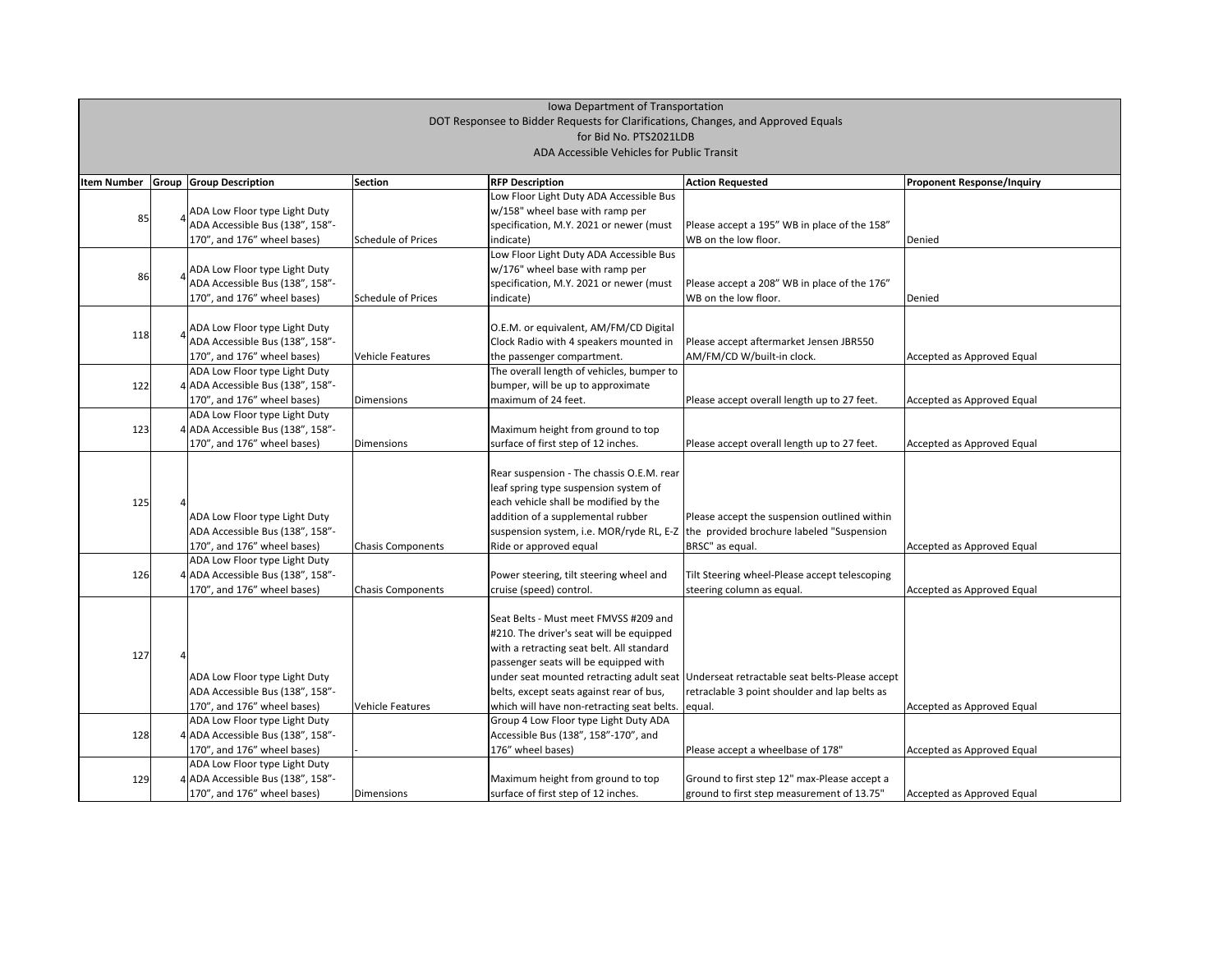| <b>Item Number</b> | Group | <b>Group Description</b>                                                                                                         | <b>Section</b>           | <b>RFP Description</b>                                                                                                                                                                                                                                                                                                                                                                                                                | <b>Action Requested</b>                                                                                                                                                                                                                                                                                                   | <b>Proponent Response/Inquiry</b> |
|--------------------|-------|----------------------------------------------------------------------------------------------------------------------------------|--------------------------|---------------------------------------------------------------------------------------------------------------------------------------------------------------------------------------------------------------------------------------------------------------------------------------------------------------------------------------------------------------------------------------------------------------------------------------|---------------------------------------------------------------------------------------------------------------------------------------------------------------------------------------------------------------------------------------------------------------------------------------------------------------------------|-----------------------------------|
| 130                |       | ADA Low Floor type Light Duty<br>ADA Accessible Bus (138", 158"-<br>170", and 176" wheel bases)<br>ADA Low Floor type Light Duty | <b>Chasis Components</b> | Rear suspension - The chassis O.E.M. rear<br>leaf spring type suspension system of<br>each vehicle shall be modified by the<br>addition of a supplemental rubber<br>Ride or approved equal<br>12 Volt system minimum, dual batteries                                                                                                                                                                                                  | suspension system, i.e. MOR/ryde RL, E-Z   Please accept Summo Springs suspension, see<br>provided brochure labeled "Summo Spring"                                                                                                                                                                                        | Accepted as Approved Equal        |
| 131                |       | 4 ADA Accessible Bus (138", 158"-<br>170", and 176" wheel bases)                                                                 | <b>Chasis Components</b> | with minimum 1100 CCA's total at 0<br>degrees (F).                                                                                                                                                                                                                                                                                                                                                                                    | Please accept dual OEM batteries that total<br>1000 CCA's                                                                                                                                                                                                                                                                 | Accepted as Approved Equal        |
| 132                |       | ADA Low Floor type Light Duty<br>ADA Accessible Bus (138", 158"-<br>170", and 176" wheel bases)                                  | <b>Chasis Components</b> | Batteries will be in a skirt-mounted<br>battery box with access door. Box must<br>not extend below entrance door step and<br>will have a sliding tray capable of<br>supporting 2 batteries. Battery<br>compartments shall be constructed to<br>prevent entrance of debris (if metal, all<br>seams to be continuously welded) and<br>allow adequate ventilation of vapors.<br>Battery cables to be run full length with<br>no splices. | Please accept both batteries located under the<br>driver's seat in the OEM location. See<br>provided photo labeled "OEM battery SOI"                                                                                                                                                                                      | Accepted as Approved Equal        |
| 133                |       | ADA Low Floor type Light Duty<br>ADA Accessible Bus (138", 158"-<br>170", and 176" wheel bases)                                  | <b>Chasis Components</b> | Batteries will be in a skirt-mounted<br>battery box with access door. Box must<br>not extend below entrance door step and<br>will have a sliding tray capable of<br>supporting 2 batteries. Battery<br>compartments shall be constructed to<br>prevent entrance of debris (if metal, all<br>seams to be continuously welded) and<br>allow adequate ventilation of vapors.<br>Battery cables to be run full length with<br>no splices. | Please accept our standard battery locations,<br>which are under the hood and in a sliding tray<br>in front of the entry door. Due to the low floor<br>design, there is no room for a battery box in<br>the skirt. See photos below. See provided<br>photos labeled "Battery location SOF"and<br>"Battery location SOF 2" | Accepted as Approved Equal        |
| 134                |       | ADA Low Floor type Light Duty<br>ADA Accessible Bus (138", 158"-<br>170", and 176" wheel bases)                                  | <b>Body Construction</b> | The floor will be marine grade plywood,<br>%" thick minimum. The floor covering will<br>be slip- resistant transit-floor rubber<br>(minimum 20% SBR), color other than<br>black, with ribbed step treads and ribbed<br>section in aisle and a two (2) inch wide<br>band of contrasting color on step edges<br>ADA requirements.                                                                                                       | and aisle threshold directly behind driver. Please accept our standard engineered wood<br>Floor covering must meet FMVSS 302 and subfloor in lieu of marine grade plywood. See<br>provided brochure labeled "PerformMax 500"                                                                                              | Accepted as Approved Equal        |

| <b>Proponent Response/Inquiry</b> |
|-----------------------------------|
|                                   |
|                                   |
|                                   |
|                                   |
| Accepted as Approved Equal        |
|                                   |
| Accepted as Approved Equal        |
|                                   |
|                                   |
|                                   |
|                                   |
|                                   |
|                                   |
|                                   |
|                                   |
| Accepted as Approved Equal        |
|                                   |
|                                   |
|                                   |
|                                   |
|                                   |
|                                   |
|                                   |
| Accepted as Approved Equal        |
|                                   |
|                                   |
|                                   |
|                                   |
|                                   |
|                                   |
|                                   |
| <b>Accepted as Approved Equal</b> |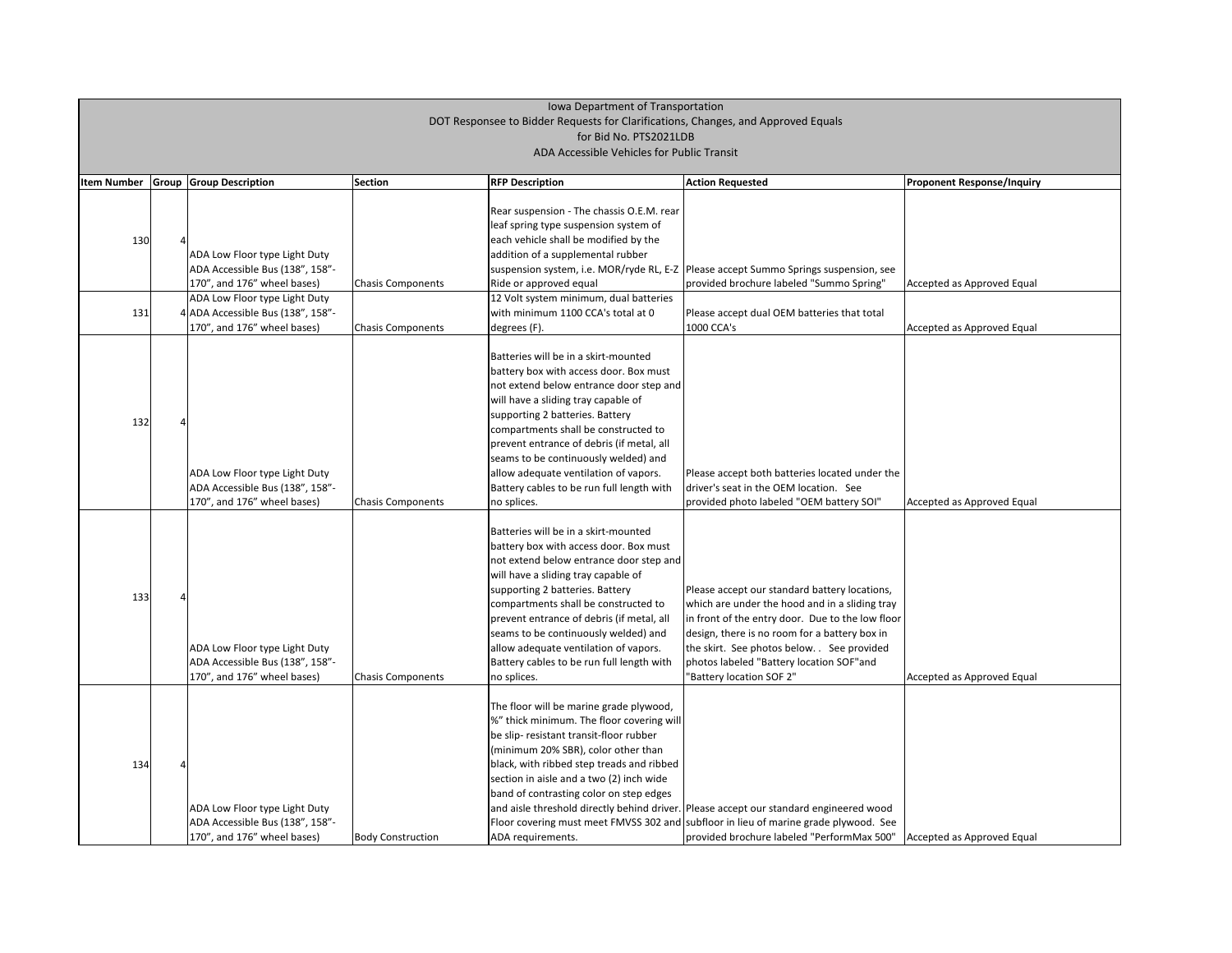| <b>Item Number</b> | Group | <b>Group Description</b>          | <b>Section</b>           | <b>RFP Description</b>                     | <b>Action Requested</b>                          | <b>Proponent Response/Inquiry</b> |
|--------------------|-------|-----------------------------------|--------------------------|--------------------------------------------|--------------------------------------------------|-----------------------------------|
|                    |       |                                   |                          |                                            |                                                  |                                   |
|                    |       |                                   |                          | Floor - The floor will be marine grade     |                                                  |                                   |
|                    |       |                                   |                          | plywood, %" thick minimum. The floor       |                                                  |                                   |
|                    |       |                                   |                          | covering will be slip-resistant transit-   |                                                  |                                   |
|                    |       |                                   |                          | floor rubber (minimum 20% SBR), color      |                                                  |                                   |
| 135                |       |                                   |                          | other than black, with ribbed step treads  |                                                  |                                   |
|                    |       |                                   |                          | and ribbed section in aisle and a two (2)  |                                                  |                                   |
|                    |       |                                   |                          | linch wide band of contrasting color on    |                                                  |                                   |
|                    |       | ADA Low Floor type Light Duty     |                          | step edges and aisle threshold directly    |                                                  |                                   |
|                    |       | ADA Accessible Bus (138", 158"-   |                          | behind driver. Floor covering must meet    | Please accept Gerflor Anthracite as an           |                                   |
|                    |       | 170", and 176" wheel bases)       | <b>Body Construction</b> | FMVSS 302 and ADA requirements.            | approved equal. It is grey and slip resistant.   | Accepted as Approved Equal        |
|                    |       |                                   |                          |                                            | Please accept rear mud flaps only on the Ford    |                                   |
|                    |       | ADA Low Floor type Light Duty     |                          |                                            | Transit cutaway chassis. See the provided        |                                   |
| 136                |       | ADA Accessible Bus (138", 158"-   |                          | Mud flaps will be installed on front and   | photos labeled "Ford Transit Mud Flap 1" and     |                                   |
|                    |       | 170", and 176" wheel bases)       | <b>Body Construction</b> | rear (large enough to cover duals).        | "Ford Transit Mud Flap 2"                        | Accepted as Approved Equal        |
|                    |       | ADA Low Floor type Light Duty     |                          | Backup alarm will be electric alarm,       |                                                  |                                   |
| 137                |       | 4 ADA Accessible Bus (138", 158"- | Service, Warranty, and   | activated by reverse transmission setting, | Please accept our back up alarm which is 97      |                                   |
|                    |       | 170", and 176" wheel bases)       | Delivery                 | with 107 minimum decibels.                 | dba                                              | Accepted as Approved Equal        |
|                    |       |                                   |                          |                                            | Please clarify that it is expected that the Ford |                                   |
|                    |       | ADA Low Floor type Light Duty     |                          |                                            | OEM warranty coverage that applies to tires is   |                                   |
| 138                |       | ADA Accessible Bus (138", 158"-   |                          |                                            | what is expected, not the Body Manufacturers     |                                   |
|                    |       | 170", and 176" wheel bases)       |                          | Tires will be covered by O.E.M. warranty.  | warranty.                                        | Accepted as Approved Equal        |
|                    |       |                                   |                          |                                            |                                                  |                                   |
| 139                |       |                                   |                          |                                            | Would you consider receiving proposals for a     |                                   |
|                    |       | 4 ADA Low Floor type Light Duty   |                          |                                            | bus that includes air suspension and a kneeling  |                                   |
|                    |       | ADA Accessible Bus (138", 158"-   |                          |                                            | function? This would help the ride comfort       |                                   |
|                    |       | 170", and 176" wheel bases)       | <b>Dimensions</b>        | Suspension must be matched to GVWR.        | and allow for 3" less ground to first step.      | Accepted but not required         |

| <b>Proponent Response/Inquiry</b> |
|-----------------------------------|
|                                   |
|                                   |
|                                   |
|                                   |
|                                   |
|                                   |
| Accepted as Approved Equal        |
|                                   |
| Accepted as Approved Equal        |
|                                   |
| Accepted as Approved Equal        |
|                                   |
|                                   |
| Accepted as Approved Equal        |
|                                   |
|                                   |
| Accepted but not required         |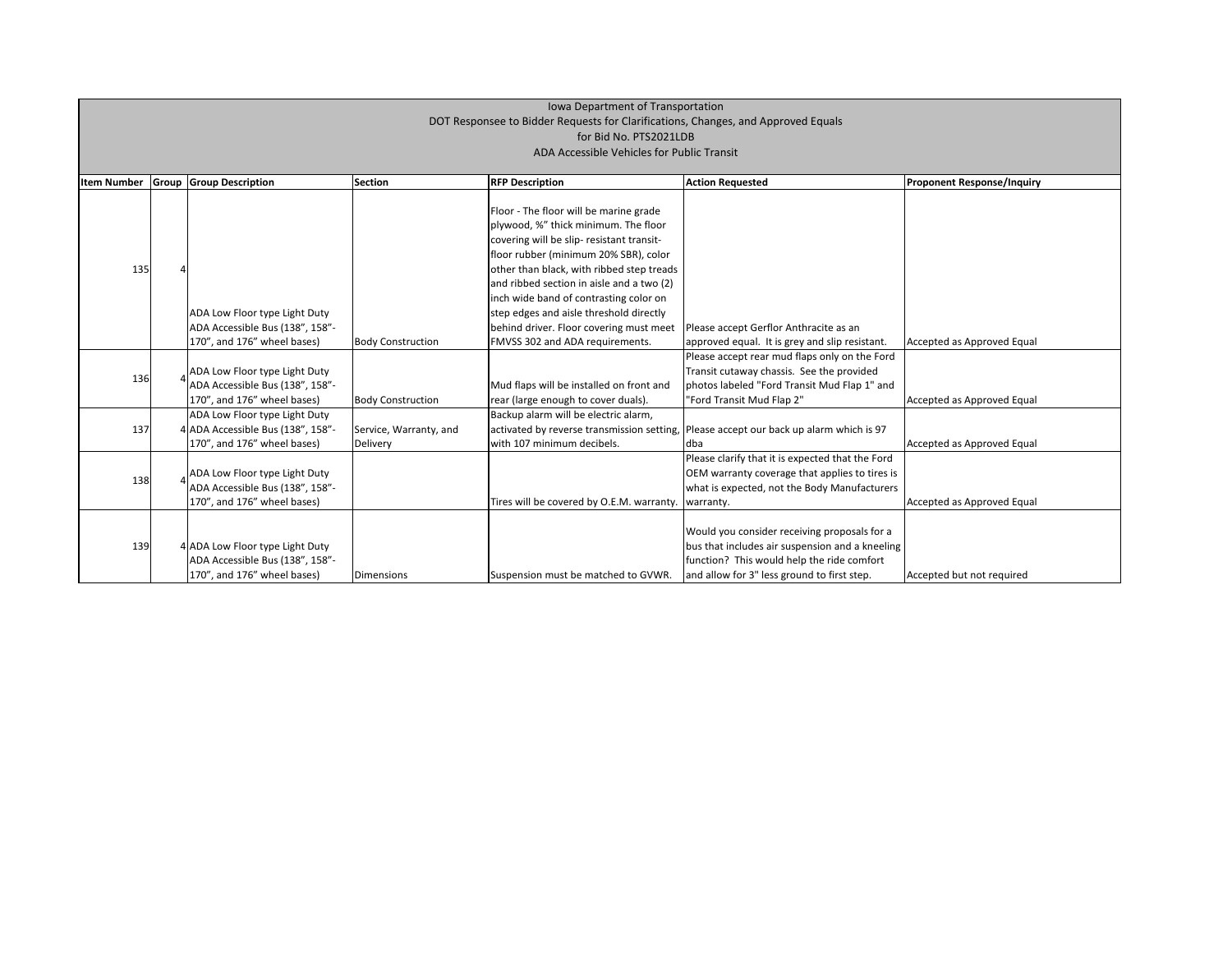| <b>Item Number</b> | <b>Group Group Description</b>                                                                                                                                                                                                                       | Section                  | <b>RFP Description</b>                                                                                                                                                                                                                                                                                                                                                                                                                                                                                                                                                                                                                                                                                                                                                                                                                              | <b>Action Requested</b>                                                                                                                        | <b>Proponent Response/Inquiry</b>                                                 |
|--------------------|------------------------------------------------------------------------------------------------------------------------------------------------------------------------------------------------------------------------------------------------------|--------------------------|-----------------------------------------------------------------------------------------------------------------------------------------------------------------------------------------------------------------------------------------------------------------------------------------------------------------------------------------------------------------------------------------------------------------------------------------------------------------------------------------------------------------------------------------------------------------------------------------------------------------------------------------------------------------------------------------------------------------------------------------------------------------------------------------------------------------------------------------------------|------------------------------------------------------------------------------------------------------------------------------------------------|-----------------------------------------------------------------------------------|
| 79                 | Medium Duty ADA Accessible Bus<br>(to 28', 29-32', 33-36', 37-42'<br>wheel bases and or low floor with<br>lift (Model Year 2021 or Newer                                                                                                             | <b>Vehicle Features</b>  | Heating Systems - Dual; front and rear<br>heating system able to maintain a range<br>of 65 to 70 degrees; measured about 12<br>inches off the floor with ambient<br>temperature of 90 degrees; performance<br>evaluation data confirming the<br>specification will be supplied with the<br>proposal; each heater will be fused and<br>switched separately. Air Conditioning<br>System - Front and rear air conditioning<br>system able to maintain a range of 65 to<br>70 degrees, measured about 12 inches<br>off the floor with an ambient<br>temperature of 0 degrees; performance<br>evaluation data confirming the<br>specification will be supplied with the<br>proposal; air conditioning system will use<br>non-corrosive positive seal hose system<br>to avoid leakage; include winter<br>protection cover for skirt mounted<br>condenser. | The Heat and A/C spec look like they are<br>reversed on temperatures. Looking to<br>clarify.                                                   | Noted, Ambiant temperature<br>reversed for heating system/<br>system requirements |
| 121<br>140         | Medium Duty ADA Accessible Bus<br>(to 28', 29-32', 33-36', 37-42'<br>wheel bases and or low floor with<br>lift (Model Year 2021 or Newer<br>Medium Duty ADA Accessible Bus<br>5 (to 28', 29-32', 33-36', 37-42'<br>wheel bases and or low floor with | <b>Body Construction</b> | Floor - The floor will be marine grade<br>plywood, 3/4" thick minimum; the floor<br>covering will be slip- resistant transit-<br>floor rubber (minimum 20% SBR), color<br>other than black, with ribbed step treads<br>and ribbed section in aisle and a two (2)<br>inch wide band of contrasting color on<br>step edges and aisle threshold directly<br>behind driver; floor covering must meet<br>FMVSS 302 and ADA requirements.<br>Powered passenger entrance door<br>controlled by driver with switch on dash;<br>passenger door shall have a minimum                                                                                                                                                                                                                                                                                          | Please accept Gerflor as an AE. It is an upgrade<br>from RCA rubber and equivalate to Altro.<br>Please accept an entry door with dimensions of | Accepted as Approved Equal                                                        |

| <b>Proponent Response/Inquiry</b>         |
|-------------------------------------------|
|                                           |
|                                           |
|                                           |
|                                           |
|                                           |
|                                           |
|                                           |
|                                           |
|                                           |
|                                           |
|                                           |
|                                           |
|                                           |
|                                           |
| Noted, Ambiant temperature requirements   |
| reversed for heating system/air condition |
| system requirements                       |
|                                           |
|                                           |
|                                           |
|                                           |
|                                           |
|                                           |
|                                           |
| Accepted as Approved Equal                |
|                                           |
|                                           |
|                                           |
| Accepted as Approved Equal                |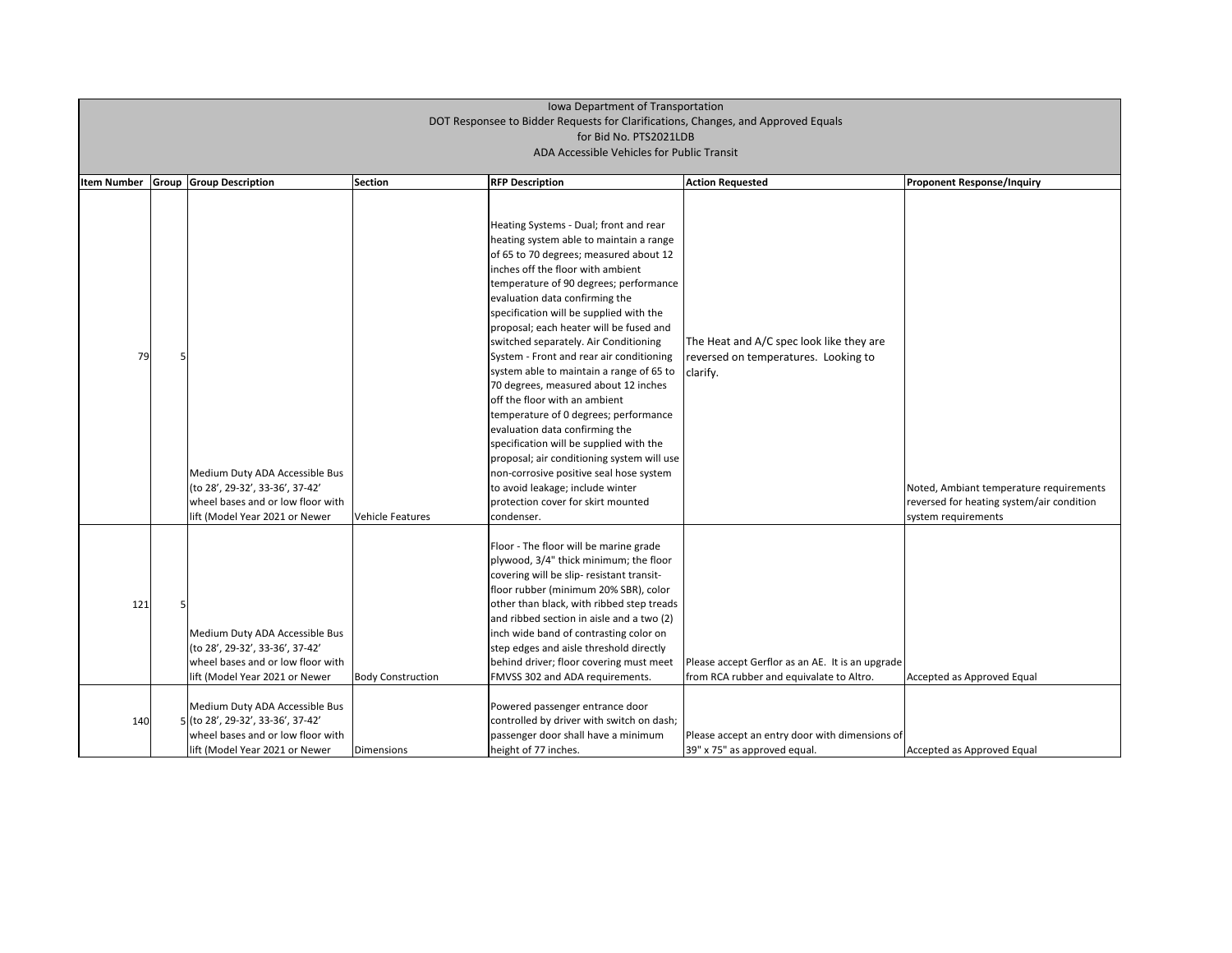| <b>Item Number</b> |   | <b>Group Group Description</b>                                                                                                           | Section                  | <b>RFP Description</b>                                                                                                                                                                                                                                                                                                                                                                                                                                                                                                                                                                                             | <b>Action Requested</b>                                                                                                                                                          | <b>Proponent Response/Inquiry</b> |
|--------------------|---|------------------------------------------------------------------------------------------------------------------------------------------|--------------------------|--------------------------------------------------------------------------------------------------------------------------------------------------------------------------------------------------------------------------------------------------------------------------------------------------------------------------------------------------------------------------------------------------------------------------------------------------------------------------------------------------------------------------------------------------------------------------------------------------------------------|----------------------------------------------------------------------------------------------------------------------------------------------------------------------------------|-----------------------------------|
| 141                | 5 | Medium Duty ADA Accessible Bus<br>(to 28', 29-32', 33-36', 37-42'<br>wheel bases and or low floor with<br>lift (Model Year 2021 or Newer | Electrical               | Batteries will be in a skirt-mounted<br>battery box with access door; battery box<br>must allow maximum ground clearance<br>possible; battery compartments shall be<br>constructed to prevent entrance of<br>debris (if metal, all seams to be<br>continuously welded) and allow<br>adequate ventilation of vapors; battery<br>cables to be run full length with no<br>splices.                                                                                                                                                                                                                                    | Please accept that the rear engine design<br>doesn't provide a drivers door, therefore no<br>step in required.                                                                   | Accepted as Approved Equal        |
| 142                |   | Medium Duty ADA Accessible Bus<br>(to 28', 29-32', 33-36', 37-42'<br>wheel bases and or low floor with<br>lift (Model Year 2021 or Newer | Electrical               | Batteries will be in a skirt-mounted<br>battery box with access door. Box must<br>not extend below entrance door step and<br>will have a sliding tray capable of<br>supporting 2 batteries. Battery<br>compartments shall be constructed to<br>prevent entrance of debris (if metal, all<br>seams to be continuously welded) and<br>allow adequate ventilation of vapors.<br>Battery cables to be run full length with<br>no splices.                                                                                                                                                                              | Please accept a slide-out tray that is installed in<br>the rear of the vehice as approved equal. See<br>provided photo labeled "Battery tray SOE"                                | Accepted as Approved Equal        |
| 143                |   | Medium Duty ADA Accessible Bus<br>(to 28', 29-32', 33-36', 37-42'<br>wheel bases and or low floor with<br>lift (Model Year 2021 or Newer | <b>Body Construction</b> | Floor - The floor will be marine grade<br>plywood, 3/4" thick minimum or<br>equivalent performance composite. Floor<br>Covering Material: Minimum 2 mm thick<br>commercial grade vinyl transit floor<br>covering shall cover the entire floor<br>surface; seams shall be filled with color<br>matching material so as to be tight<br>against any influx or seepage of moisture;<br>the floor covering shall be thoroughly<br>secured into position throughout the<br>entire floor area; the flooring should<br>possess anti-skid properties (Altro<br>Transflor Meta, Chroma, or equivalent).<br>ADA requirements. | Please accept our standard engineered wood<br>Floor covering must meet FMVSS 302 and subfloor in lieu of marine grade plywood. See<br>provided brochure labeled "PerformMax 500" | Accepted as Approved Equal        |

| Proponent Response/Inquiry |
|----------------------------|
|                            |
|                            |
|                            |
|                            |
| Accepted as Approved Equal |
|                            |
|                            |
|                            |
|                            |
|                            |
| Accepted as Approved Equal |
|                            |
|                            |
|                            |
|                            |
|                            |
|                            |
|                            |
| Accepted as Approved Equal |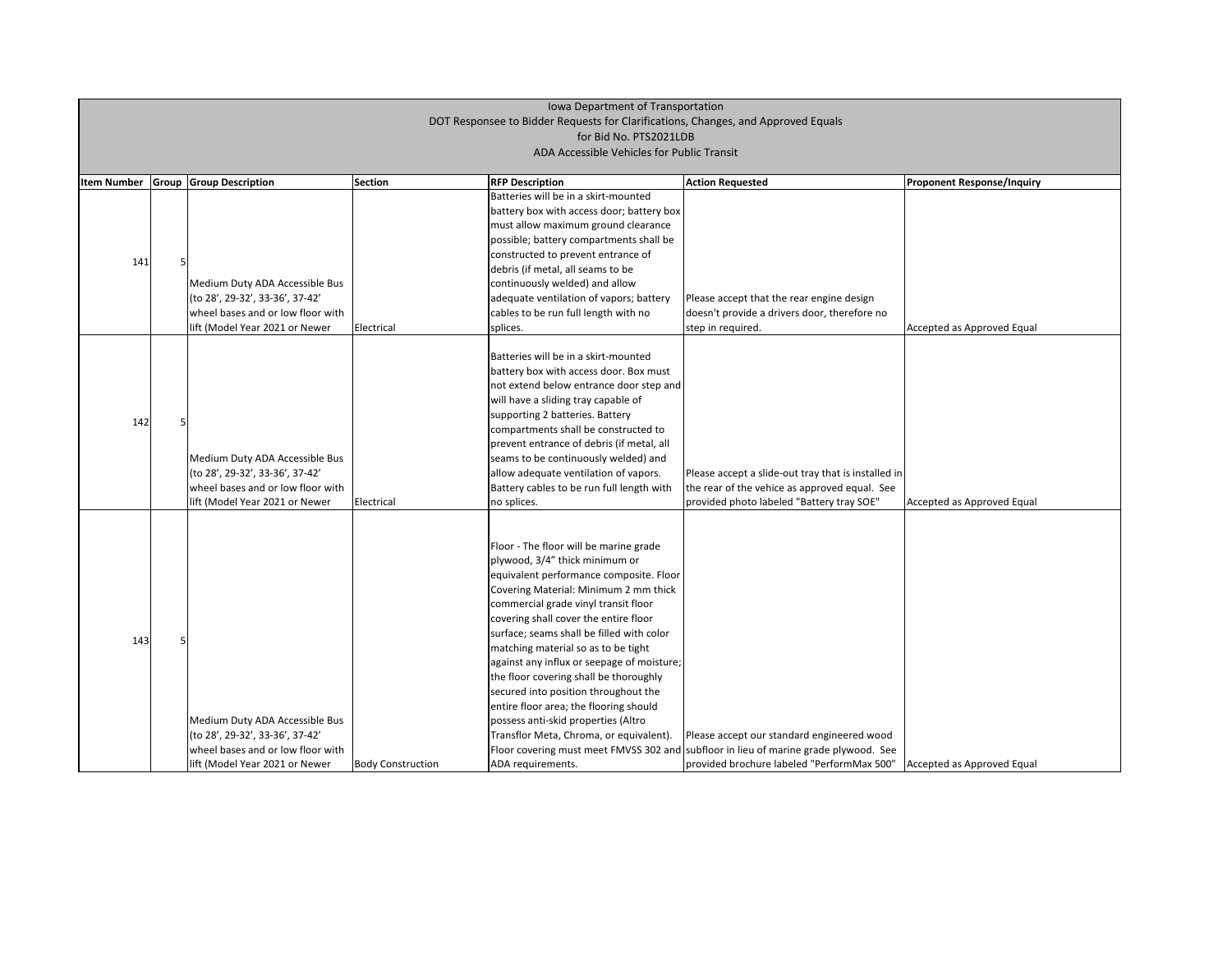| <b>Item Number</b> | <b>Group Group Description</b>                                                                                                             | <b>Section</b>                     | <b>RFP Description</b>                                                                                                                                                                                                                                                  | <b>Action Requested</b>                                                                                                                                                                                                                                                                                                                                                                                                                                                                                                       | <b>Proponent Response/Inquiry</b>    |
|--------------------|--------------------------------------------------------------------------------------------------------------------------------------------|------------------------------------|-------------------------------------------------------------------------------------------------------------------------------------------------------------------------------------------------------------------------------------------------------------------------|-------------------------------------------------------------------------------------------------------------------------------------------------------------------------------------------------------------------------------------------------------------------------------------------------------------------------------------------------------------------------------------------------------------------------------------------------------------------------------------------------------------------------------|--------------------------------------|
|                    |                                                                                                                                            |                                    | Floor - The floor will be marine grade<br>plywood, 3/4" thick minimum; the floor<br>covering will be slip- resistant transit-                                                                                                                                           |                                                                                                                                                                                                                                                                                                                                                                                                                                                                                                                               |                                      |
| 144                |                                                                                                                                            |                                    | floor rubber (minimum 20% SBR), color<br>other than black, with ribbed step treads<br>and ribbed section in aisle and a two (2)                                                                                                                                         |                                                                                                                                                                                                                                                                                                                                                                                                                                                                                                                               |                                      |
|                    | Medium Duty ADA Accessible Bus<br>(to 28', 29-32', 33-36', 37-42'<br>wheel bases and or low floor with                                     |                                    | inch wide band of contrasting color on<br>step edges and aisle threshold directly<br>behind driver; floor covering must meet                                                                                                                                            | Please accept Gerflor Anthracite as an                                                                                                                                                                                                                                                                                                                                                                                                                                                                                        |                                      |
|                    | lift (Model Year 2021 or Newer                                                                                                             | <b>Body Construction</b>           | FMVSS 302 and ADA requirements.                                                                                                                                                                                                                                         | approved equal. It is grey and slip resistant.                                                                                                                                                                                                                                                                                                                                                                                                                                                                                | Accepted as Approved Equal           |
| 145                | Medium Duty ADA Accessible Bus<br>5 (to 28', 29-32', 33-36', 37-42'<br>wheel bases and or low floor with<br>lift (Model Year 2021 or Newer | Vehicle Features                   | Seat materials - All seat materials must<br>meet FMVSS #302; cloth upholstery is<br>standard with color to be selected by<br>purchaser from several available colors or<br>patterns.                                                                                    | Please specify fabric level for pricing purposes.                                                                                                                                                                                                                                                                                                                                                                                                                                                                             | Included as part of Bidder Submittal |
| 146                | Medium Duty ADA Accessible Bus<br>5 (to 28', 29-32', 33-36', 37-42'<br>wheel bases and or low floor with<br>lift (Model Year 2021 or Newer | Vehicle Features                   | Backup alarm will be electric alarm,<br>activated by reverse transmission setting,<br>with 107 minimum decibels.                                                                                                                                                        | Please accept our back up alarm which is 97<br>dba                                                                                                                                                                                                                                                                                                                                                                                                                                                                            | Accepted as Approved Equal           |
| 147                | Medium Duty ADA Accessible Bus<br>5 (to 28', 29-32', 33-36', 37-42'<br>wheel bases and or low floor with<br>lift (Model Year 2021 or Newer | Service, Warranty, and<br>Delivery | Tires will be covered by O.E.M. warranty.                                                                                                                                                                                                                               | Please accept that tires will not be covered<br>under the Body Manufacturers warranty.                                                                                                                                                                                                                                                                                                                                                                                                                                        | Accepted as Approved Equal           |
| 148                | Medium Duty ADA Accessible Bus<br>(to 28', 29-32', 33-36', 37-42'<br>wheel bases and or low floor with<br>lift (Model Year 2021 or Newer   | <b>Body Construction</b>           | Body Structure - Frame and body<br>structures must meet FMVSS #220<br>standards. Certification of Completion<br>with FMVSS #220 rollover protection<br>shall be furnished with the proposal,<br>along with a diagram of proposed<br>structure, including floor members. | Please see the attached documents labeled<br>"FMVSS 220 SOE 1"and "FMVSS 220 SEO 2",<br>indicating that our offering for this Group has<br>not undergone a physical 220 rollover<br>protection test, but we have run an FEA<br>analysis on the offered bus and have<br>performed a rollover test on a structurally<br>similar product, which indicates that the<br>Equess will meet or exceed the requirements.<br>We plan to run the physical test within the<br>next 12 months and can provide the results at<br>that time. | Denied                               |

| <b>Proponent Response/Inquiry</b>   |
|-------------------------------------|
|                                     |
|                                     |
|                                     |
|                                     |
|                                     |
| Accepted as Approved Equal          |
|                                     |
|                                     |
| ncluded as part of Bidder Submittal |
|                                     |
|                                     |
| Accepted as Approved Equal          |
|                                     |
| Accepted as Approved Equal          |
|                                     |
|                                     |
|                                     |
|                                     |
|                                     |
|                                     |
| <b>Denied</b>                       |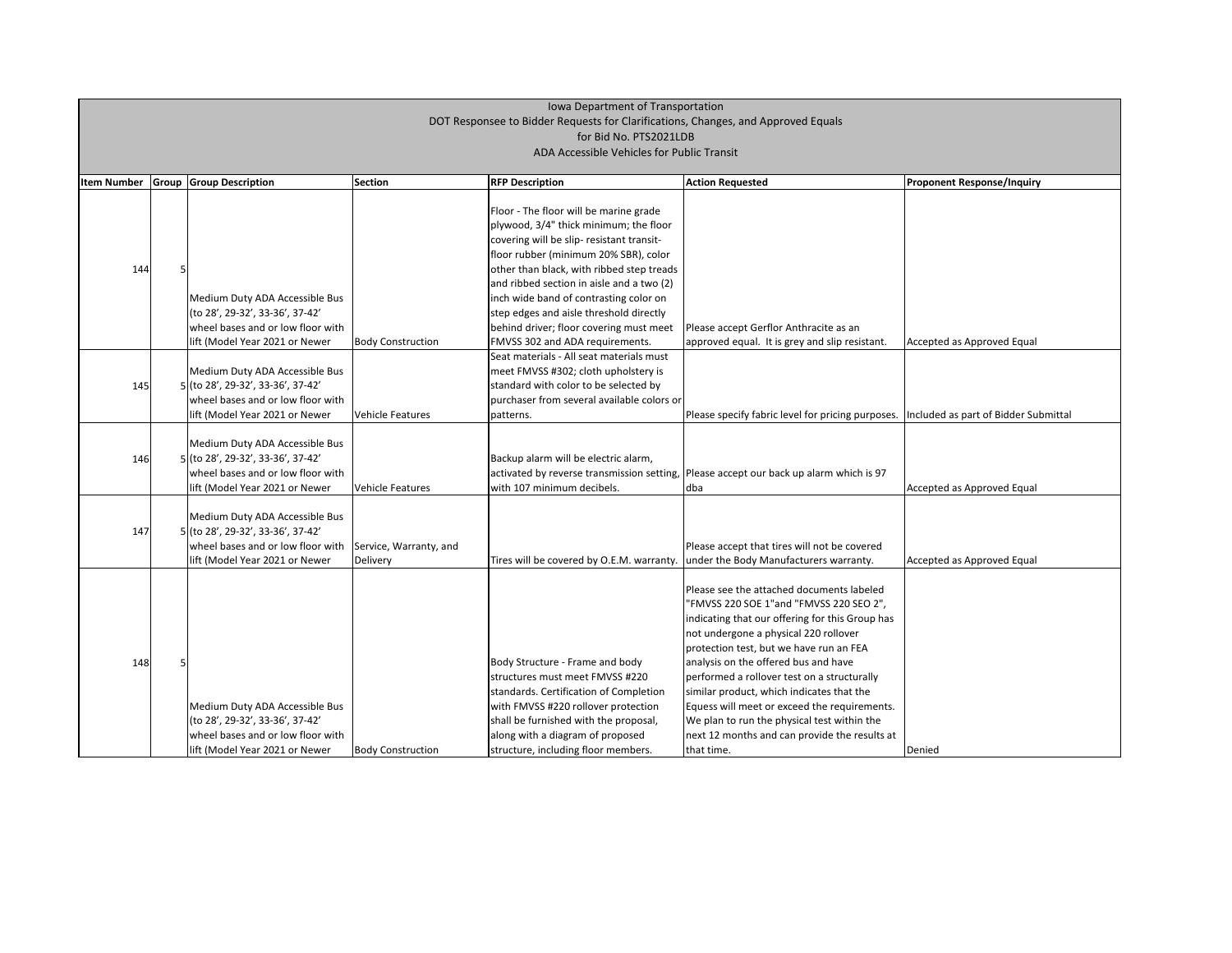| <b>Item Number</b> | <b>Group Group Description</b>                                                                                                           | <b>Section</b>                    | <b>RFP Description</b>                                                                                                                                                                                                                                                                                                                                                                                                                                        | <b>Action Requested</b>                                                                                                                                                                                                                                                                                                          |
|--------------------|------------------------------------------------------------------------------------------------------------------------------------------|-----------------------------------|---------------------------------------------------------------------------------------------------------------------------------------------------------------------------------------------------------------------------------------------------------------------------------------------------------------------------------------------------------------------------------------------------------------------------------------------------------------|----------------------------------------------------------------------------------------------------------------------------------------------------------------------------------------------------------------------------------------------------------------------------------------------------------------------------------|
| 149                | Medium Duty ADA Accessible Bus<br>(to 28', 29-32', 33-36', 37-42'<br>wheel bases and or low floor with<br>lift (Model Year 2021 or Newer | <b>Vehicle Features</b>           | Lift/Ramp - ADA approved, will meet or<br>exceed requirements identified in<br>APPENDIX section, and all State, Federal,<br>ICC, and ADA; fluid used will be Aircraft<br>Hydraulic Fluid to meet U.S. Mil Spec<br>H5606G (Texaco #15 or Mobil Aero HFA<br>or equivalent); minimum clear<br>dimensions for platform are 30" wide X<br>48" length (Specify Ramp/Lift<br>Mfg/Model) (Lo-Floor Specify Ramp/Lift<br>Mfg/Model.                                    | Our offering for this group has a ramp that<br>meets ADA requirments. Please accept<br>Duraguard hydraulic fluid. Additionally, our<br>ramp supplier, Braun, has indicated that<br>H5606G is an inactive standard so we would<br>respectfully ask that this is removed from the<br>specifications.                               |
| 7 <sup>1</sup>     |                                                                                                                                          | Section A. Bid Opportunity,<br>4. | In the solicitation, its states, "Unless<br>otherwise indicated, prices shall be firm<br>for the duration of the contract or<br>purchase order"                                                                                                                                                                                                                                                                                                               | The contract has the 1-year term with options<br>to renew for the next 2 years. On the next 2<br>years of the contract, if renewed by a bidder, is<br>there a standard pricing increase such as PPI or<br>must the pricing remain the same as originally<br>bid regardless of renewal?                                           |
| 8 <sup>1</sup>     |                                                                                                                                          | Section B. Award, 7.              | 7. Default (Supplier): Failure of the<br>Supplier to adhere to specified delivery<br>schedules or to promptly replace rejected<br>materials shall render the Supplier liable<br>for all costs more than the Response<br>price when alternate procurement is<br>necessary. This shall not be the exclusive<br>remedy and the Iowa DOT reserves the<br>right to pursue other remedies available<br>to it by law or under the terms of the<br>binding agreement. | In the solicitation, it requires bidders to adhere<br>to the specified delivery schedules or be liable<br>for all costs more than the response price. Can<br>you clearly define the specified delivery<br>schedules and what is considered out of<br>compliance that would require a bidder to be<br>liable for additional cost? |

#### **Proponent Response/Inquiry**

#### Accepted as Approved Equal

Price Adjustments: Vehicle type replacement values are adjusted annually based upon a 3 year average of the Producer Price Index, with the discretion of the Public Transit Bureau to make adjustments as deemed necessary [Producers Price Index (PPI) category #WPU1413, Transportation Equipment, Truck and Bus Bodies]. This applies to each of any subsequent renewals, extensions, amendments issued under the contract for the duration of the contract. This shall be used in place of Section B. Award, #4. refering to CPI-U.

The specific delivery schedule is determined betweeen the transit system and the vendor. See Section 6.4 Equipment Delivery Schedule.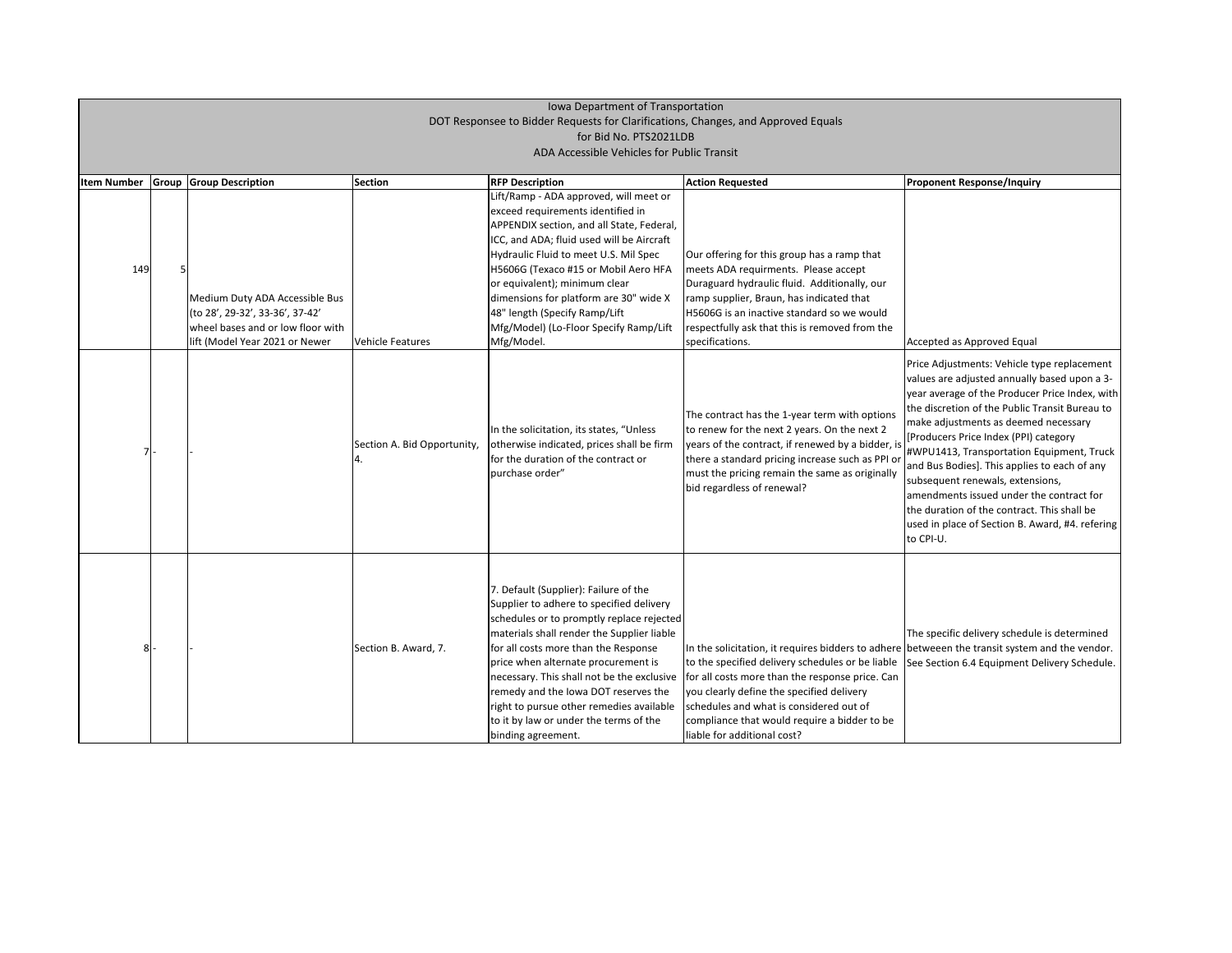| <b>Item Number</b> | <b>Group Group Description</b> | <b>Section</b>                                   | <b>RFP Description</b>                                                                                                                                                                                                                                                                                                                                                                                                                                                                        | <b>Action Requested</b>                                                                                                                                                                                                                                                                                                                    | <b>Proponent Response/Inquiry</b>                                                                                                                                                                                                                                                                                                                                                                                    |
|--------------------|--------------------------------|--------------------------------------------------|-----------------------------------------------------------------------------------------------------------------------------------------------------------------------------------------------------------------------------------------------------------------------------------------------------------------------------------------------------------------------------------------------------------------------------------------------------------------------------------------------|--------------------------------------------------------------------------------------------------------------------------------------------------------------------------------------------------------------------------------------------------------------------------------------------------------------------------------------------|----------------------------------------------------------------------------------------------------------------------------------------------------------------------------------------------------------------------------------------------------------------------------------------------------------------------------------------------------------------------------------------------------------------------|
| ٩I                 |                                | Section 2 - Administrative<br>Information, 2.4.  | '(NOTE: If your entity sent in requests for<br>approved equals/clarifications regarding<br>the same specification on the same<br>vehicle class on the previous bus bid, and<br>that was approved, consider that pre-<br>approved. This will in no way impact<br>awards to those bidders that did not bid<br>on previous procurement)"                                                                                                                                                         | In the solicitation, it states previous bid<br>clarifications regarding the specifications are<br>considered pre-approved. Can you provide the<br>previous approved equals/clarification results?                                                                                                                                          | https://iowadot.gov/transit/r<br>for%20AE-Exceptions-Clarifica                                                                                                                                                                                                                                                                                                                                                       |
| 10                 |                                | Section 3 - Altoona Test<br>Requirements, 3.9.1. | <b>Manufacturer and Model Offered -</b><br>Responders must include detailed<br>information on the manufacturer's make<br>and model that is being offered to the<br>State. The manufacturer of the vehicle<br>identified in response to these<br>specifications will submit with the<br>proposal document a certification issued<br>by the Altoona testing facility, unless an<br>exception is granted in writing prior to<br>the proposal opening based on<br>previously submitted documents. | In the solicitation, it requires the full Altoona<br>test report on all vehicles proposed. According<br>to the FTA website, Group 2 (ADA Transit<br>Conversion Van) would not qualify for Altoona<br>Testing requirements as the vehicle is mass<br>produced, complete and fully assembled.<br>Website provided for the information below. | Approved. "Mass-produced v<br>thoroughly tested by the mar<br>Therefore, unmodified mass-<br>are exempted from FTA Bus 1<br>in the 4-year, 100,000-mile se<br>category. Unmodified mass-<br>offered in the 5-year, 150,000<br>service life category are subje<br>Testing.<br>The FTA only requires a Bus T<br>buses that are acquired with<br>funding.<br>https://www.transit.dot.gov/<br>innovation/partial-testing |
| 24                 |                                | Section A. Bid Opportunity                       | Please outline how options pricing and<br>Base model prices may or may not be<br>adjusted through use of CPI-U after year<br>two of the contract expires. Please<br>provide a link if possible to find that CPI-<br>U that will be utilized.                                                                                                                                                                                                                                                  |                                                                                                                                                                                                                                                                                                                                            | See Item Number 7                                                                                                                                                                                                                                                                                                                                                                                                    |
| 83                 |                                | Instructions                                     | Certification Letter (Attachment 1) The<br>Bidder shall sign and submit with the Bid<br>Proposal the document included as<br>Attachment (Certification Letter) in which<br>the Bidder shall make the certifications<br>included in Attachment 1.                                                                                                                                                                                                                                              | What folder do the signed certifications go? Do<br>they go in 4.2.4 with the certification letter?                                                                                                                                                                                                                                         | Yes                                                                                                                                                                                                                                                                                                                                                                                                                  |

| <b>Proponent Response/Inquiry</b>                                                                                                                                                                                                                                                                                                                                            |
|------------------------------------------------------------------------------------------------------------------------------------------------------------------------------------------------------------------------------------------------------------------------------------------------------------------------------------------------------------------------------|
|                                                                                                                                                                                                                                                                                                                                                                              |
| https://iowadot.gov/transit/pdf/Requests%20<br>for%20AE-Exceptions-Clarifications.pdf                                                                                                                                                                                                                                                                                        |
| Approved. "Mass-produced vans are<br>thoroughly tested by the manufacturer.<br>Therefore, unmodified mass-produced vans<br>are exempted from FTA Bus Testing, but only<br>in the 4-year, 100,000-mile service life<br>category. Unmodified mass-produced vans<br>offered in the 5-year, 150,000-mile (or higher)<br>service life category are subject to FTA Bus<br>Testing. |
| The FTA only requires a Bus Testing Report for<br>buses that are acquired with FTA grant<br>funding.<br>https://www.transit.dot.gov/research-<br>innovation/partial-testing                                                                                                                                                                                                  |
| See Item Number 7                                                                                                                                                                                                                                                                                                                                                            |
|                                                                                                                                                                                                                                                                                                                                                                              |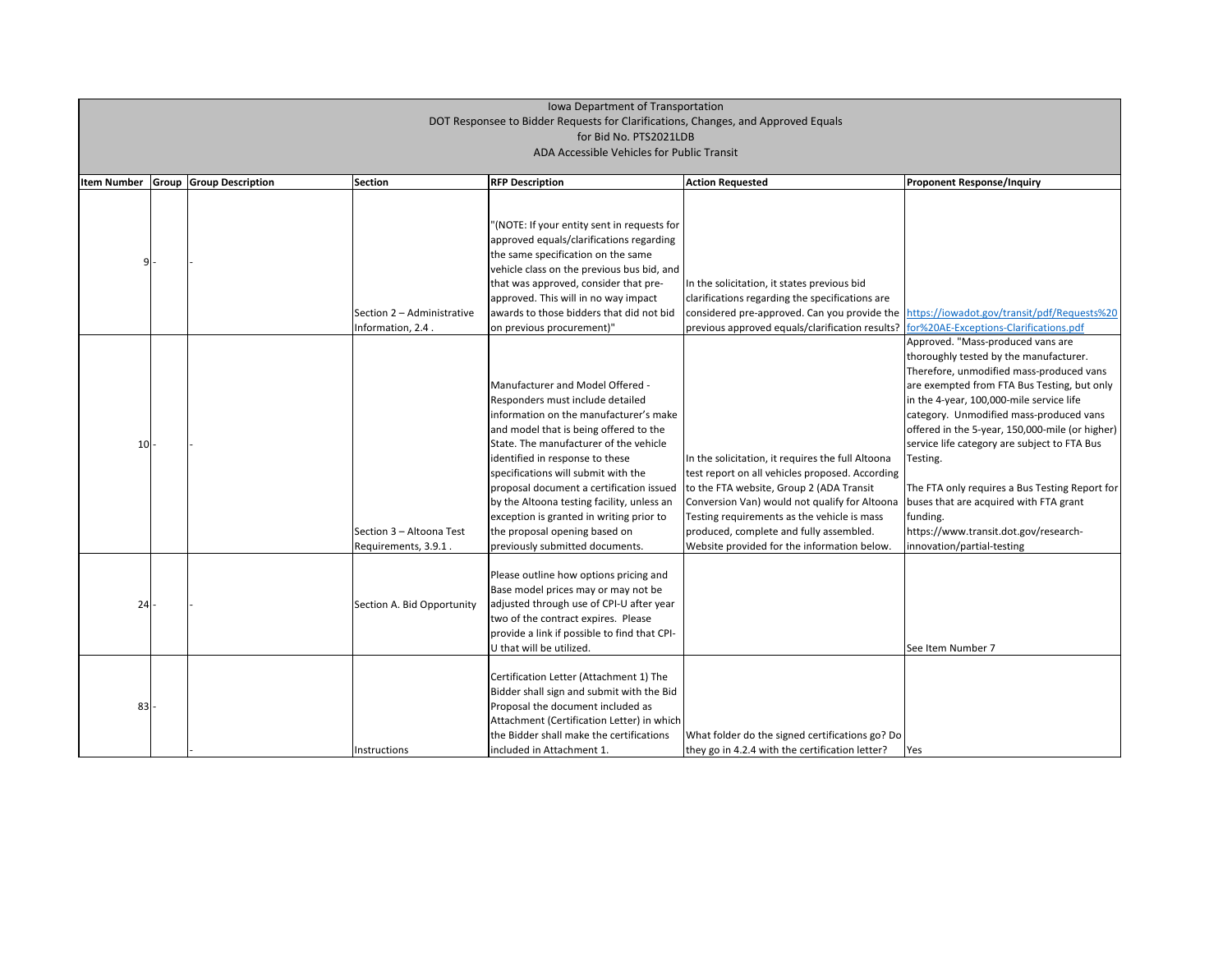| <b>Item Number</b> | Group | <b>Group Description</b> | <b>Section</b>                  | <b>RFP Description</b>                       | <b>Action Requested</b>                                                               |
|--------------------|-------|--------------------------|---------------------------------|----------------------------------------------|---------------------------------------------------------------------------------------|
|                    |       |                          |                                 | Responders must include detailed             |                                                                                       |
|                    |       |                          |                                 | information on the manufacturer's make       |                                                                                       |
|                    |       |                          |                                 | and model that is being offered to the       |                                                                                       |
|                    |       |                          |                                 | State. The manufacturer of the vehicle       |                                                                                       |
|                    |       |                          |                                 | identified in response to these              |                                                                                       |
|                    |       |                          |                                 | specifications will submit with the          |                                                                                       |
|                    |       |                          |                                 | proposal document a certification issued     |                                                                                       |
|                    |       |                          |                                 |                                              |                                                                                       |
|                    |       |                          |                                 | by the Altoona testing facility, unless an   |                                                                                       |
|                    |       |                          |                                 | exception is granted in writing prior to     |                                                                                       |
|                    |       |                          |                                 | the proposal opening based on                |                                                                                       |
|                    |       |                          |                                 | previously submitted documents. A            |                                                                                       |
|                    |       |                          |                                 | complete copy of the Altoona Test results    |                                                                                       |
|                    |       |                          |                                 | must be sent to the Public Transit Section   |                                                                                       |
| 87                 |       |                          |                                 | procurement administrator. A floor plan      |                                                                                       |
|                    |       |                          |                                 | is to be submitted for each seating          |                                                                                       |
|                    |       |                          |                                 | configuration being offered. Floor plans     |                                                                                       |
|                    |       |                          |                                 | must show only permanent seats (no           |                                                                                       |
|                    |       |                          |                                 | foldaway or flip seats as those are          |                                                                                       |
|                    |       |                          |                                 | "options") and W/C positions and must        | Please clarify if removable and foldup seats                                          |
|                    |       |                          |                                 | match the wheelbase and capacity of          | need to be shown on the floorplans. This                                              |
|                    |       |                          |                                 | vehicles being offered. Each floor plan is   | section states "Floor plans must show only                                            |
|                    |       |                          |                                 | to be labeled as Group 3.1, 3.2, 4.4, etc.   | permanent seats (no foldaway or flip seats as                                         |
|                    |       |                          |                                 | and the seating capacity $(8 + 1, 8 + 2, 1)$ | those are "options") and W/C positions and                                            |
|                    |       |                          |                                 | etc.) to match the appropriate seating       | must match the wheelbase and capacity of                                              |
|                    |       |                          |                                 |                                              | configuration and the wheelbase must be vehicles being offered." And on page 44 under |
|                    |       |                          |                                 | shown. Vehicles being offered by a body      | support bid Documentation, it says removable                                          |
|                    |       |                          | <b>Technical Specifications</b> | manufacturer but on multiple chassis         | and fold up seats need to be shown.                                                   |

## **Proponent Response/Inquiry**

Need to be shown on Floor plans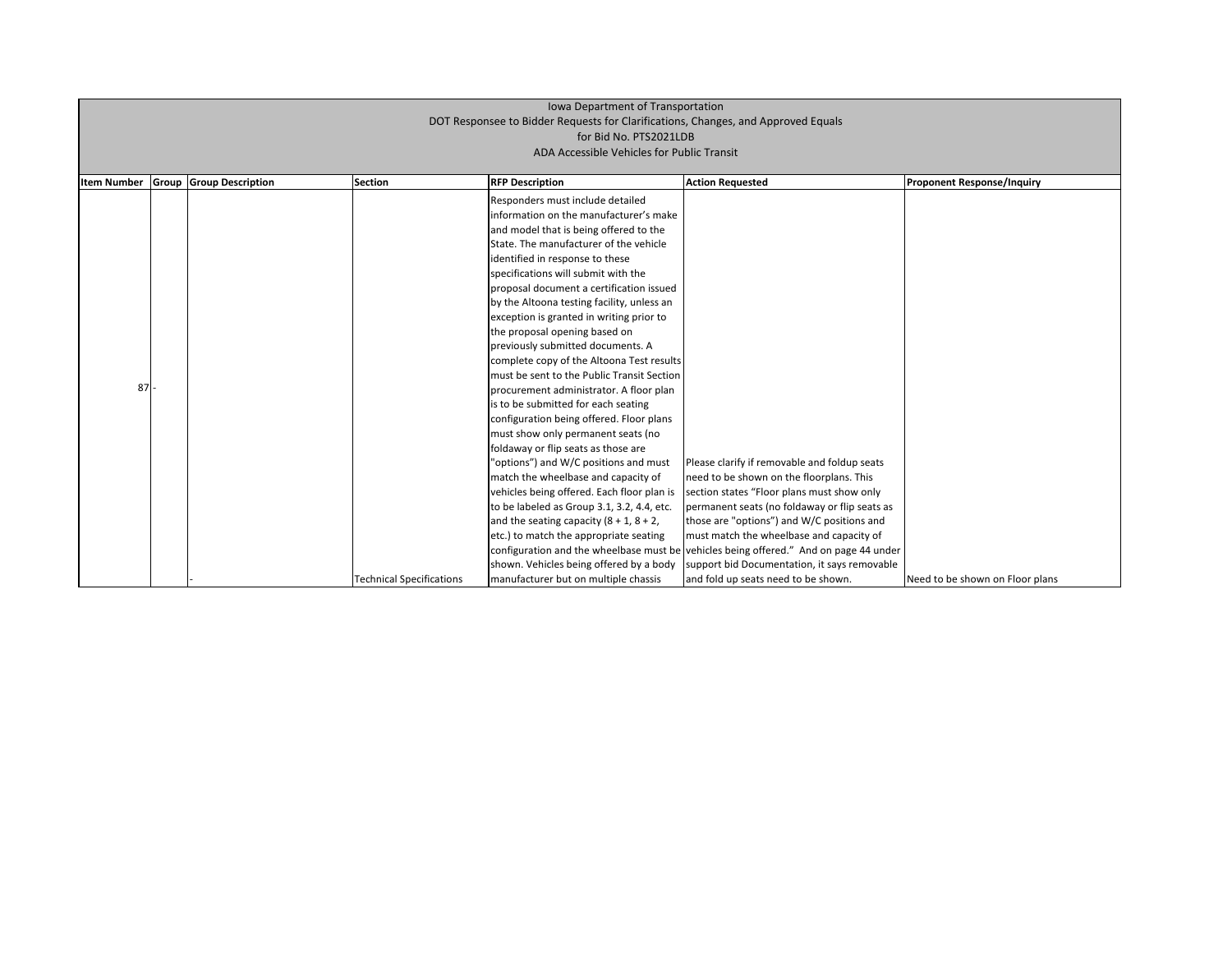| <b>Item Number</b><br>88 | Group | <b>Group Description</b> | <b>Section</b>                  | <b>RFP Description</b><br>3.9.2.4 As this IFB covers two years, it is<br>assumed that a model year may change<br>during the contract term. If the "model<br>year" does change during the term of the<br>Contract, price adjustments will not be<br>accepted except in the rare instances<br>stated above and below. Prices offered<br>on the "model year" submitted with this<br>IFB must remain firm for the term of the<br>Contract. The exception would be if the<br>chassis manufacturers should have a<br>"built out date" for the current "model<br>year" prior to producing an adequate<br>number of chassis to fulfill orders under<br>this Contract. Should this be the case, the<br>procurement administrator would<br>consider a price adjustment for the<br>chassis built for the following "model<br>year." Documentation from the chassis<br>actual costs and must impact multiple<br>vendors. Any price increase allowed<br>would be the same for each Contract | <b>Action Requested</b><br>manufacturer would be required showing Ford will hold pricing throughout the model<br>year but will not guarantee the price will hold<br>into the following model year. Historically Ford<br>has been able to hold pricing but, in this | <b>Proponent Response/Inquiry</b><br>This is acceptable. 3.9.2.4 is affected |
|--------------------------|-------|--------------------------|---------------------------------|--------------------------------------------------------------------------------------------------------------------------------------------------------------------------------------------------------------------------------------------------------------------------------------------------------------------------------------------------------------------------------------------------------------------------------------------------------------------------------------------------------------------------------------------------------------------------------------------------------------------------------------------------------------------------------------------------------------------------------------------------------------------------------------------------------------------------------------------------------------------------------------------------------------------------------------------------------------------------------|--------------------------------------------------------------------------------------------------------------------------------------------------------------------------------------------------------------------------------------------------------------------|------------------------------------------------------------------------------|
|                          |       |                          |                                 | Bidder affected by the change in model                                                                                                                                                                                                                                                                                                                                                                                                                                                                                                                                                                                                                                                                                                                                                                                                                                                                                                                                         | climate, they are not going to commit to it.                                                                                                                                                                                                                       | Addendum 1 changing initial contra                                           |
|                          |       |                          | <b>Technical Specifications</b> | year chassis.                                                                                                                                                                                                                                                                                                                                                                                                                                                                                                                                                                                                                                                                                                                                                                                                                                                                                                                                                                  | Please confirm this is acceptable.                                                                                                                                                                                                                                 | to one year.                                                                 |
| 89                       |       |                          | B. Award                        | Default (Contractor): Failure of a<br>Contractor other than a Supplier to meet<br>any specified project completion<br>deadline shall render the Contractor<br>liable for all costs incurred by the lowa<br>DOT that were: a) necessary to meet said<br>deadline; or b) necessary to complete<br>said project after said deadline. This shall<br>not be the exclusive remedy and the<br>lowa DOT reserves the right to pursue<br>other remedies available to it by law or<br>under the terms of the agreement.                                                                                                                                                                                                                                                                                                                                                                                                                                                                  | Default Contractor - project completion<br>deadline. Due to current supply chain issues,<br>we are unable to guarantee completion<br>deadlines.                                                                                                                    | <b>Noted</b>                                                                 |
| 124                      |       |                          |                                 |                                                                                                                                                                                                                                                                                                                                                                                                                                                                                                                                                                                                                                                                                                                                                                                                                                                                                                                                                                                | Please provide preferred floorplans and max                                                                                                                                                                                                                        |                                                                              |
|                          |       |                          | Floorplan                       |                                                                                                                                                                                                                                                                                                                                                                                                                                                                                                                                                                                                                                                                                                                                                                                                                                                                                                                                                                                | capacity.                                                                                                                                                                                                                                                          | Included as part of Bidder Submittal                                         |

| <b>Proponent Response/Inquiry</b>                           |
|-------------------------------------------------------------|
|                                                             |
|                                                             |
|                                                             |
|                                                             |
|                                                             |
|                                                             |
|                                                             |
|                                                             |
|                                                             |
|                                                             |
|                                                             |
|                                                             |
|                                                             |
|                                                             |
|                                                             |
|                                                             |
|                                                             |
| This is acceptable. 3.9.2.4 is affected by                  |
| Addendum 1 changing initial contract length<br>to one year. |
|                                                             |
|                                                             |
|                                                             |
|                                                             |
|                                                             |
|                                                             |
|                                                             |
|                                                             |
| Noted                                                       |
|                                                             |
| Included as part of Bidder Submittal                        |